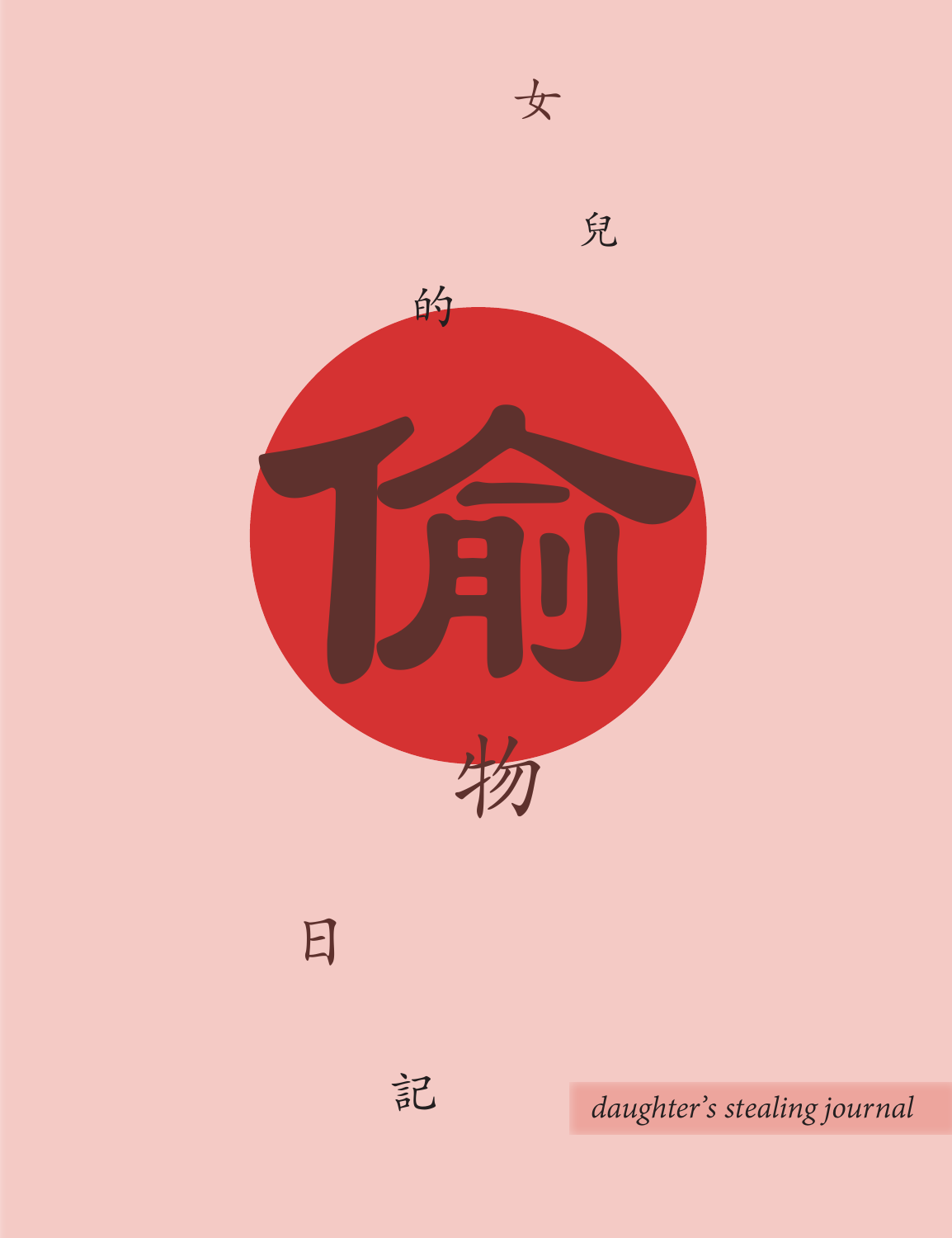: 萬物皆一朝有用

: Everything will be used someday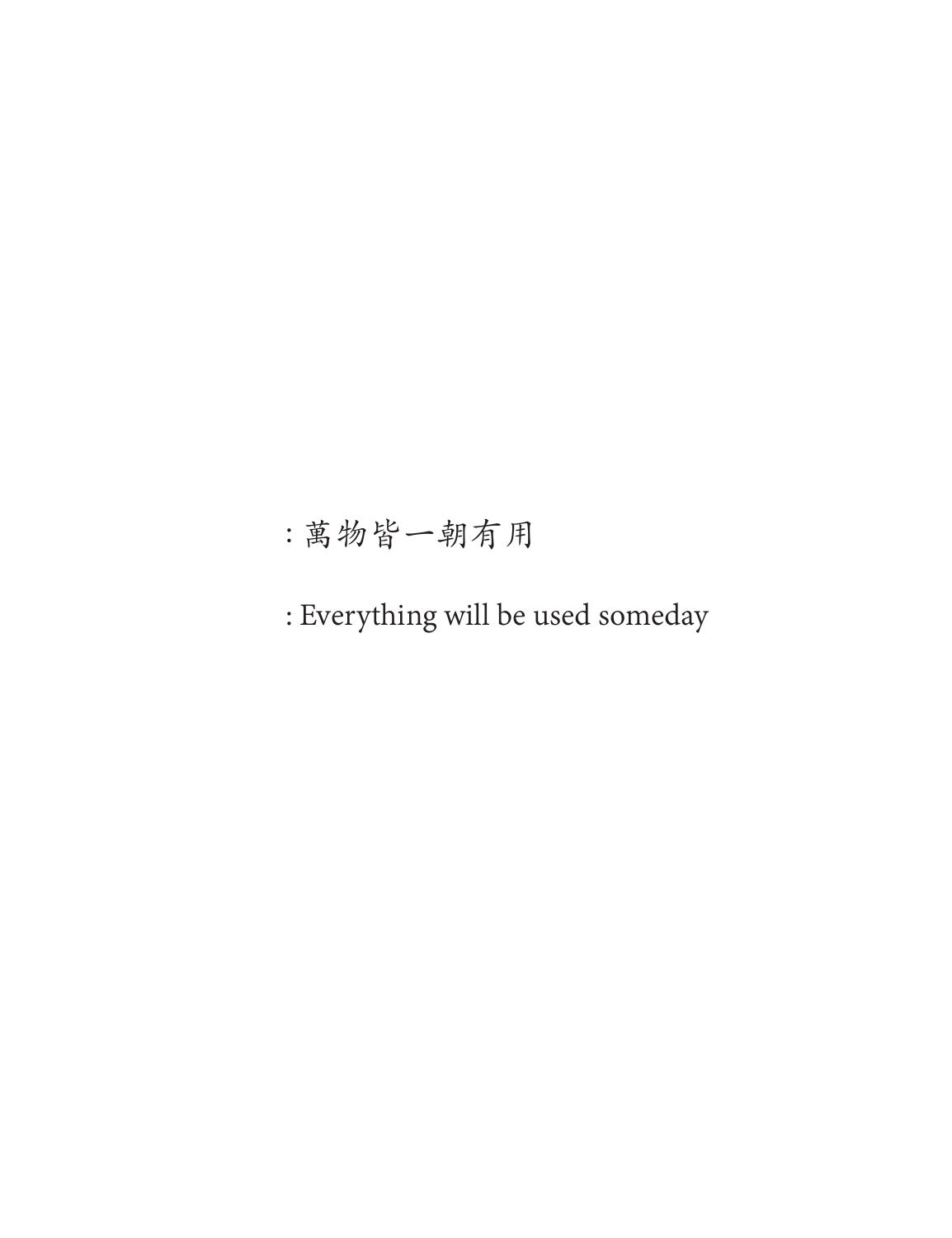#### 這些年來,看著媽媽把她 喜愛的物件逐一收藏起 來,口邊掛著一句「一朝 有用」,身為女兒心裡盡 是充滿好奇和不解。直到 有一天,媽媽的想法實現 了,這些物件成為價值不 菲的藝術品。

Over the years, my mother looked at her favorite items individually covered up, hanging on the lips of a "once a useful", as his daughter and my heart is full of curious and puzzled. Until one day, my mother's idea realized, these objects become valuable works of art.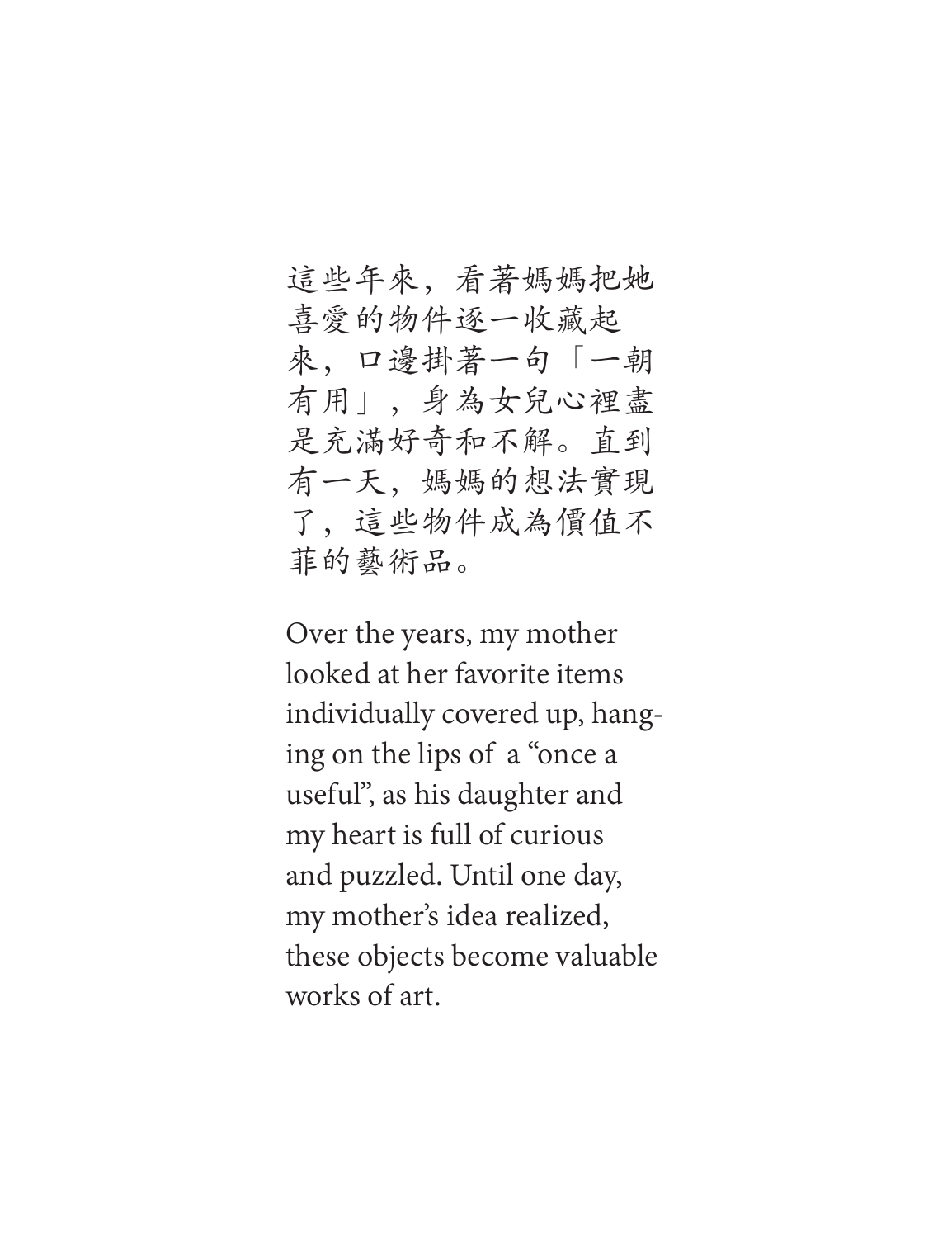#### 故事就這樣開始了

And the story begins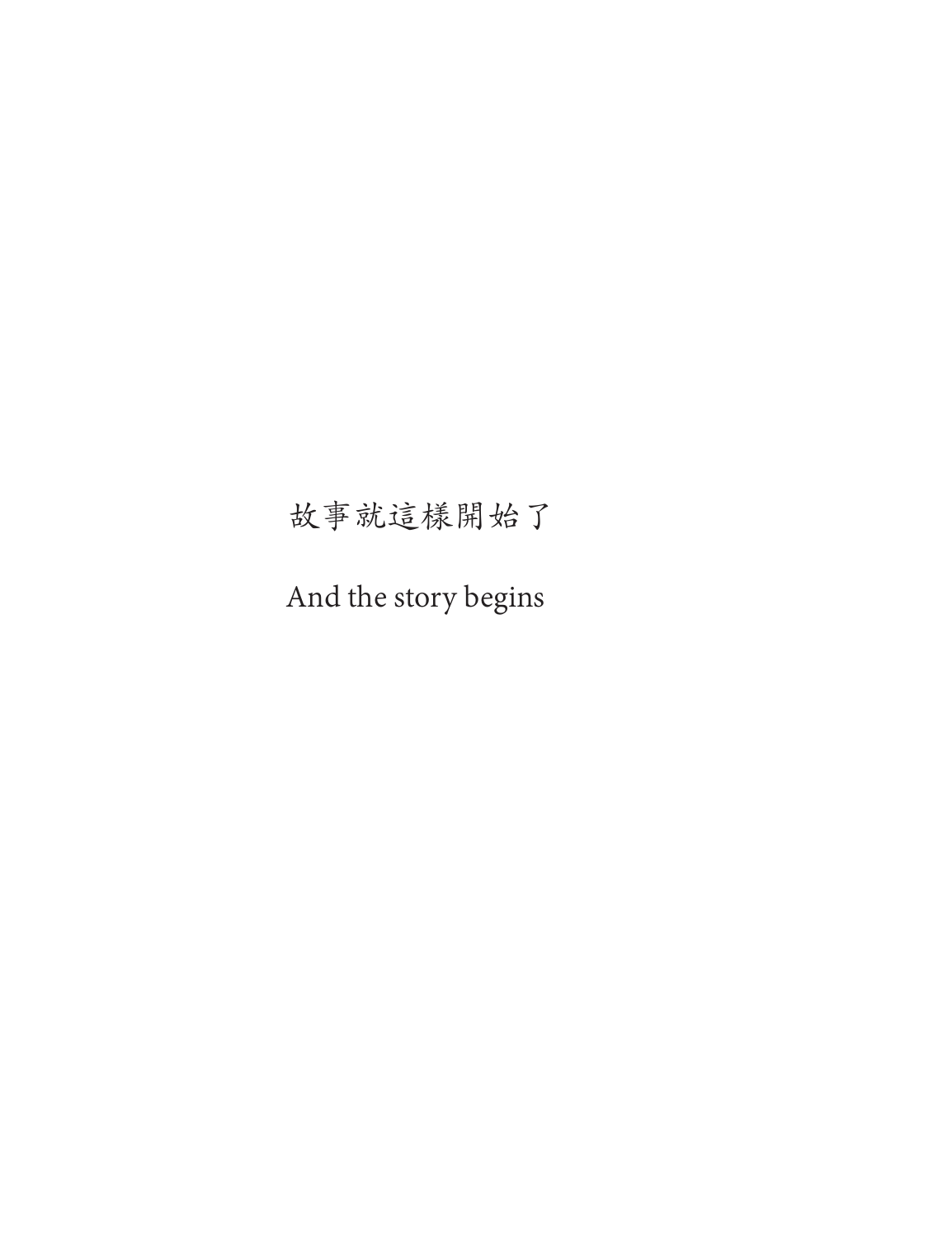

### **18/11/2015 22:15**

廚房玻璃櫃裡的一個紅黑色包裝 韓國公仔麵 a pack of korean cup noodle inside the glass cabinet of the kitchen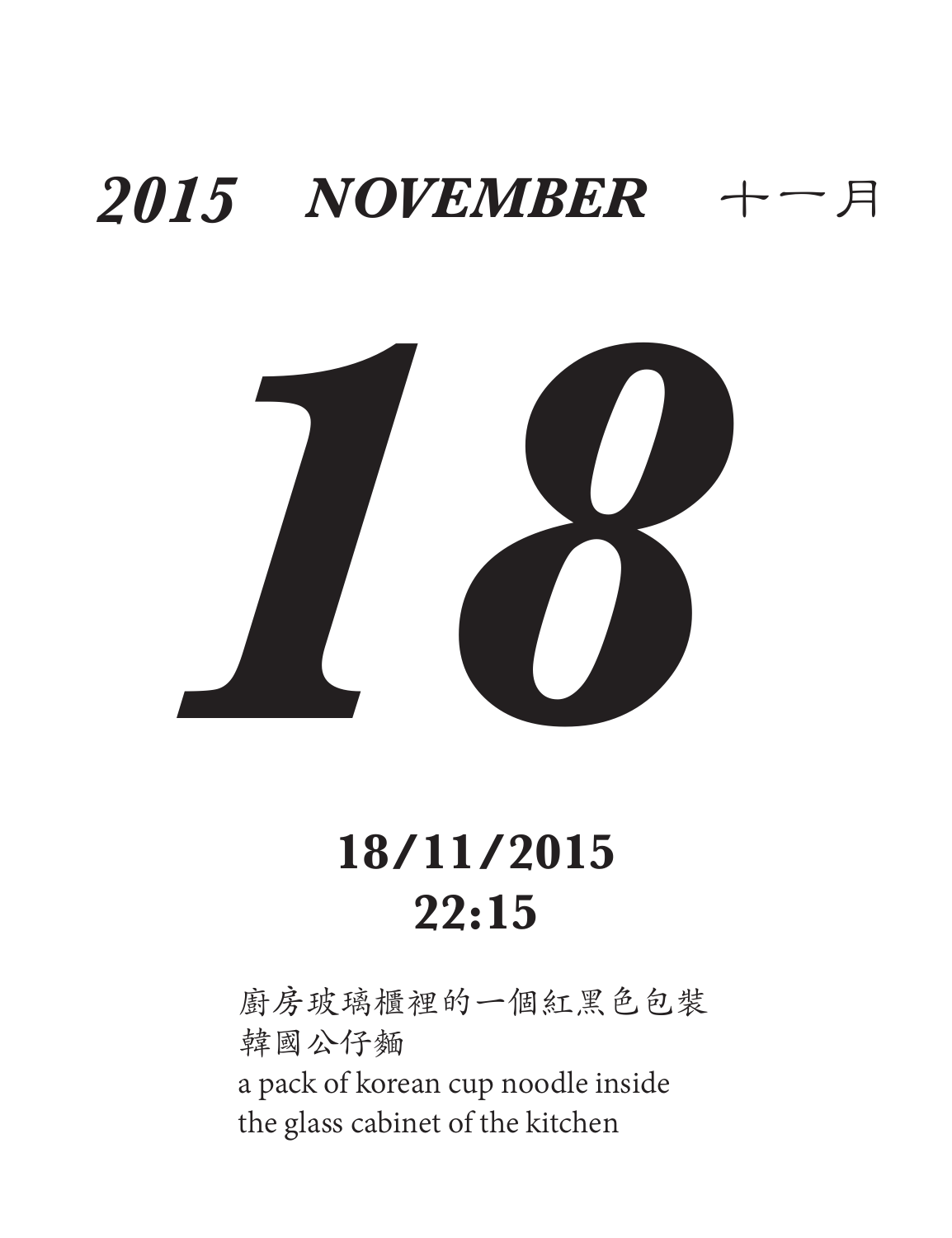

### **19/11/2015 10:07**

飯桌上的一包綠黃色菲律賓牌子 芒果乾 a pack of green-yellow sign philippine dried mango on the table in dining room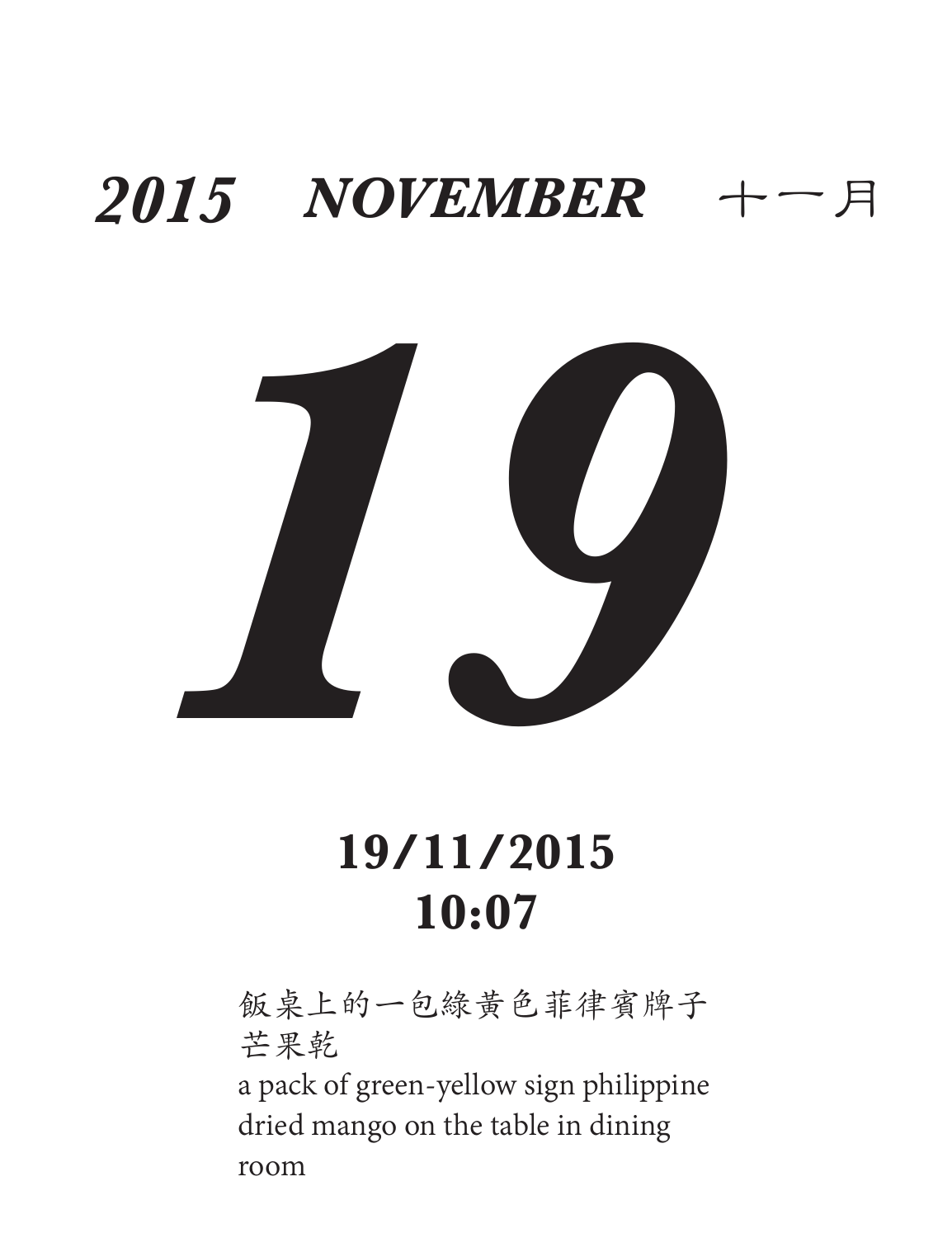

#### **20/11/2015 21:26**

廚房玻璃櫃裡一包大碼紅色包裝 原味桃哈多

a large bag packaging code red peach flavor Fajardo from a glass cabinets inside the kitchen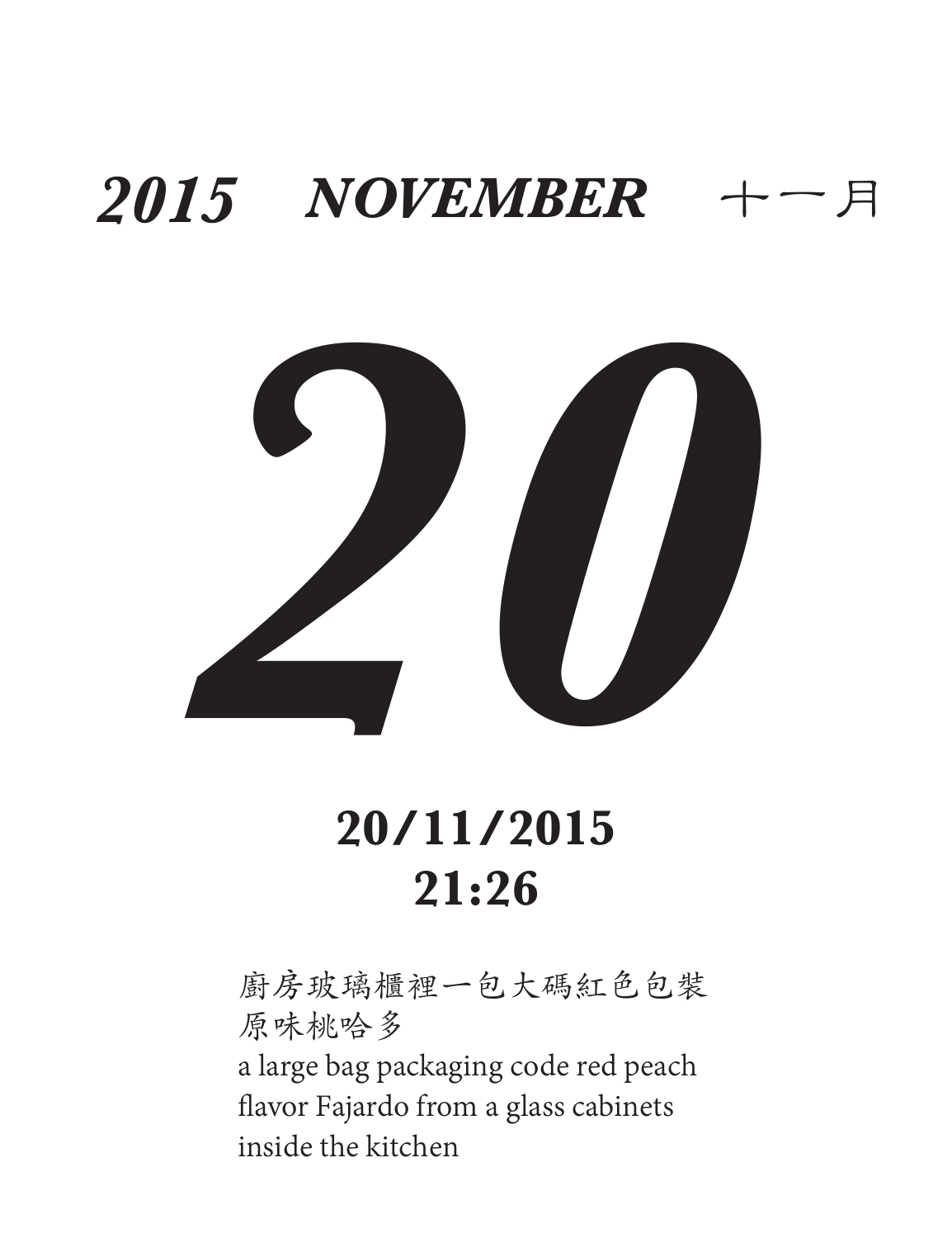

#### **21/11/2015 10:55**

廳裡雜物堆內一個用白色長方盒 裝著的黃色笑哈哈膠水瓶 a white rectangular box with a yellow plastic water bottles laughingly in a heap of debris in the living room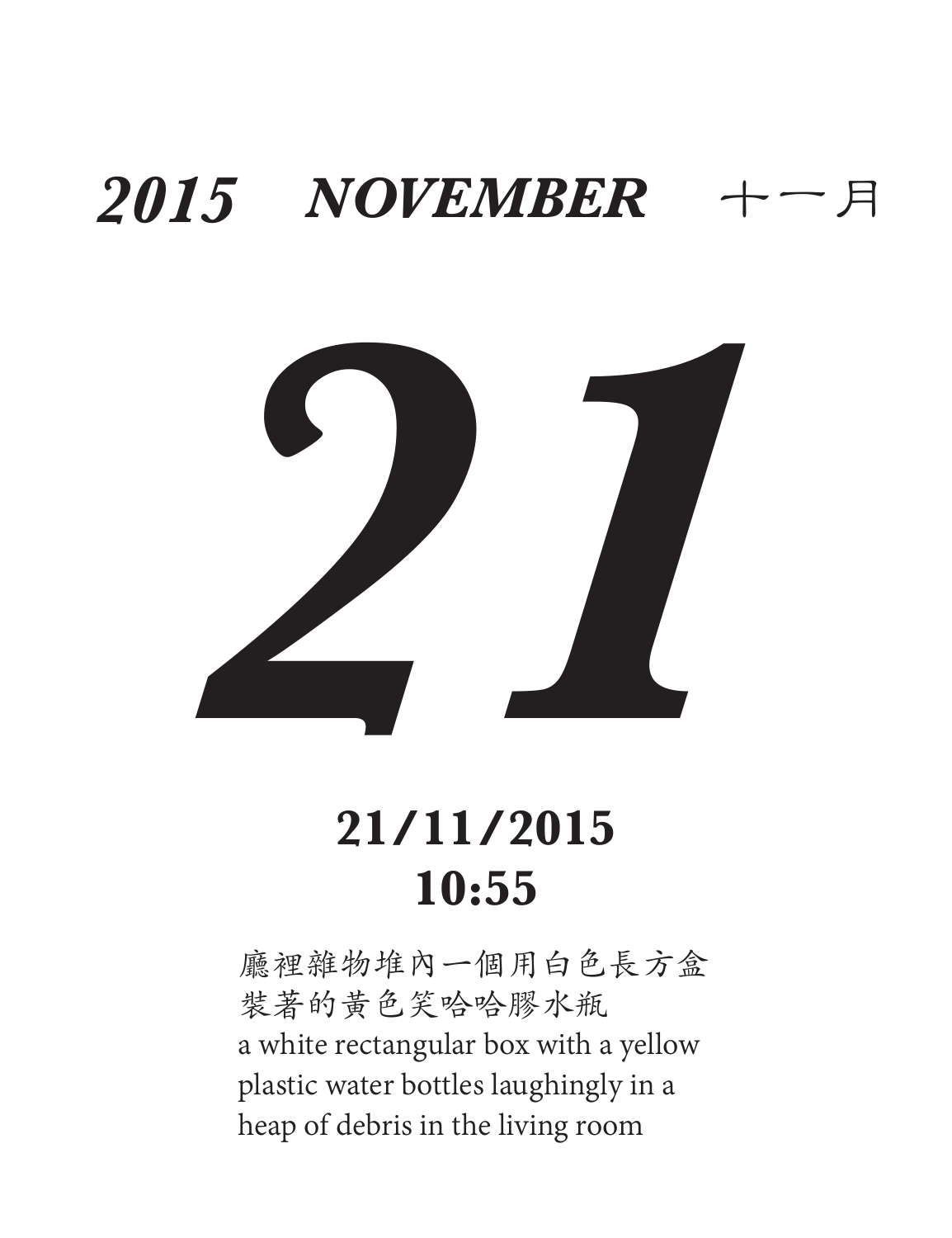

#### **22/11/2015**

休息日 resting day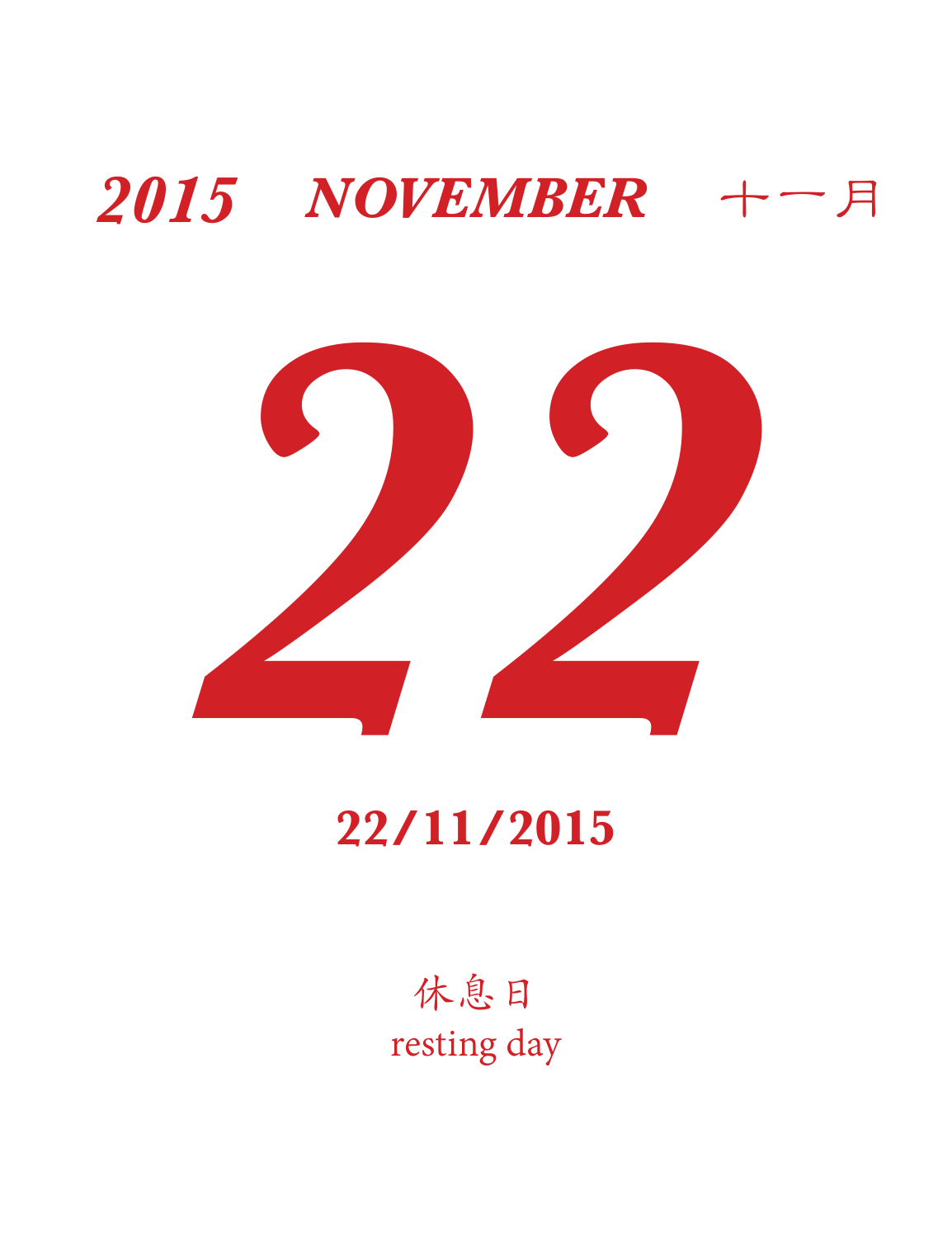

#### **23/11/2015 22:11**

廳裡雜物堆的一個小型深啡色圓 筒型空捲軸 a dark brown cylindrical empty reel in a small pile of debris in the living room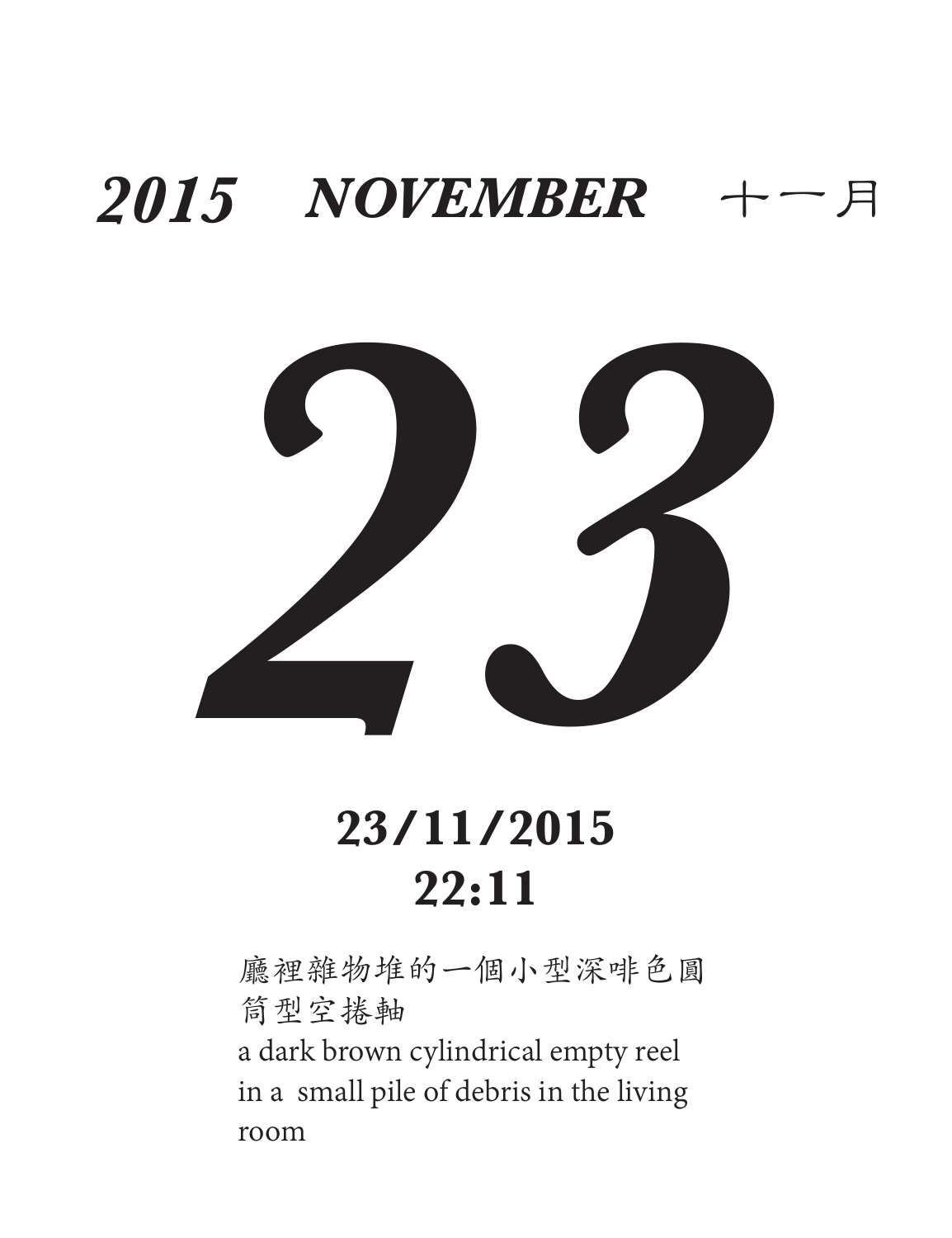

#### **24/11/2015 21:52**

廚房玻璃櫃裡兩架紅色和啡色的 Carz玩具車糖 two red and brown sugar carz toy car in a glass cabinets of the kitchen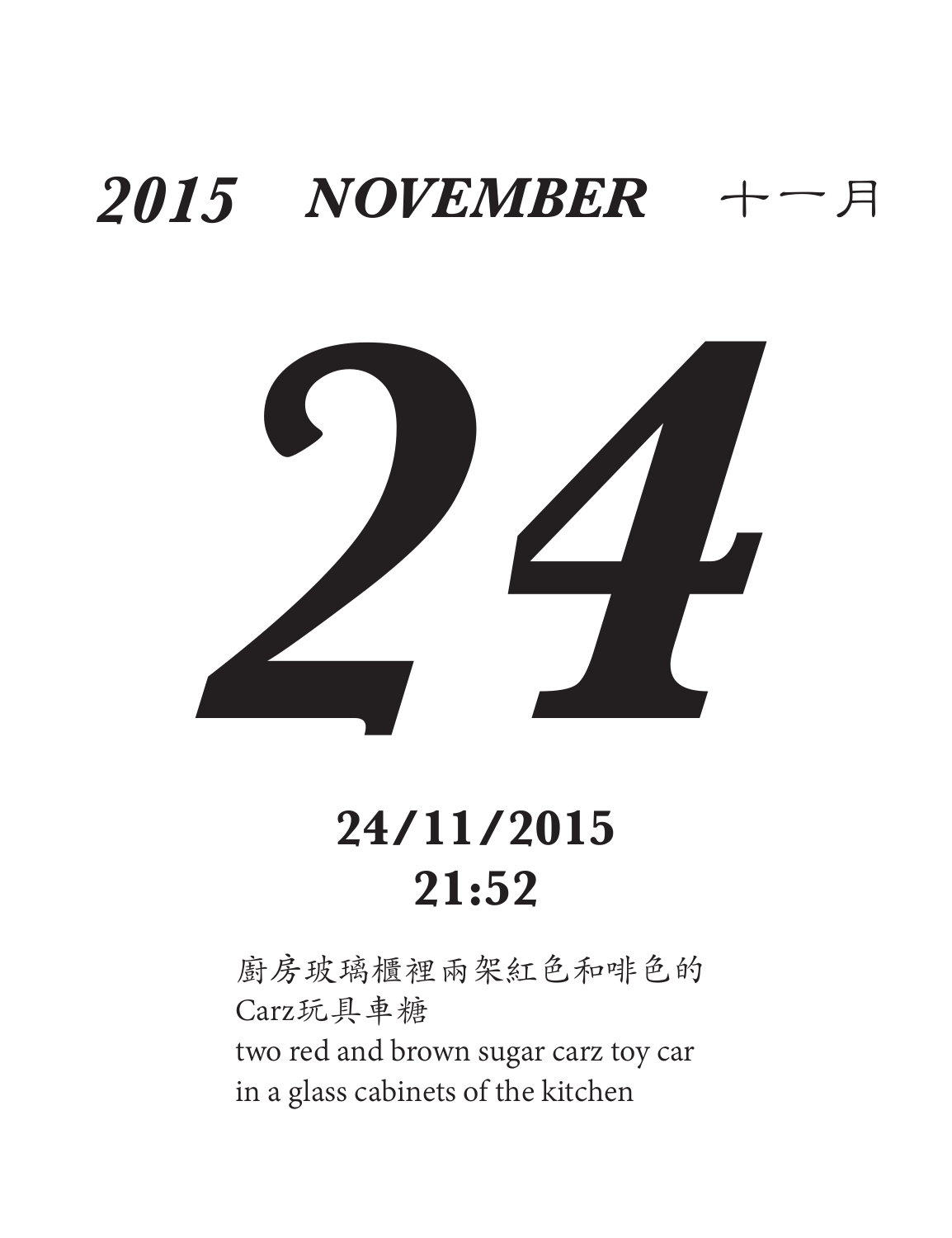

#### **25/11/2015 21:11**

廚房底層櫃一個印有女孩笑臉的 粉紅色水壼 printed with smiley girl pink inside a bottom cabinet of the kitchen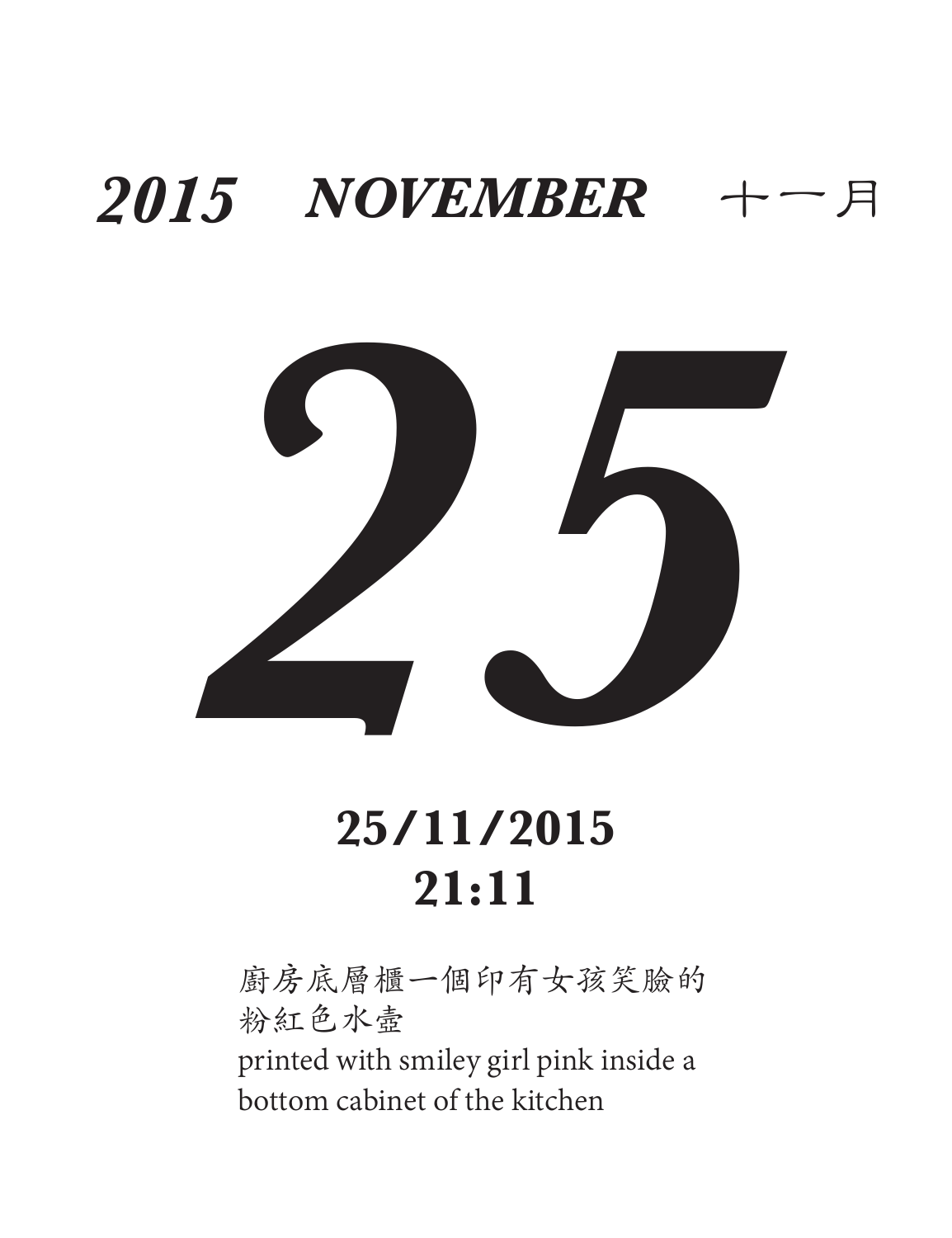

#### **26/11/2015**

休息日 resting day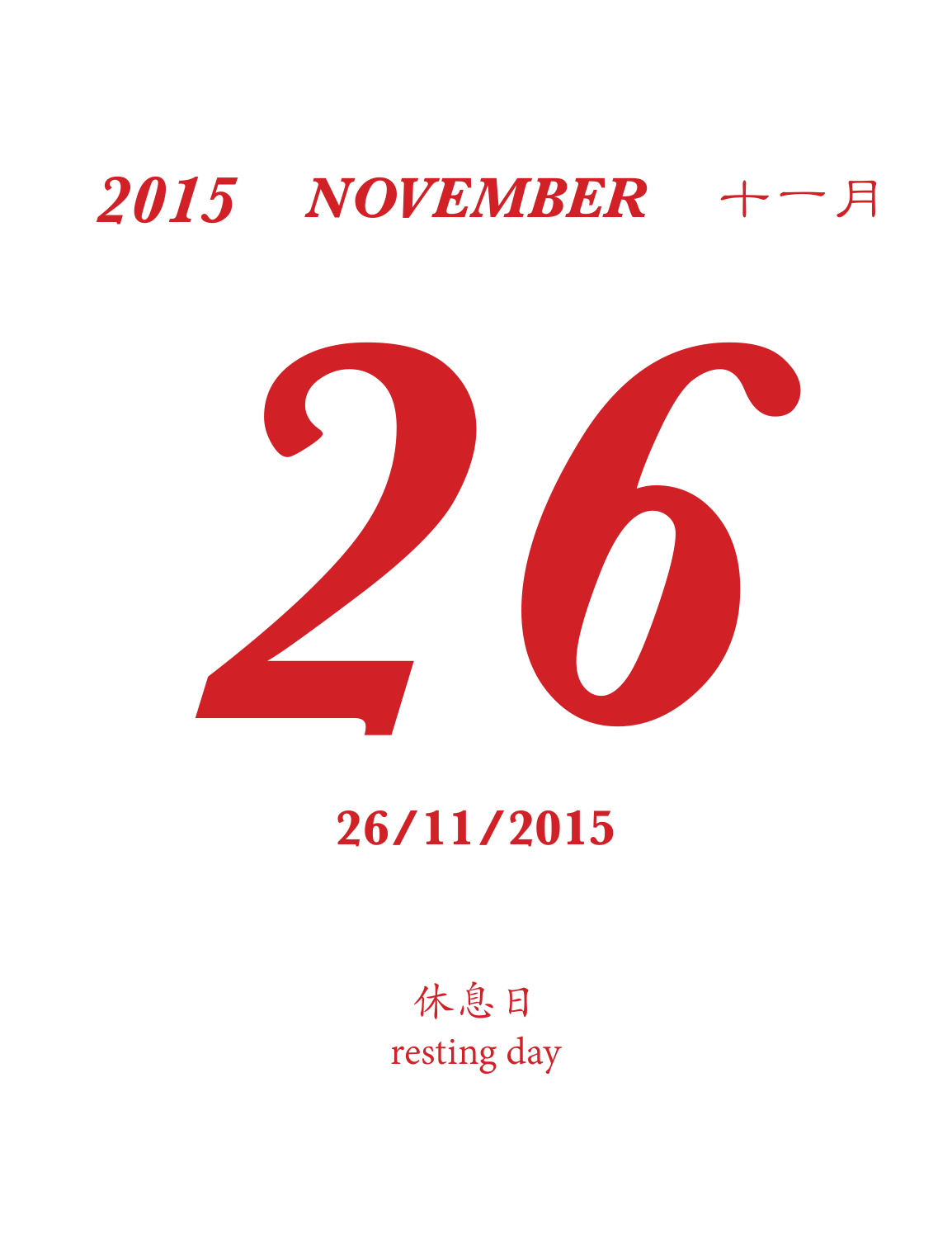

#### **27/11/2015 00:02**

廳裡雜物堆中一個黑色包裝盒, 裡面有一個電話殻 a telephone cover in a black box of the debris heap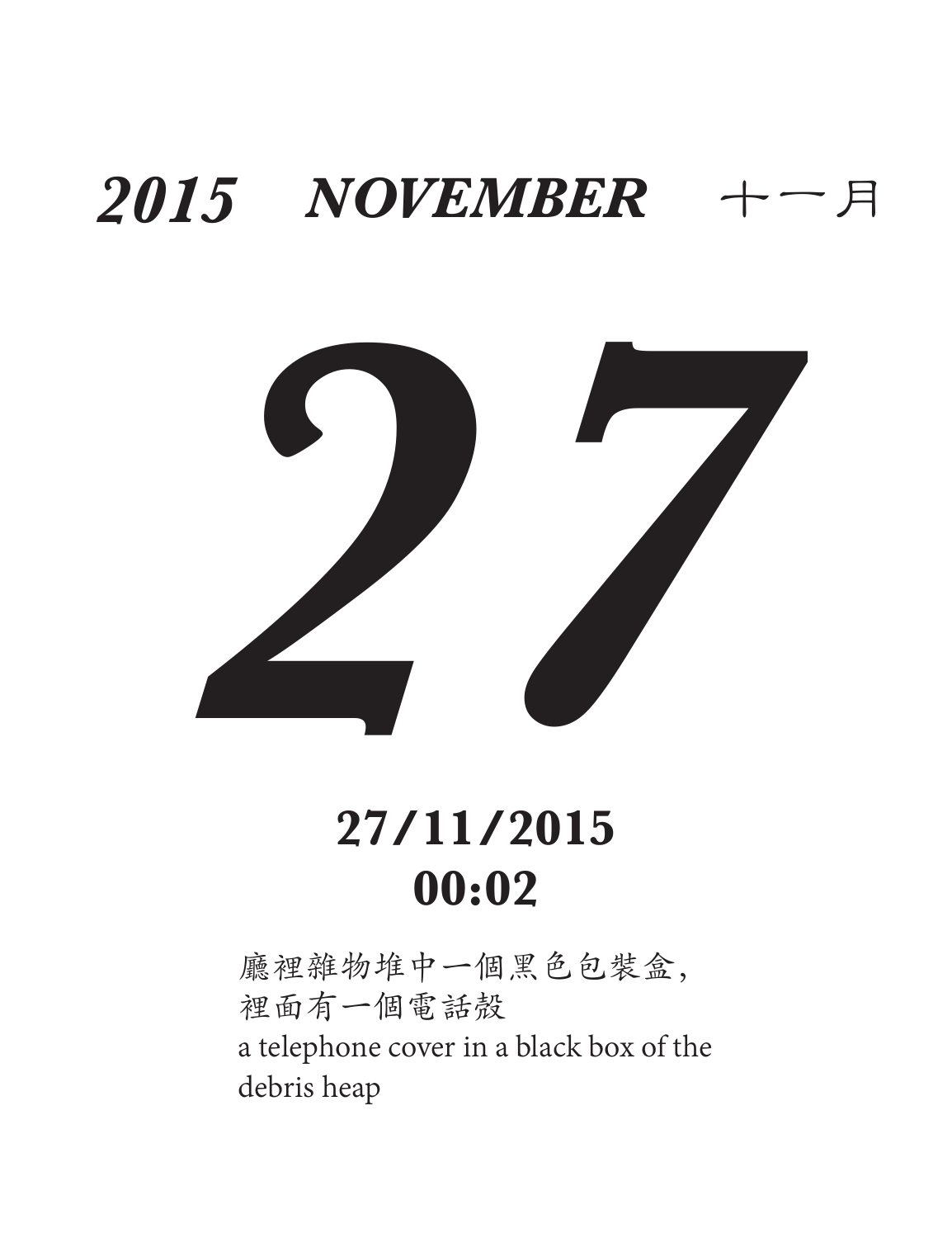

#### **28/11/2015 22:13**

廳裡雜物堆後排一個被打了結的 膠袋

a knotted plastic bag from the back of debris pile in the living room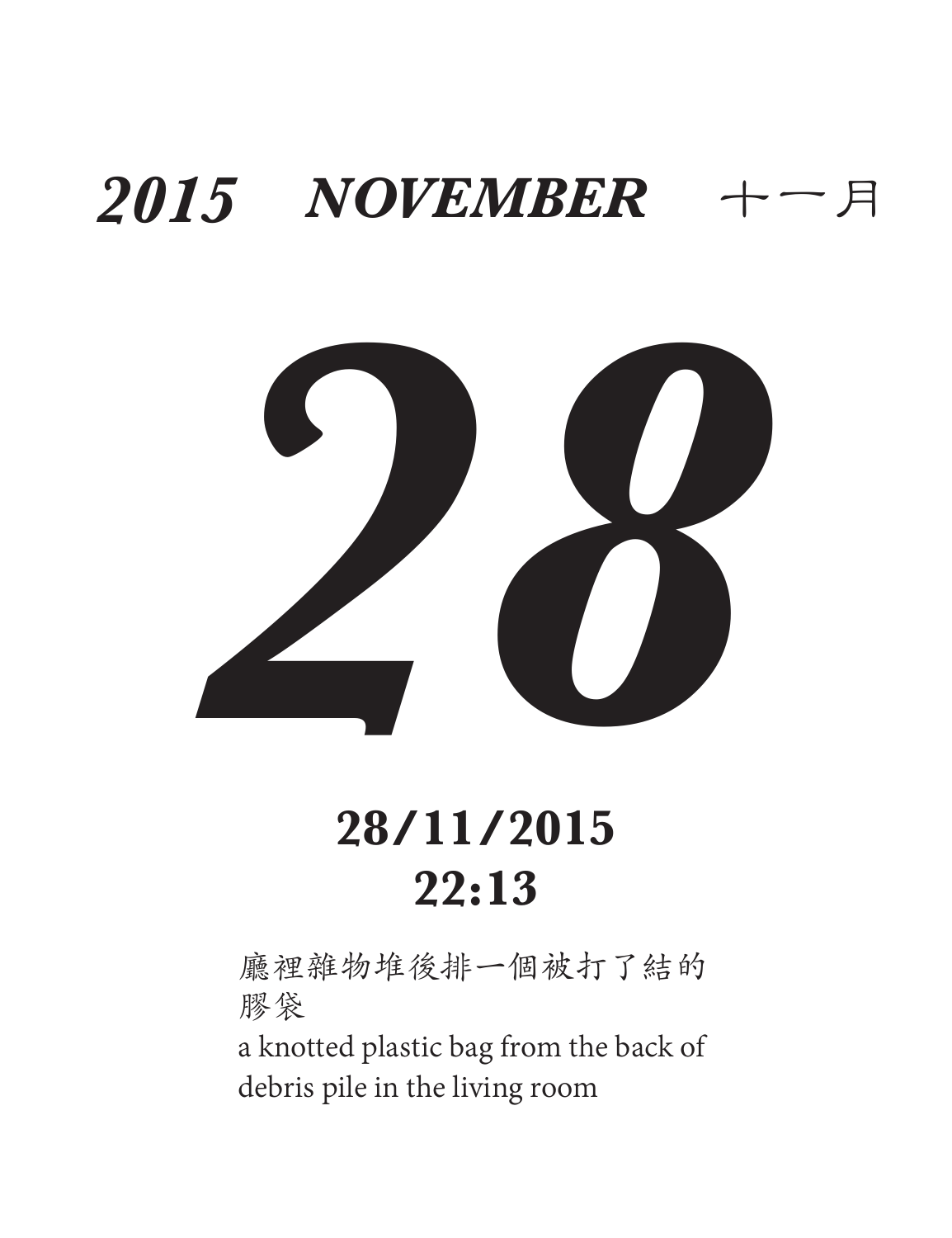

#### **29/11/2015 23:56**

廳裡雜物堆中一個鎖鏈型的大型 透明膠模

a large transparent plastic mold inside the debris pile of the living room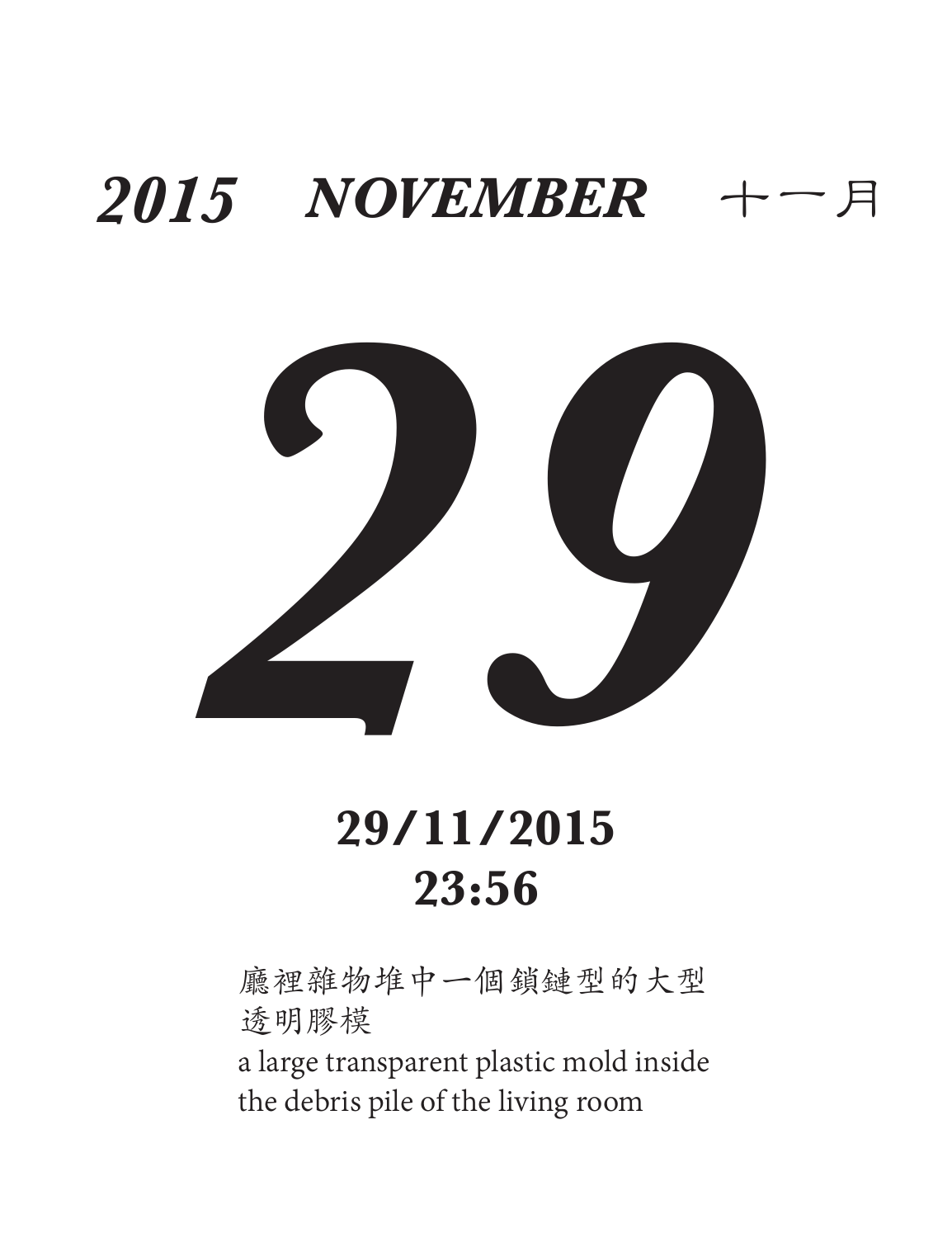

#### **30/11/2015 22:31**

書房第三格櫃裡兩盒深藍色的培 僑中學紀念牌

two boxes of commemorative plaque of pui kiu middle school in dark blue color from the third grid cabinet inside the study room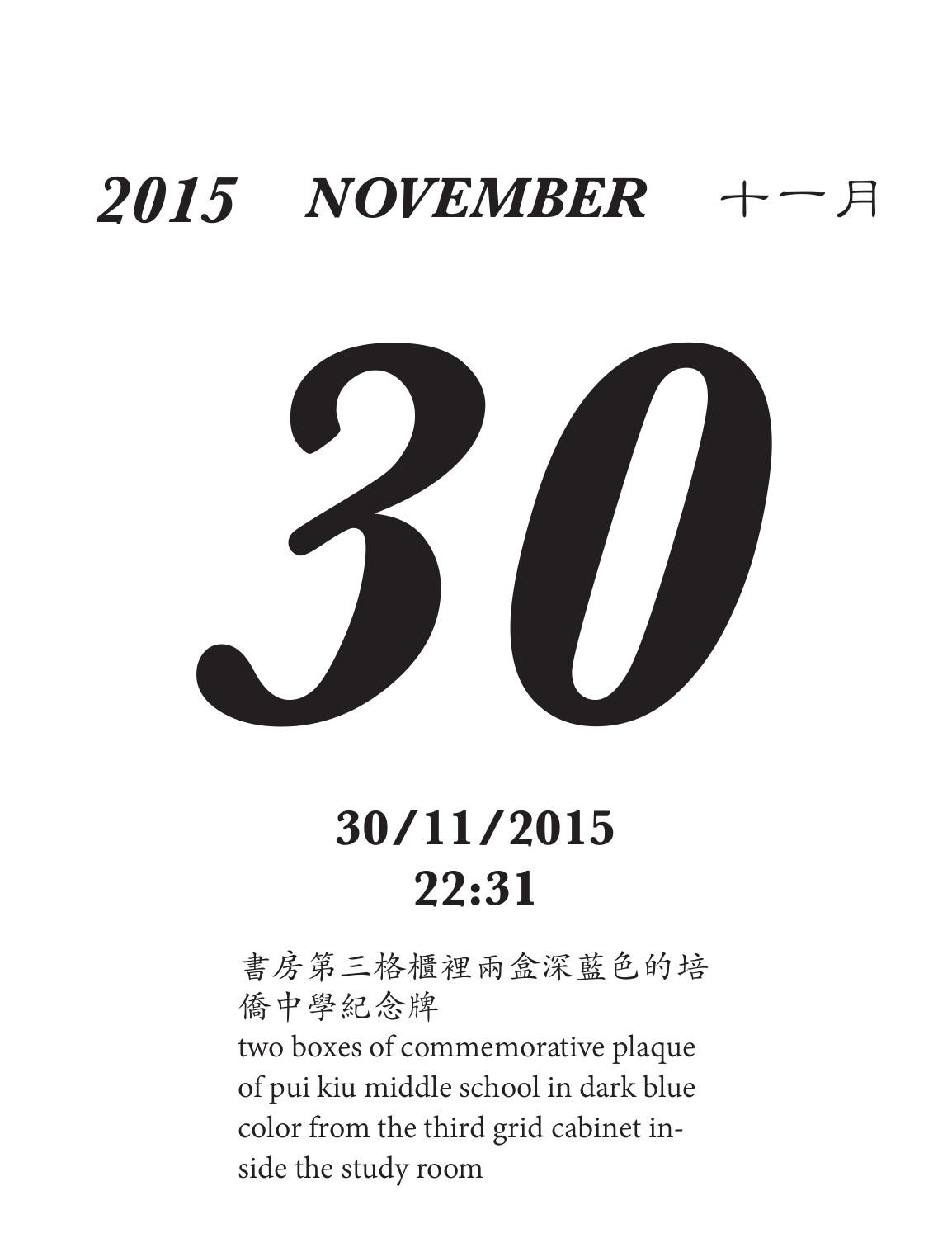

#### **01/12/2015 22:10**

書房玻璃櫃裡一隻黑白間封套的 曹格光碟 a black and white envelope by gary

chow singles inside a glass case of the study room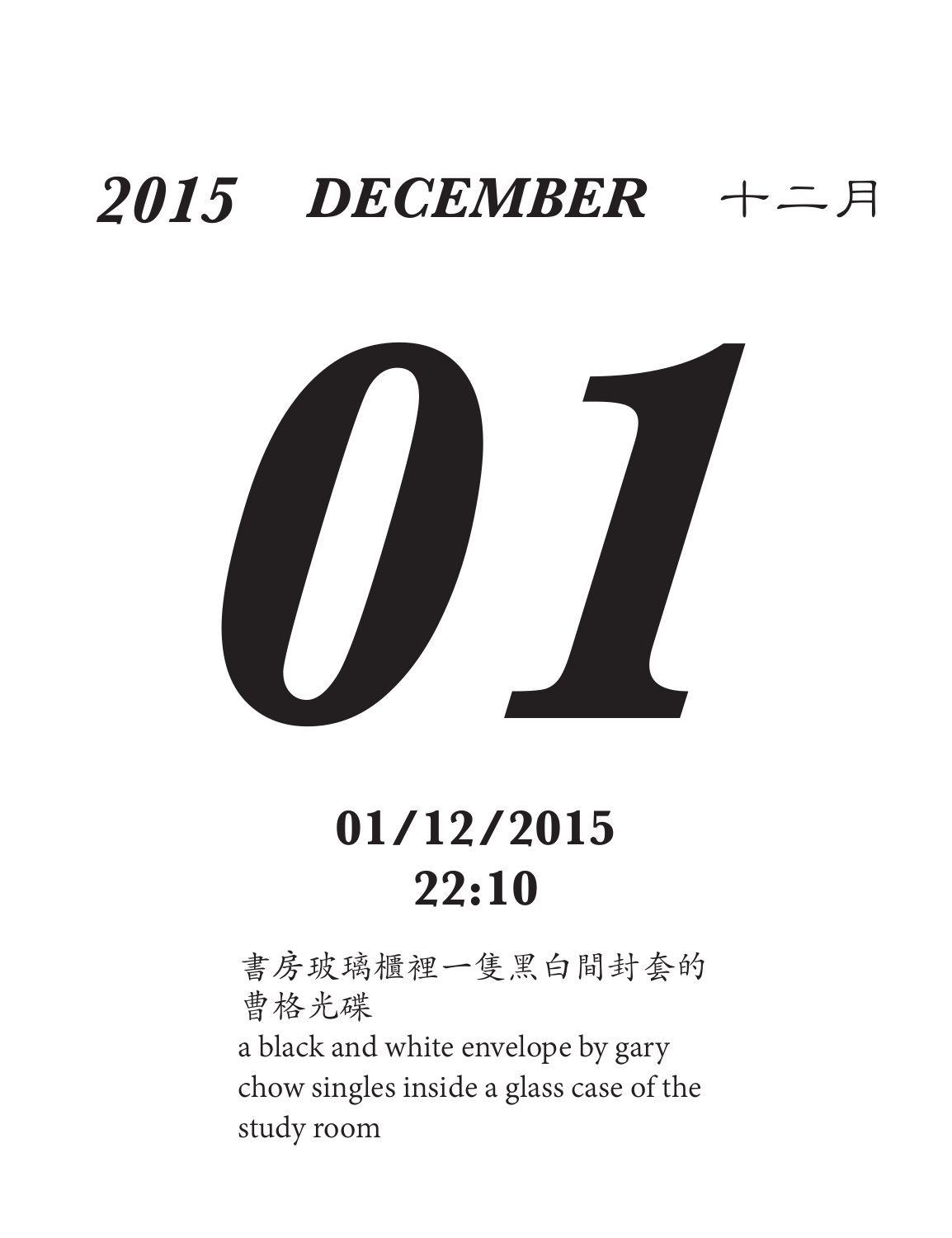

#### **02/12/2015 21:51**

廳裡雜物堆深層的一件有著橙色 花紋的白色冷衫

a deep white sweater with orange pattern prints from the debris heap in the living room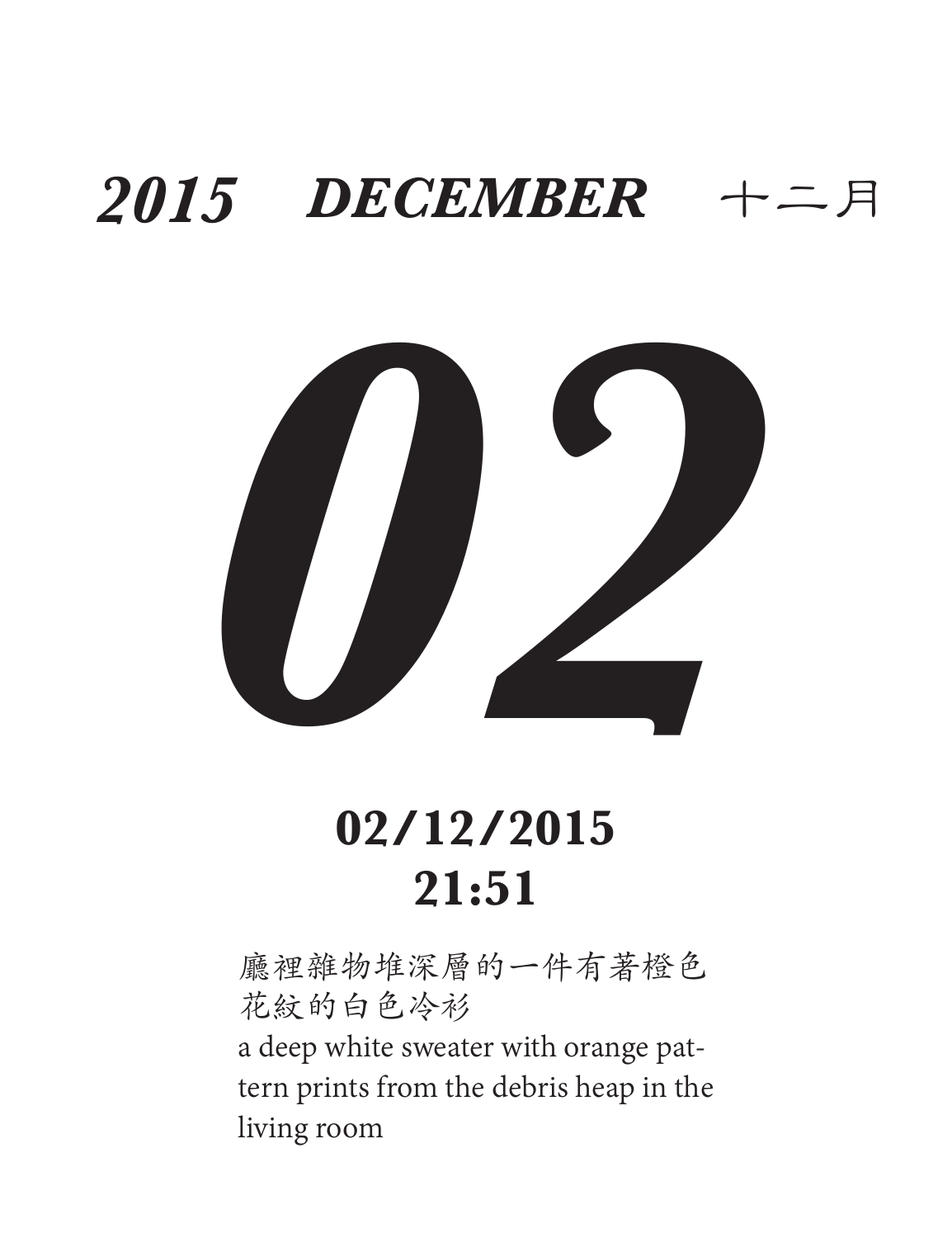

#### **03/12/2015 22:23**

廳裡雜物堆前排三個已發黃的廁 所筒 three yellow toilet tube from the de-

bris heap in the living room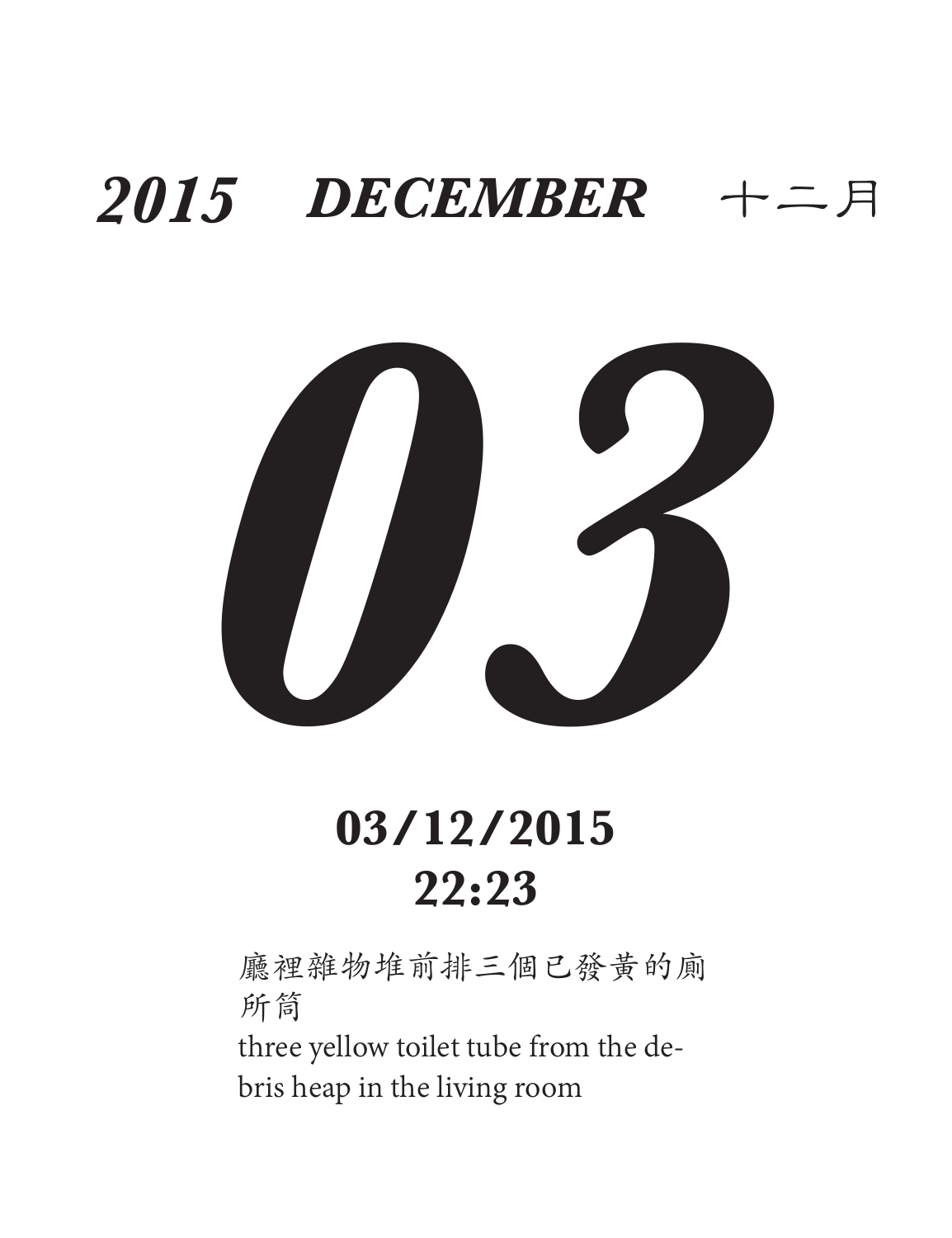

#### **04/12/2015 00:12**

廳裡雜物堆上一個淡黃色兩格朱 古力包裝盒 a yellowish two cell chocolate box from the debris heap in the living room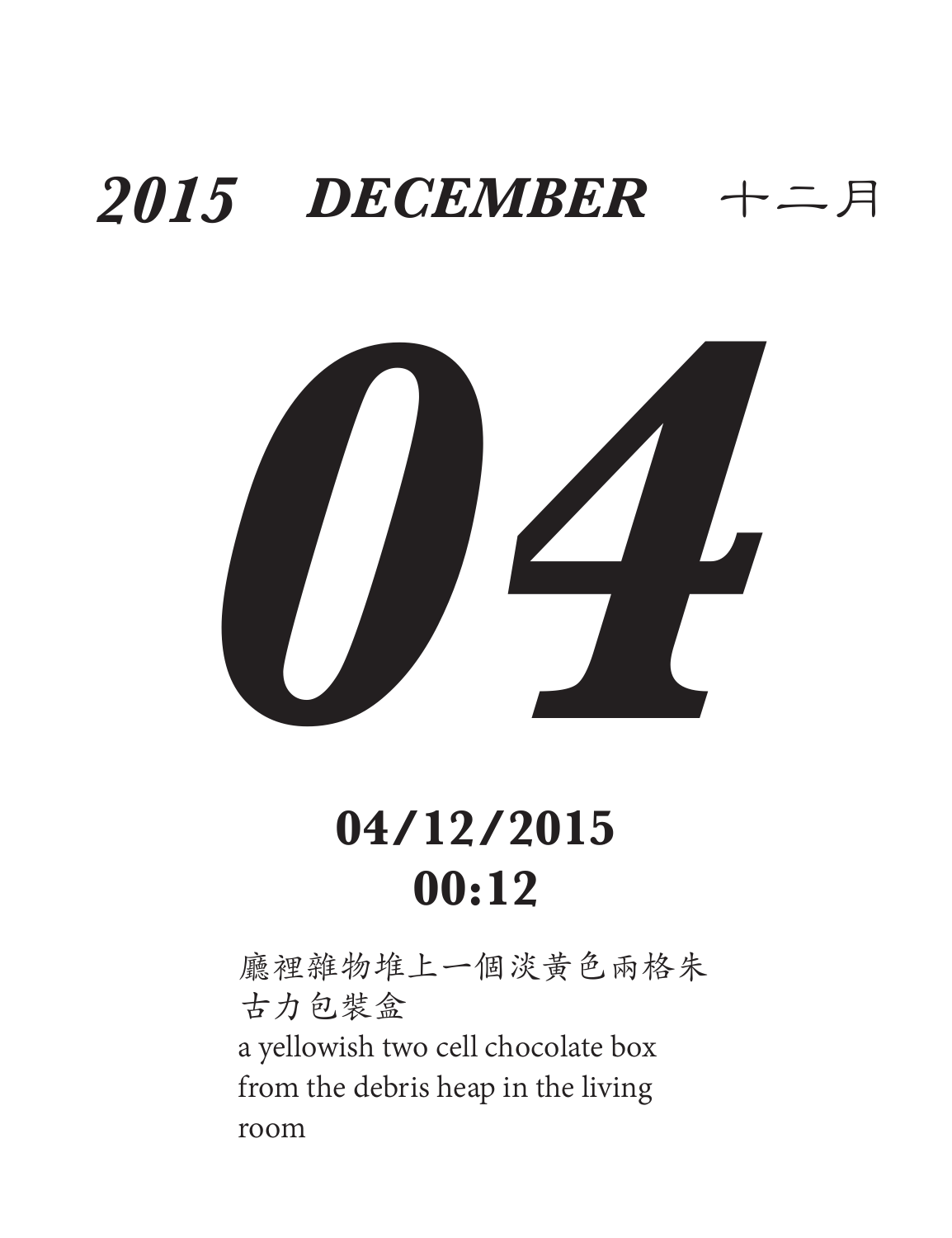

#### **05/12/2015 00:04**

書房第一格櫃裡一支酒紅色鋼筆 a frame pen in wine red color from the first wardrobe in the study room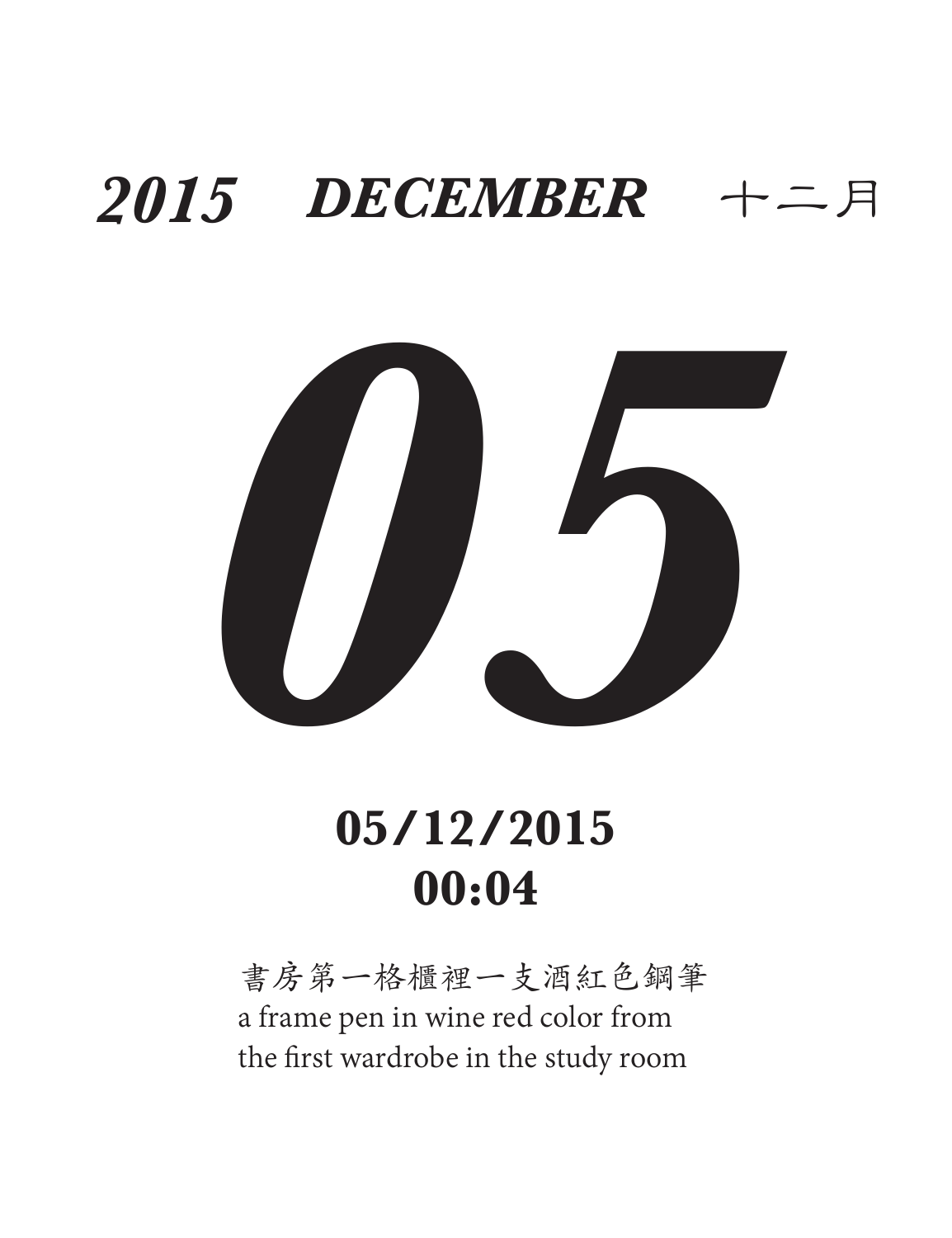

#### **06/12/2015 22:12**

書房書桌上一個粉紅色豬電筒 a pink pig flashlight on a desk in the study room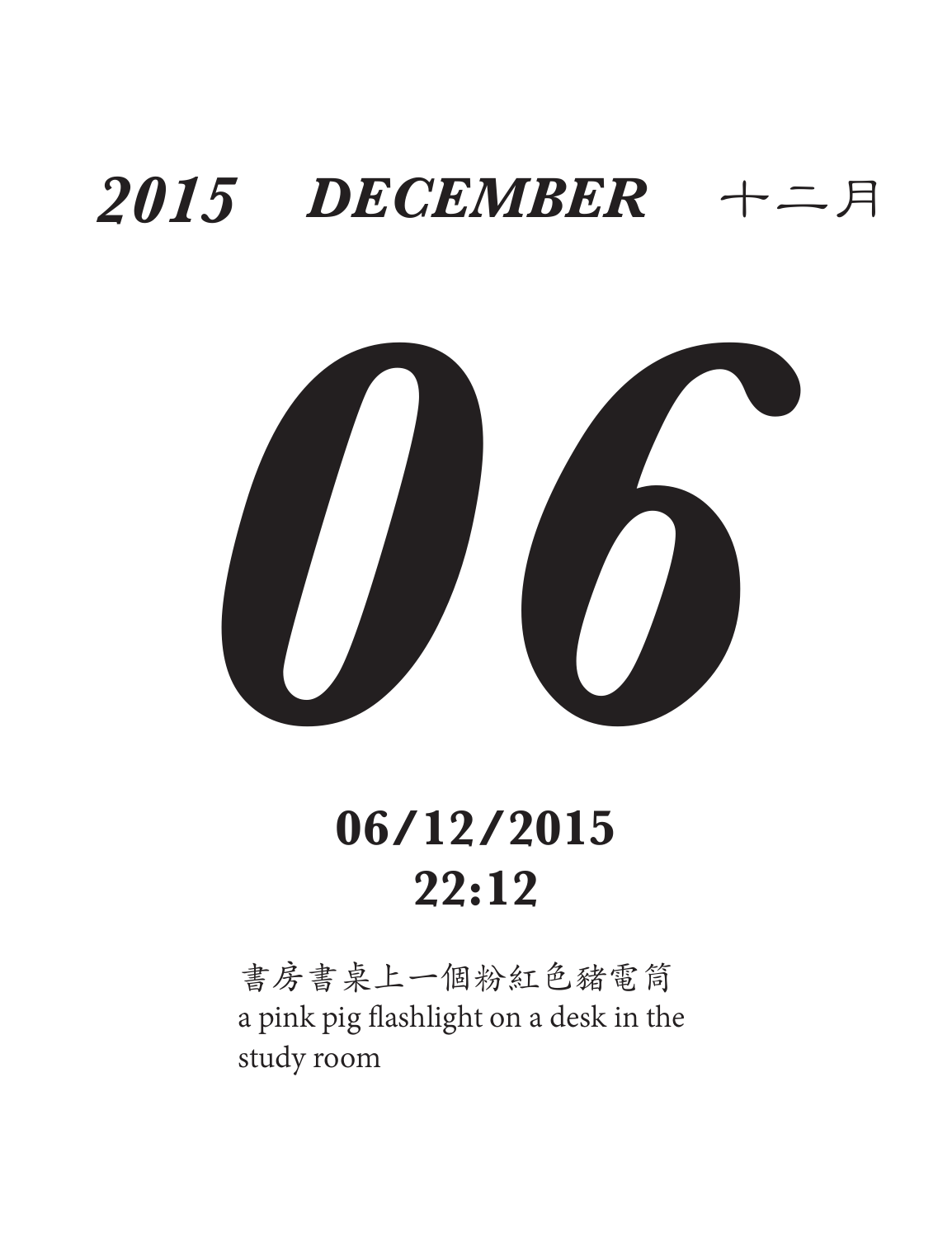

#### **07/12/2015 18:52**

廚房玻璃櫃裡一盒黑黃色包裝的 榴槤味威化餅 a pack of durian flavour wafersfrom the glass cabinet in the kitchen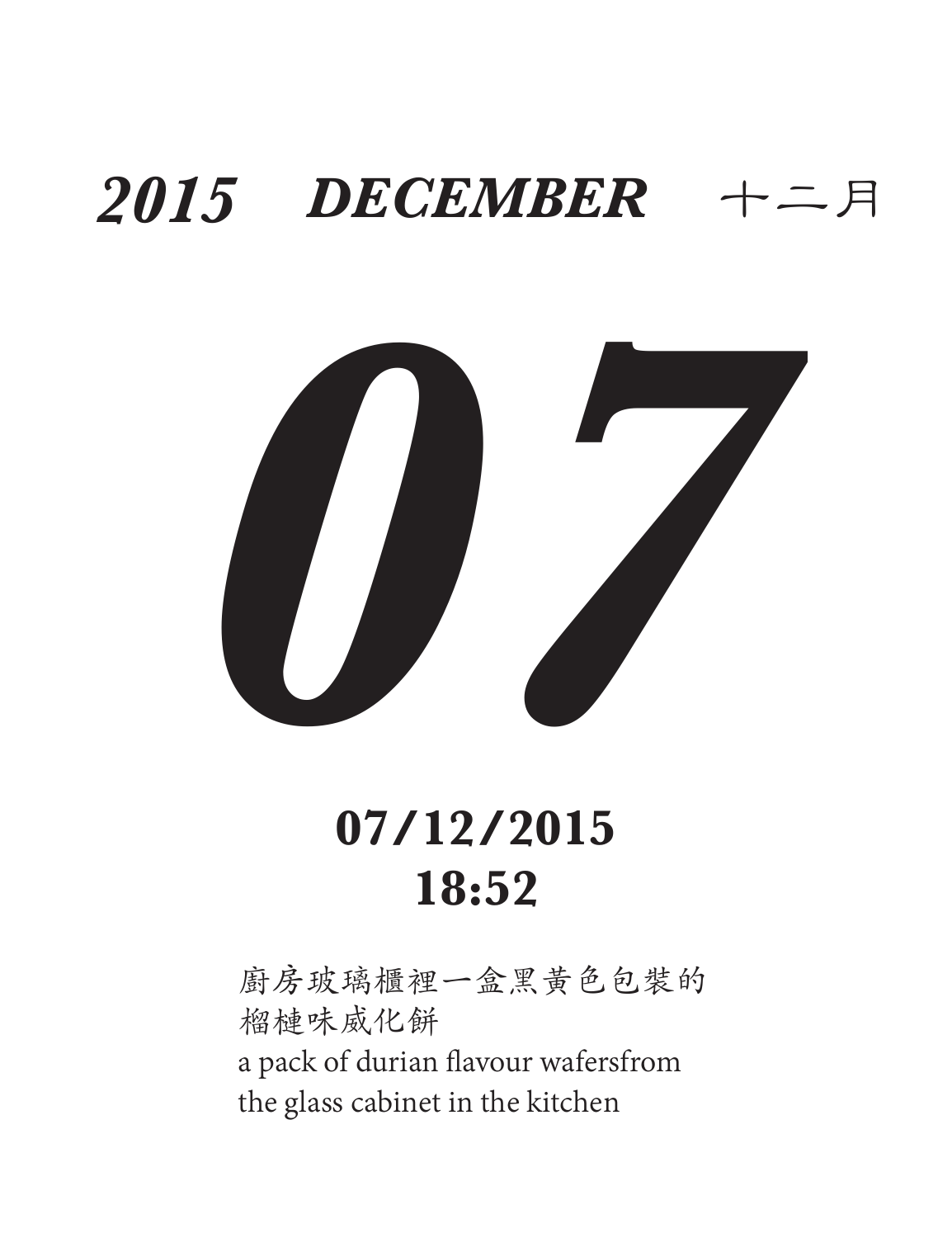

#### **08/12/2015 11:13**

飯桌上一包已過期的黑黃色米通 a pack of expired rice snack in yellow and black colors on the table of the living room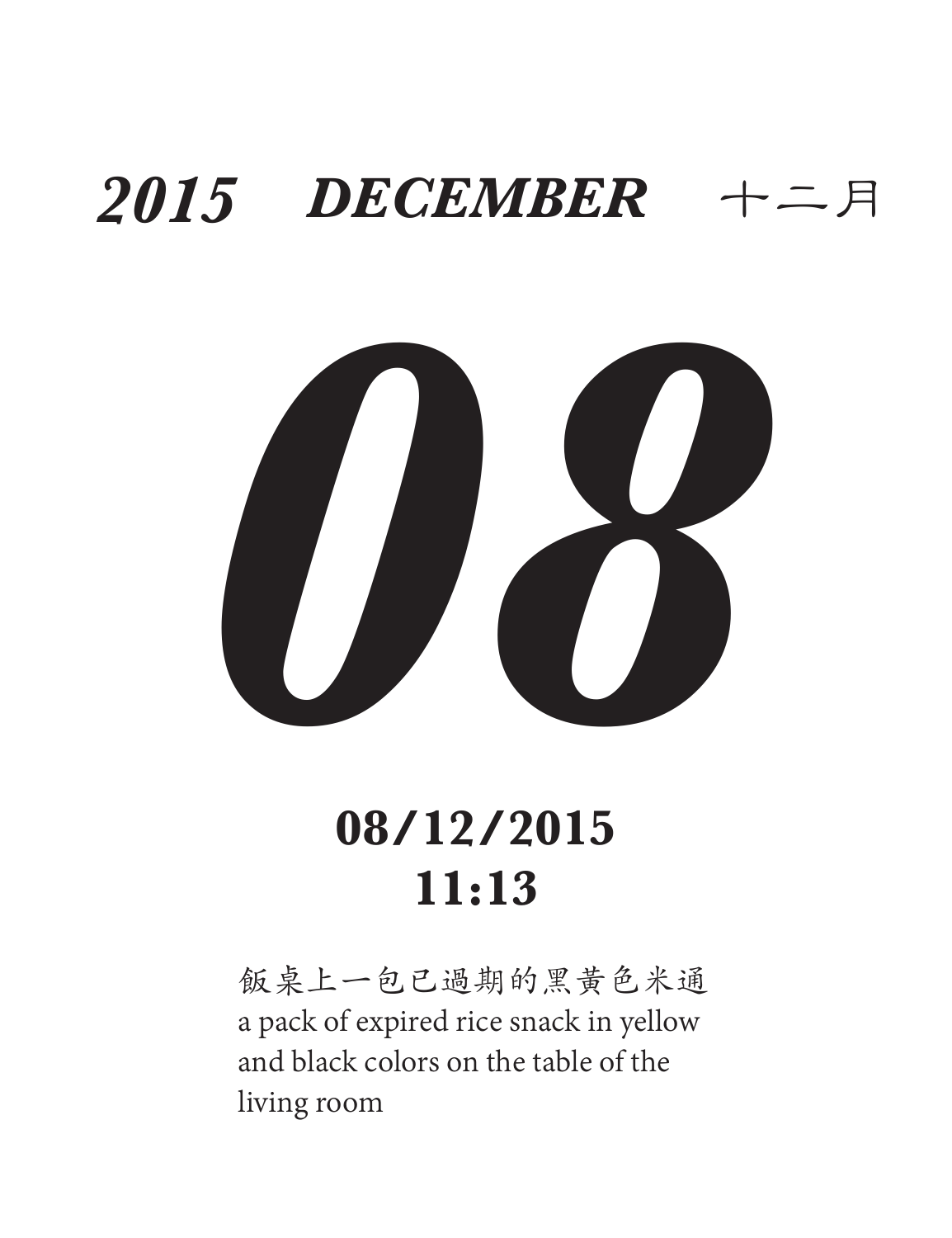

#### **09/12/2015 22:43**

廚房玻璃櫃裡一盒公仔防蚊手帶 a box of mosquito hand strap with dolls from a glass cabinet in the living room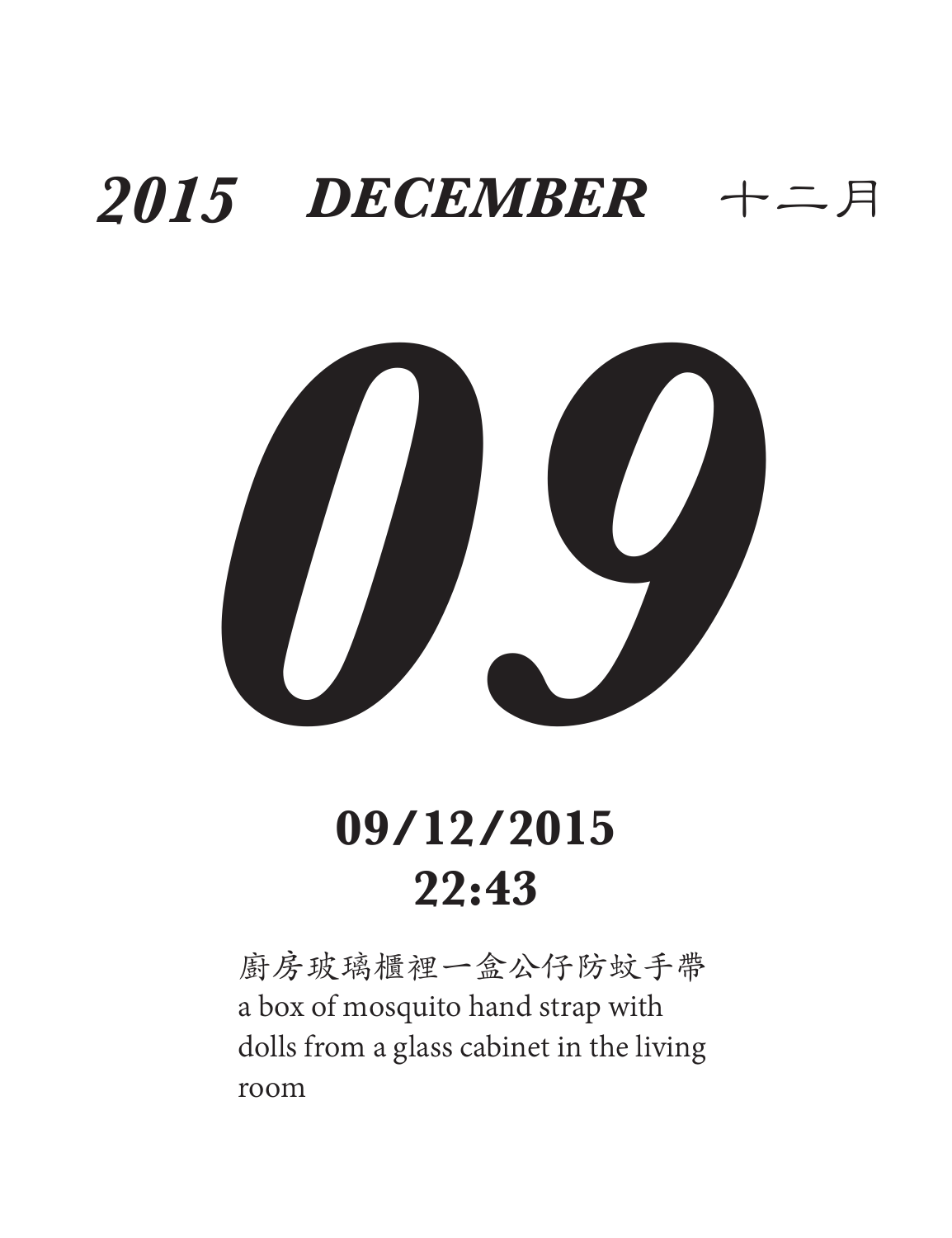

### **10/12/2015 21:51**

廳裡雜物堆中一個空的紫藍色餅 乾盒

an empty biscuit box with purple and blue colors in the debris pile from the living room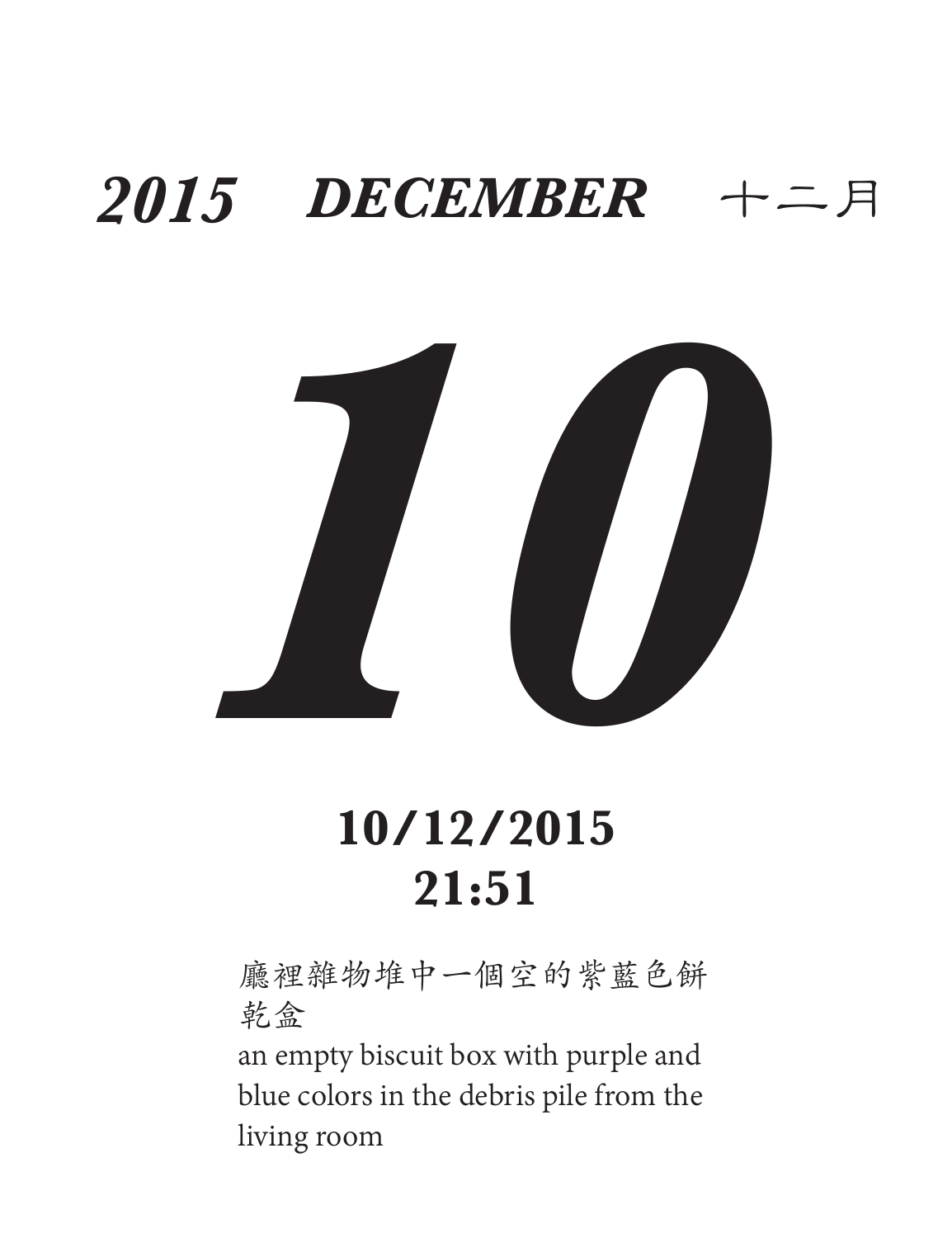

#### **11/12/2015 19:03**

廳裡雜物堆上一個透明空托盤 a transparnet empty tray in the debris pile from the living room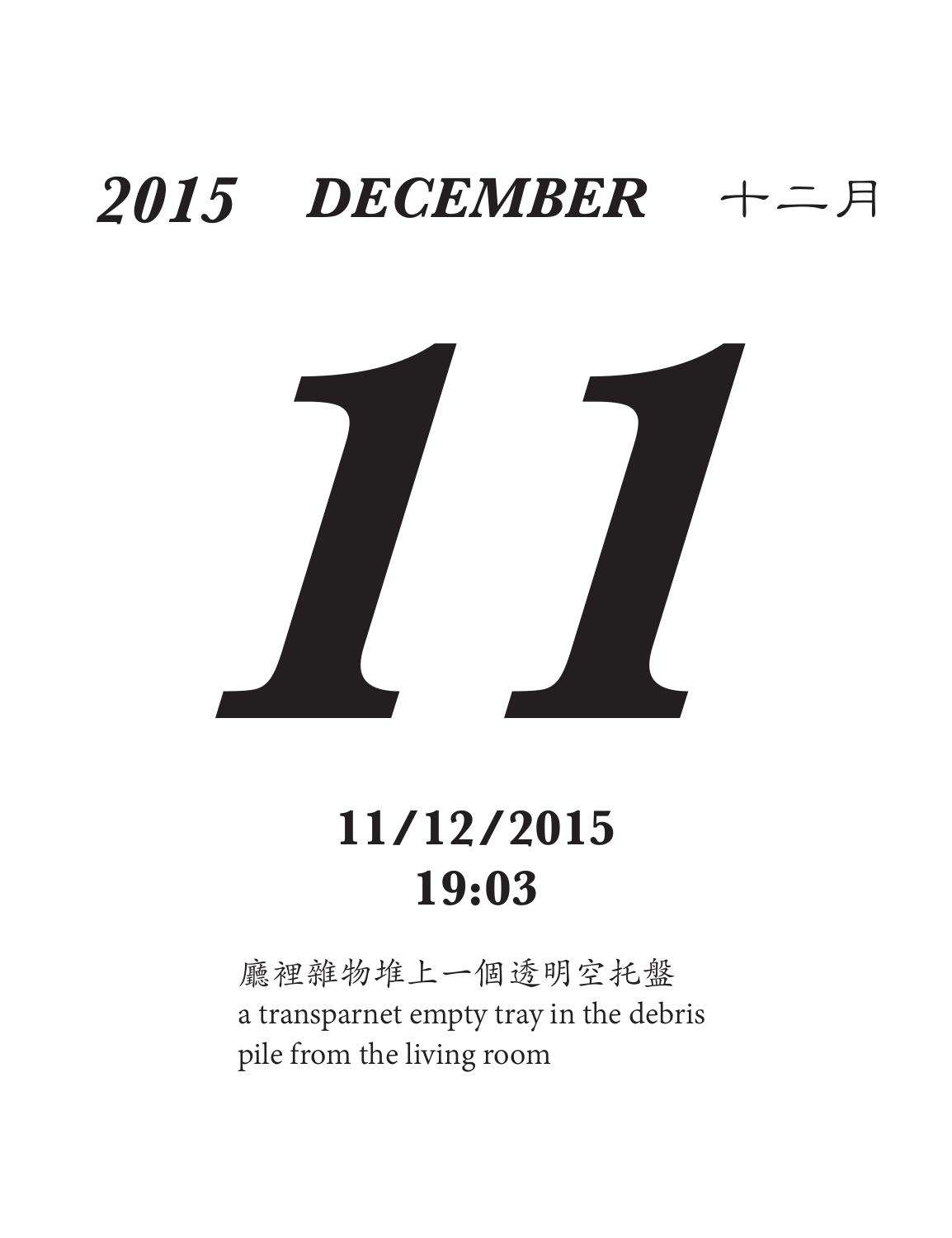

#### **12/12/2015 00:43**

廳裡地板上一套生日名牌、生日 刀及爉燭

a set of birthday name tag, knife and candle on the floor of the living room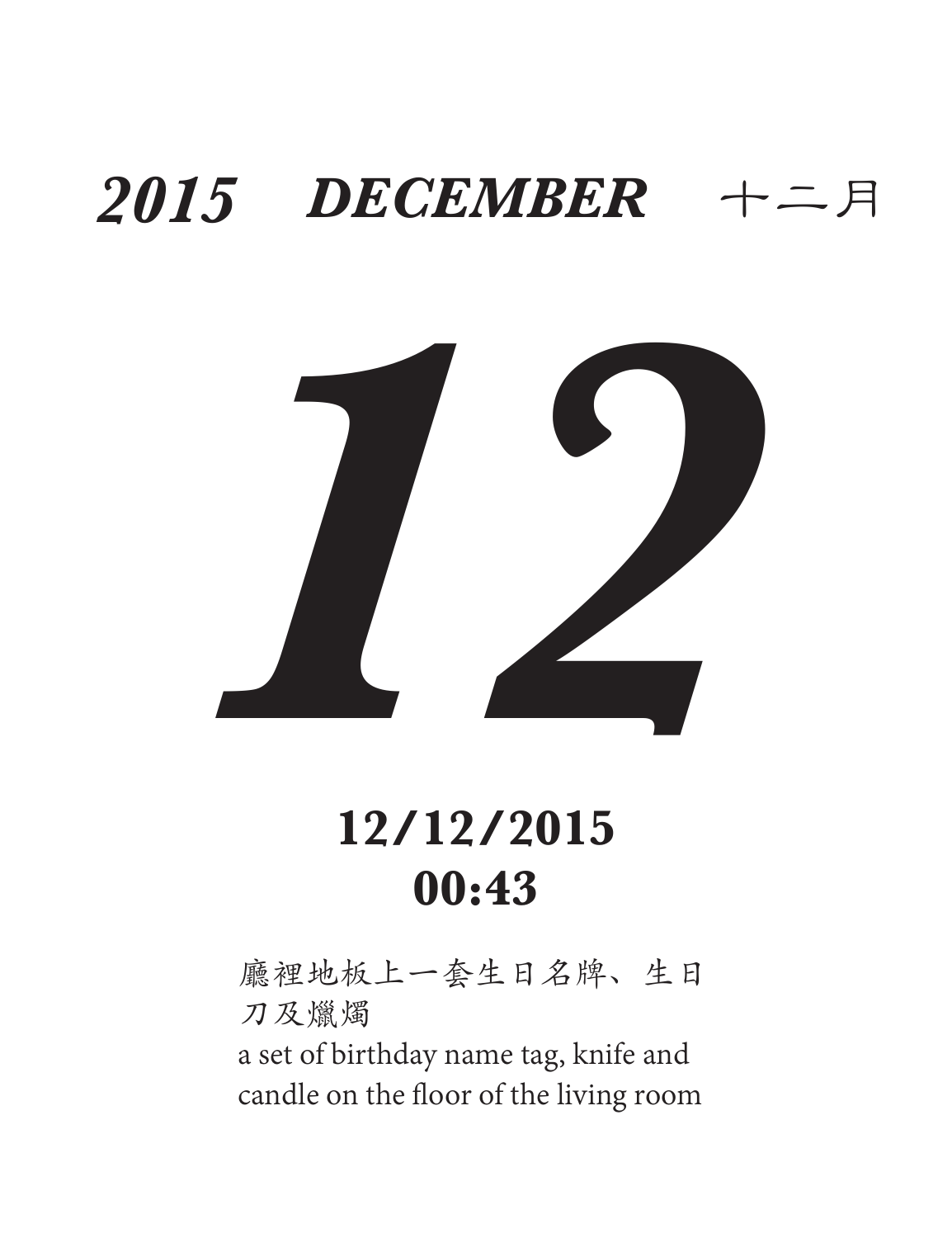

#### **13/12/2015 22:00**

廳裡一個白、粉紅色水壼 a water bottle with white and pink colors in the living room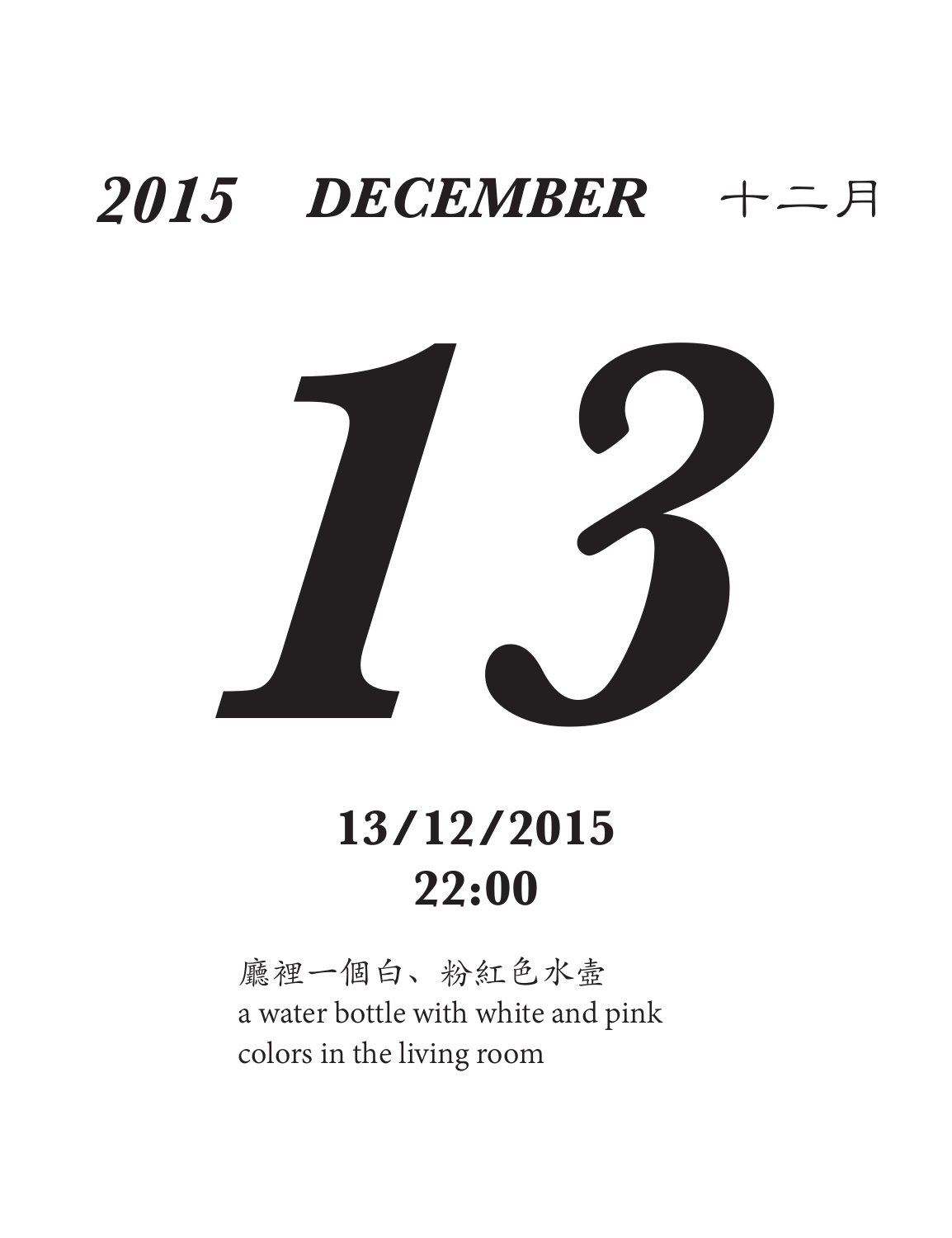

#### **14/12/2015 22:27**

廚房頂櫃裡一包已過期薑糖 a pack of expired ginger candy in the top kitchen cabinet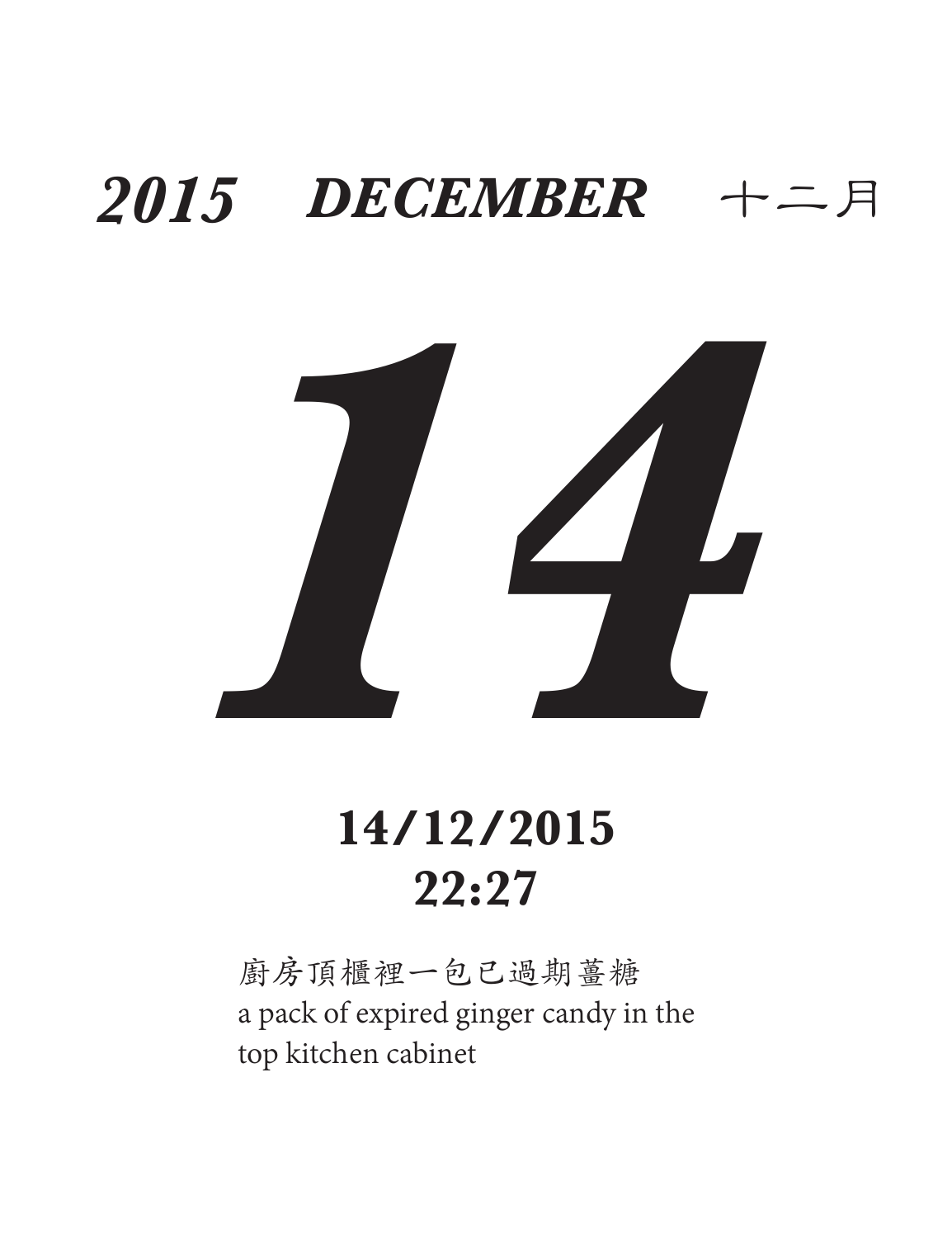

#### **15/12/2015**

休息日 resting day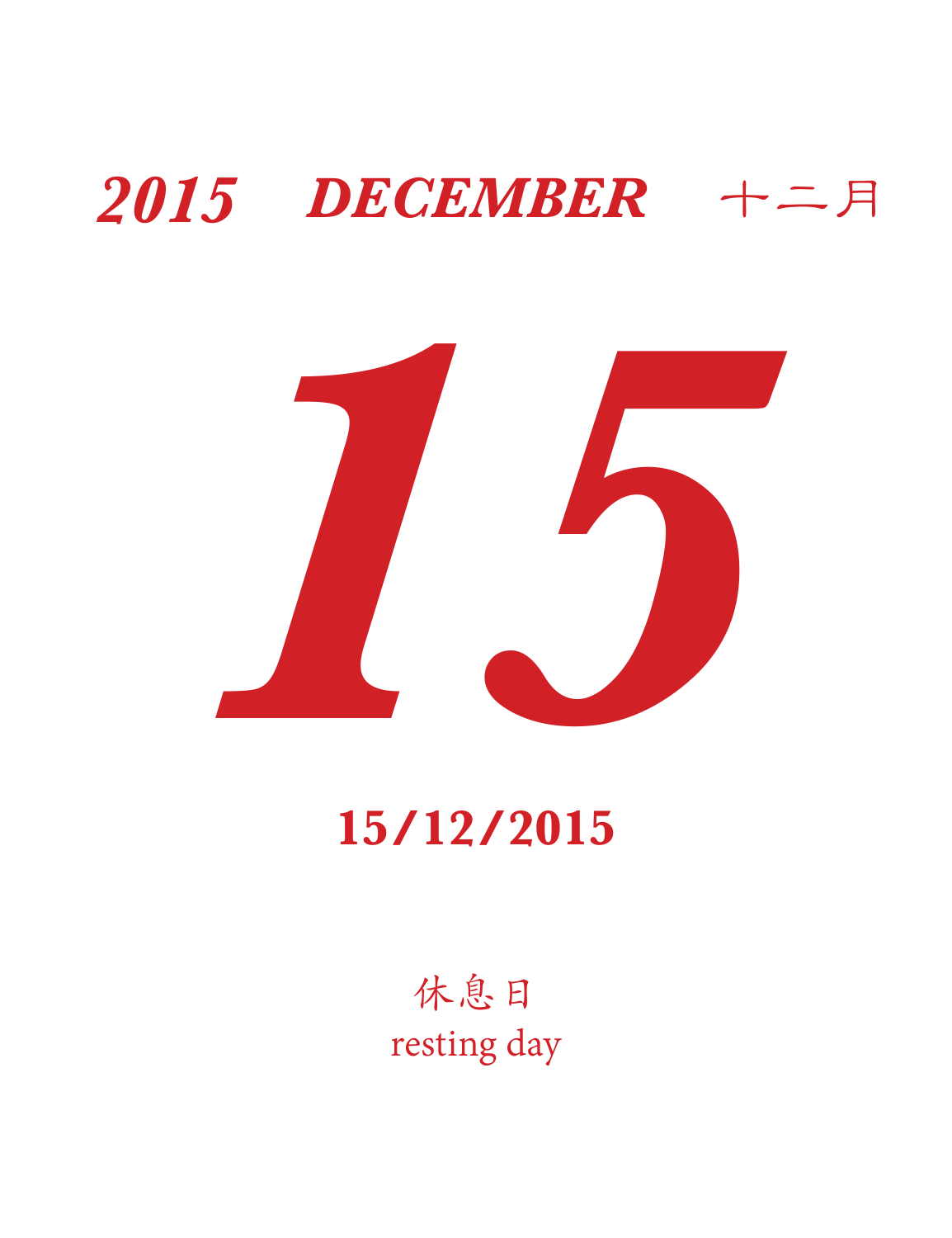

#### **16/12/2015 21:56**

書房桌上一棵用保鮮紙包著的水 晶樹

a plastic wrapped crystal tree in the study table from the study room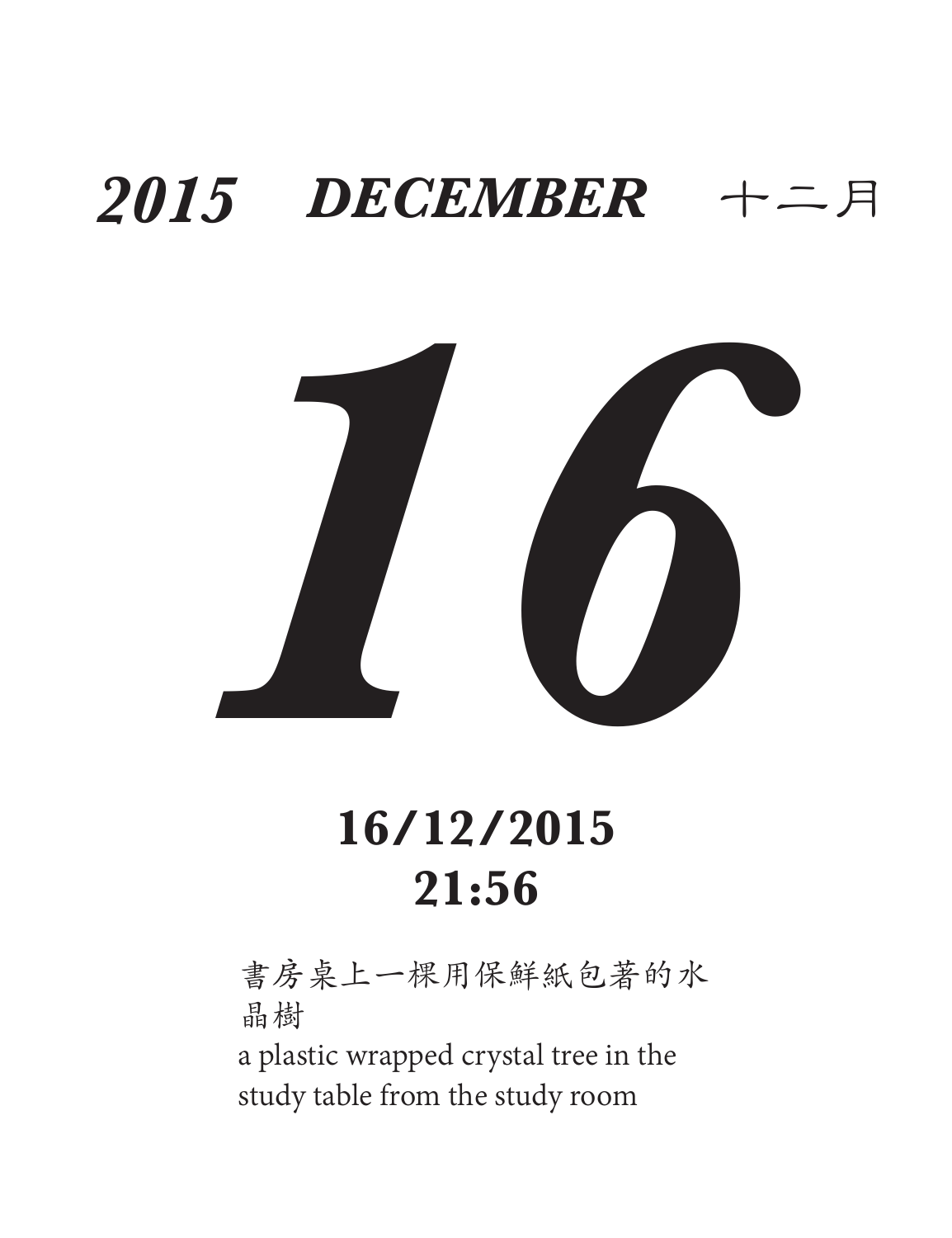

#### **17/12/2015 20:36**

廚房玻璃櫃裡一包已過期的甜酸 醬

a pack of expired sweet and sour sauce in the top kitchen cabinet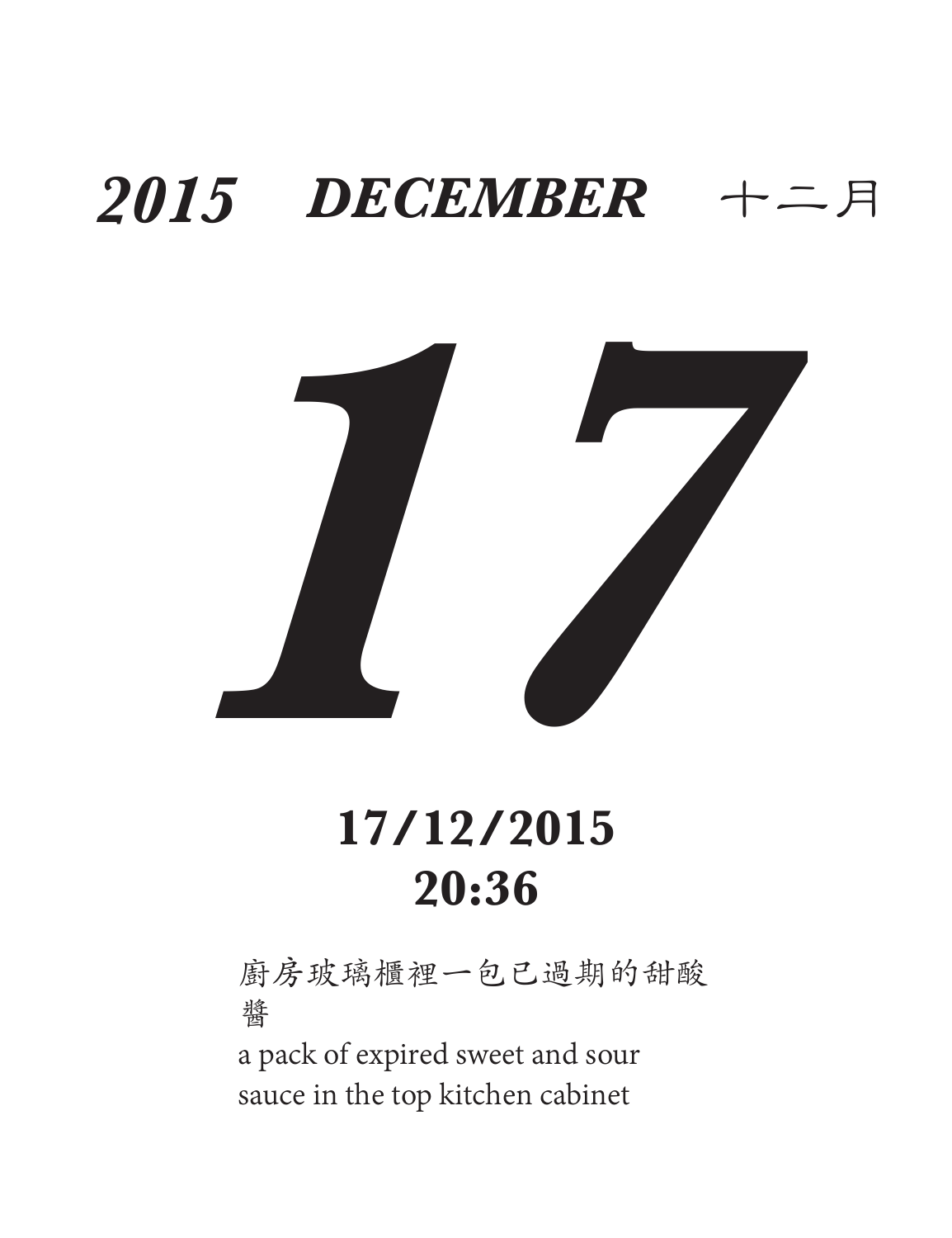

#### **18/12/2015 21:28**

廳裡一個白色發泡膠盒 a white styrofoam box in the living room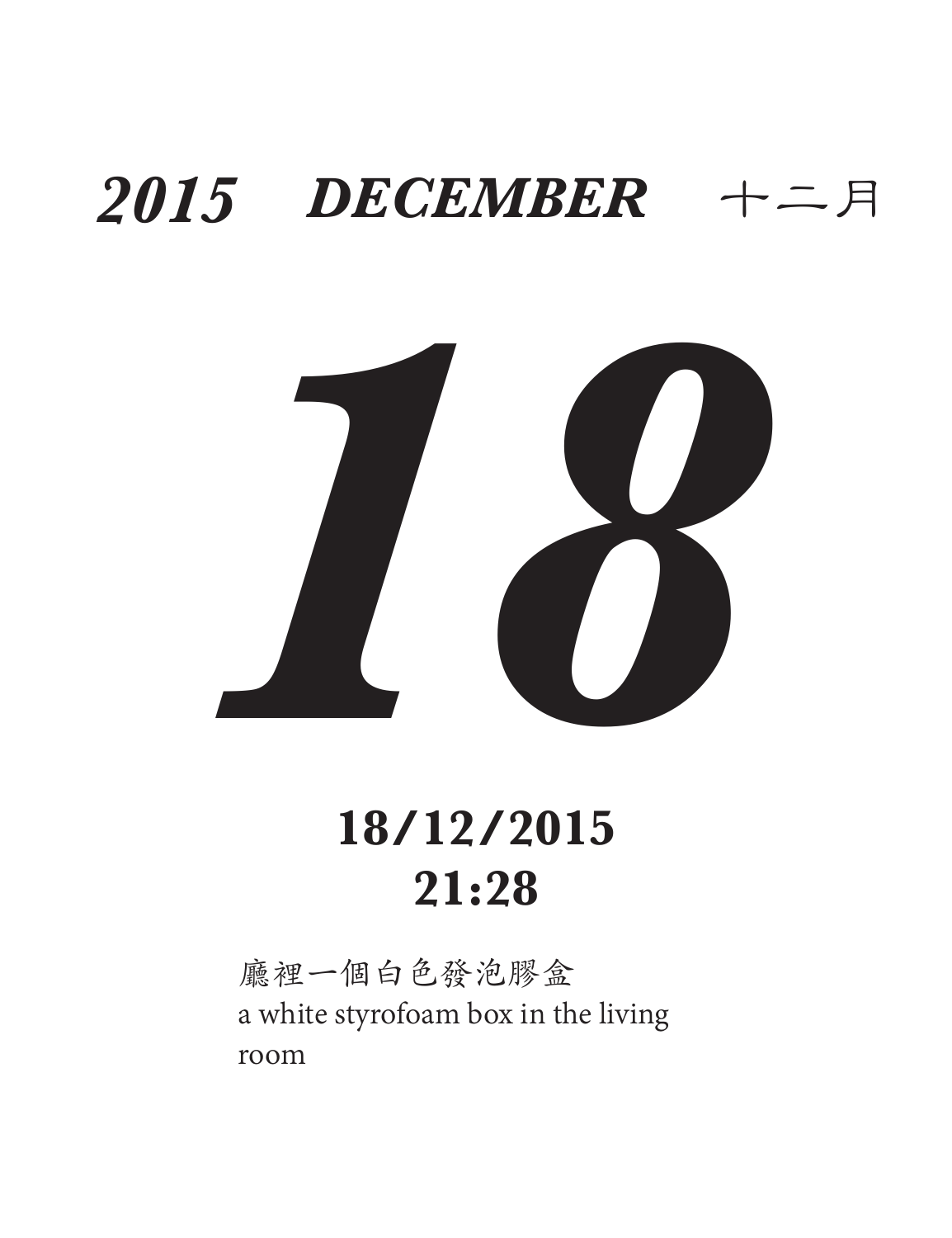

#### **19/12/2015 23:42**

書房桌上一個泰國深紫色花紋紙 條盒

a floral purple pattern paper box from tailand on the table of the study room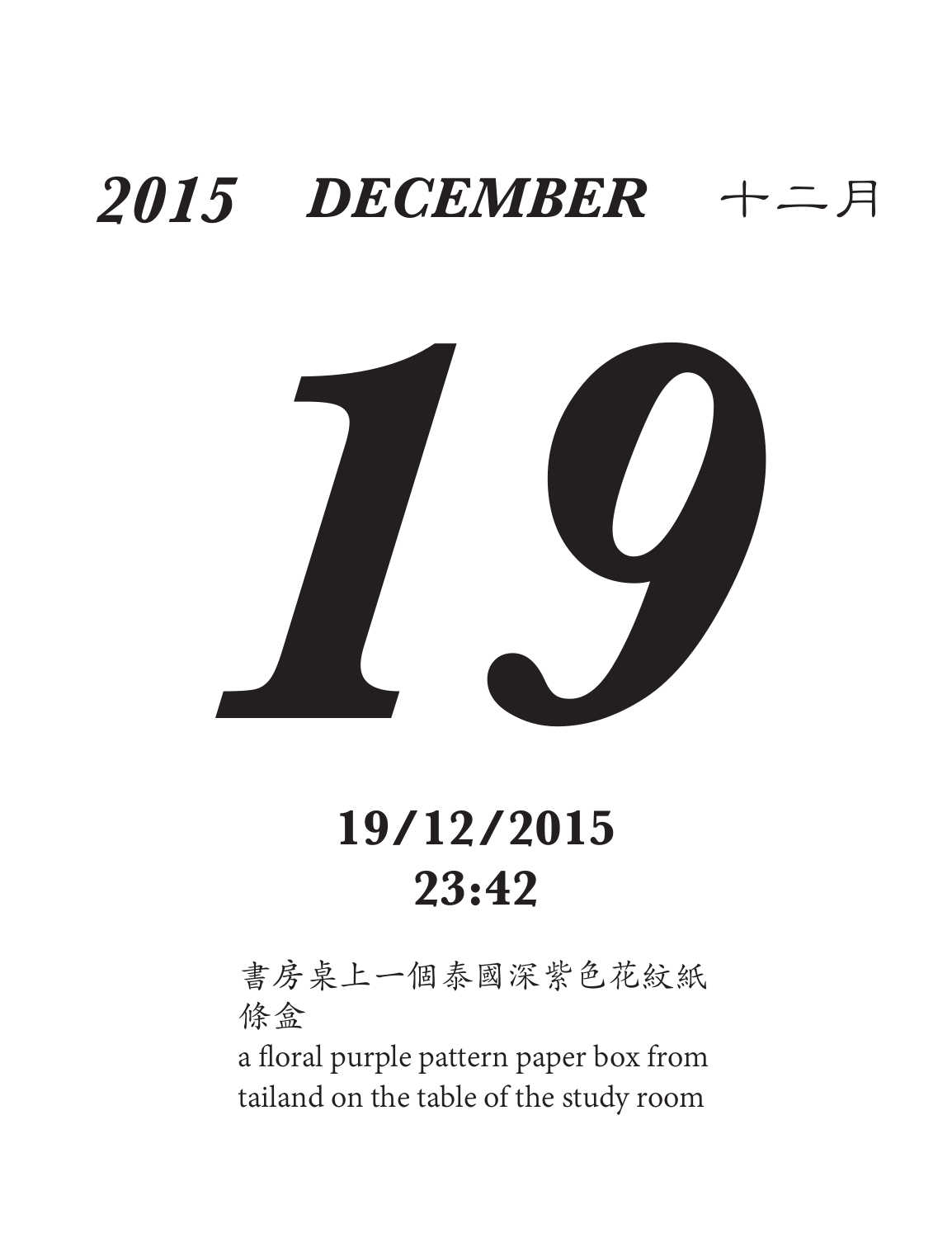

#### **20/12/2015 20:46**

廳裡雜物堆一個顯眼的長方形管 狀軟膠

a conspicuous rectangular soft tubular in the debris heap from the living room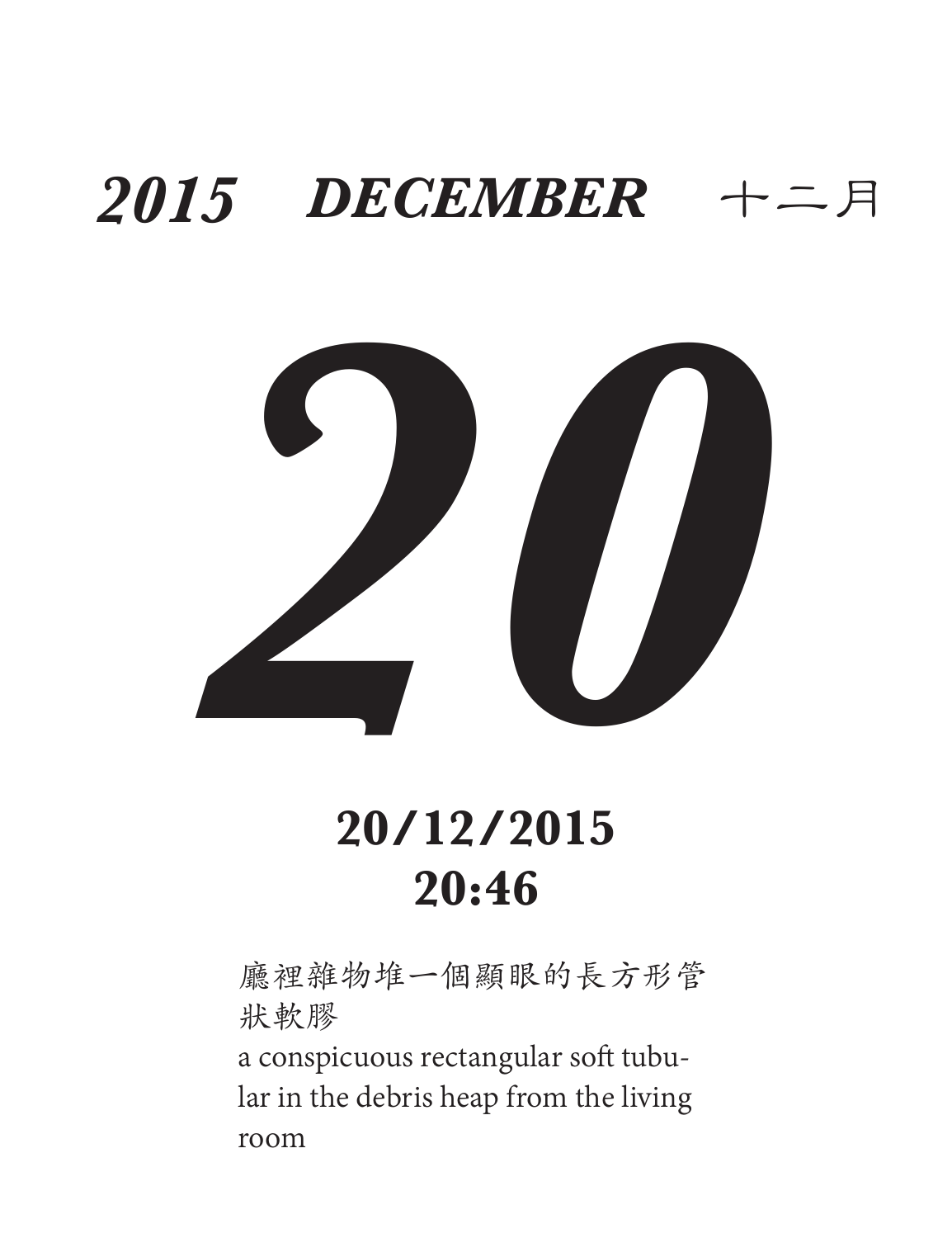

### **21/12/2015 21:14**

茶桌上一支已用完的淡粉紅色唇 膏

a finished pink lipstick in the tea table from the living room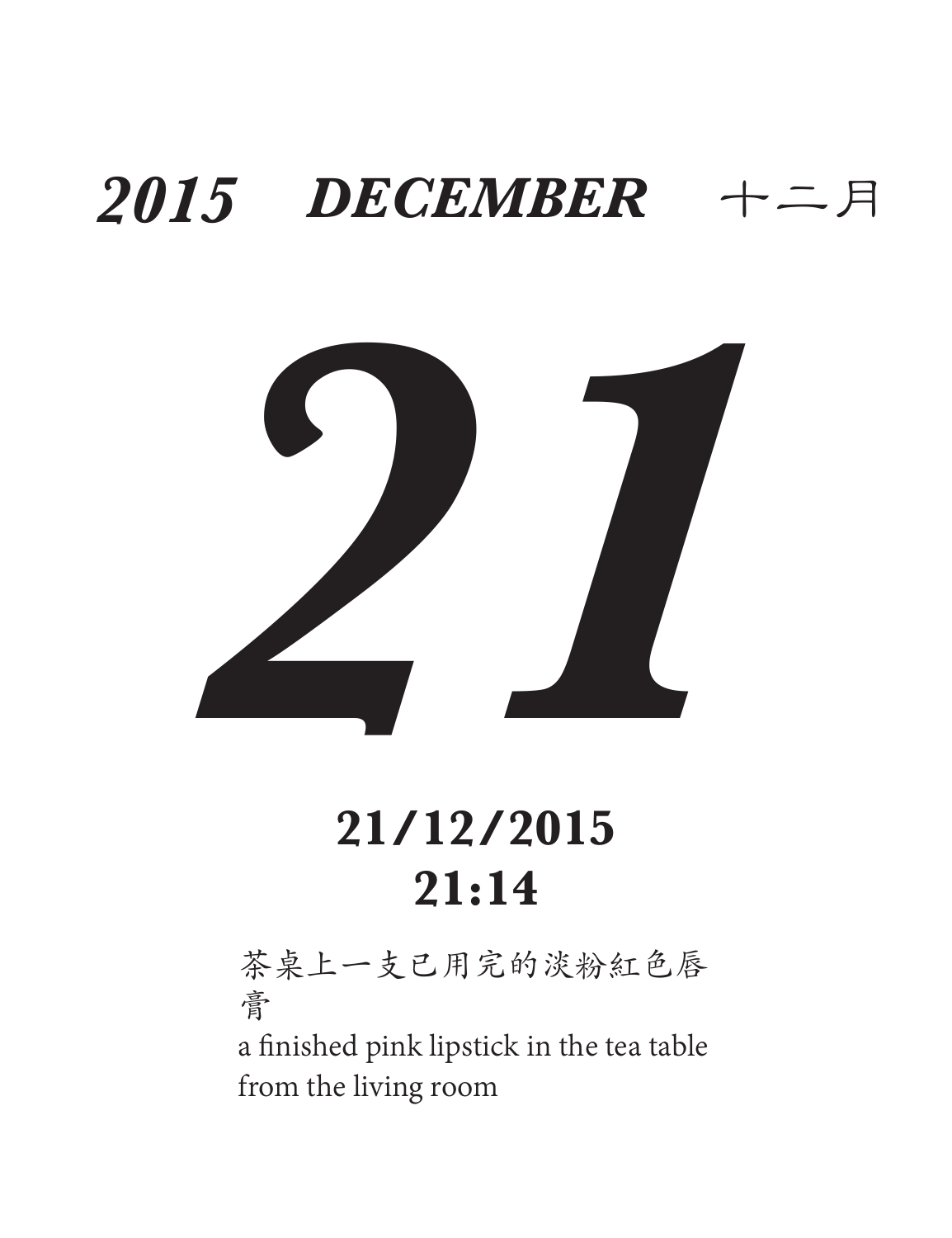

#### **22/12/2015 21:26**

廁所裡一支被透明膠套包裝著的 淡綠色牙刷

a transparent packaging pouches with light green toothbrush in the toilet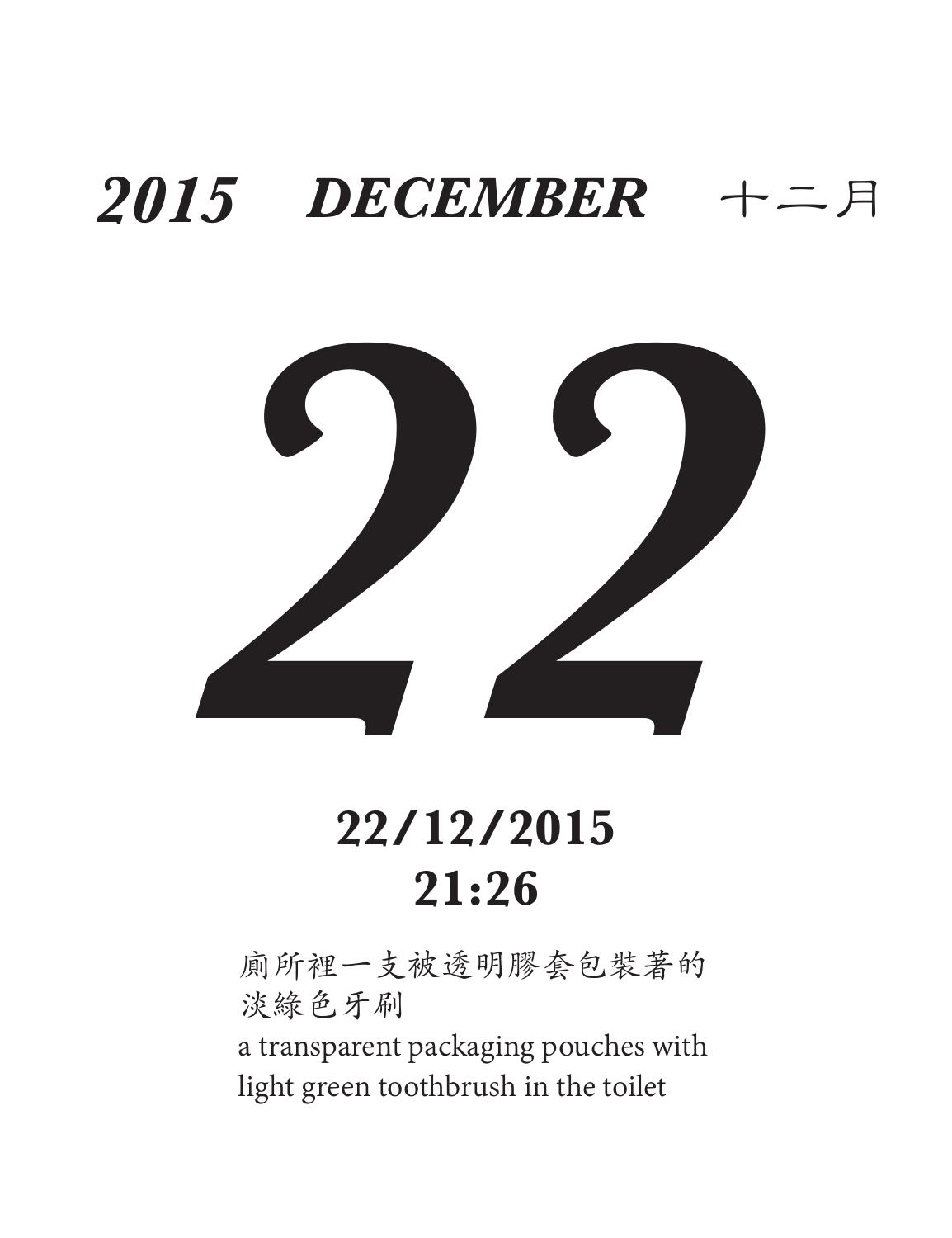

#### **23/12/2015**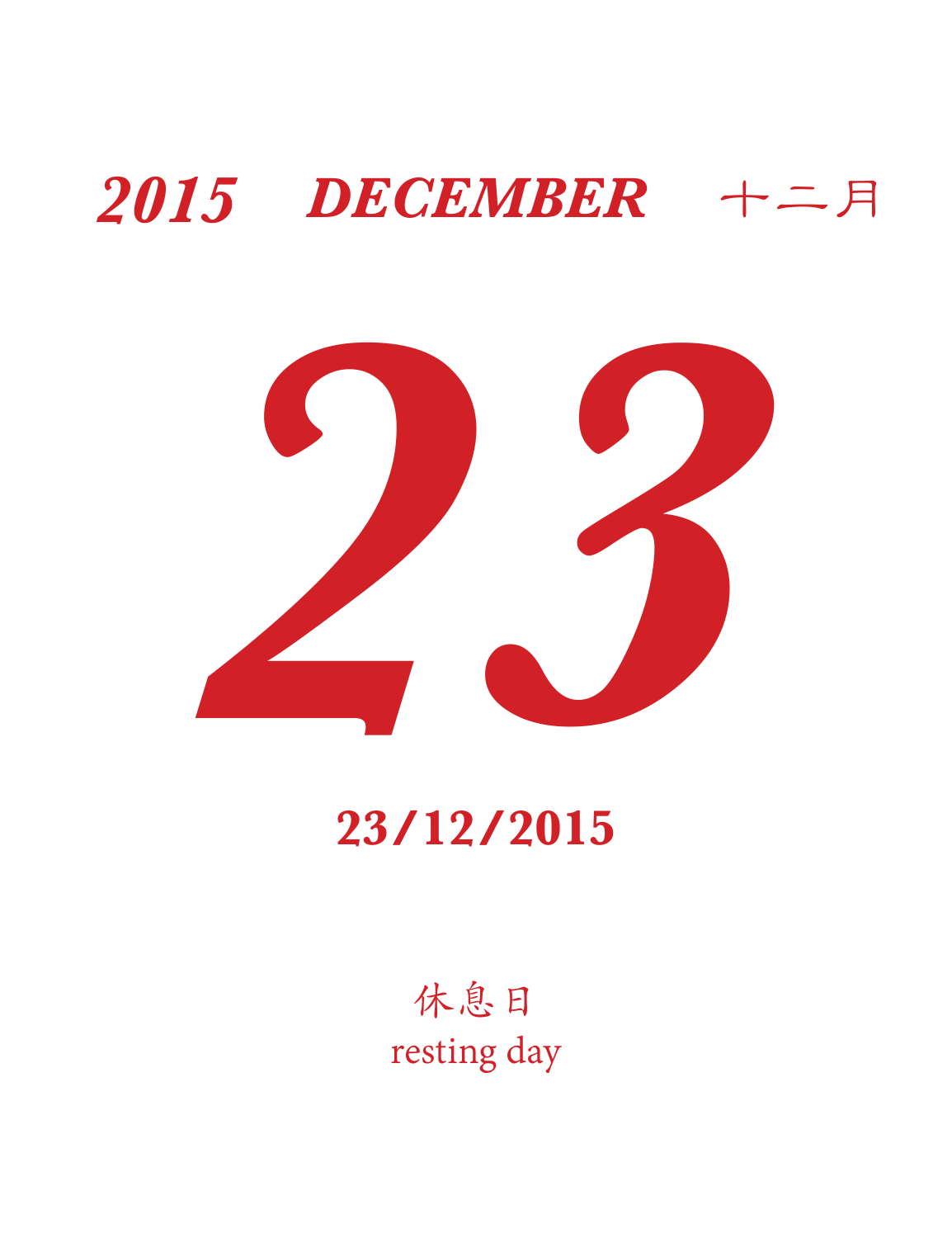

### **24/12/2015 00:11**

雪櫃裡放在右邊小格的一包八仙 果

a pack of expired eight immortals fruit in the refrigerator of the kitchen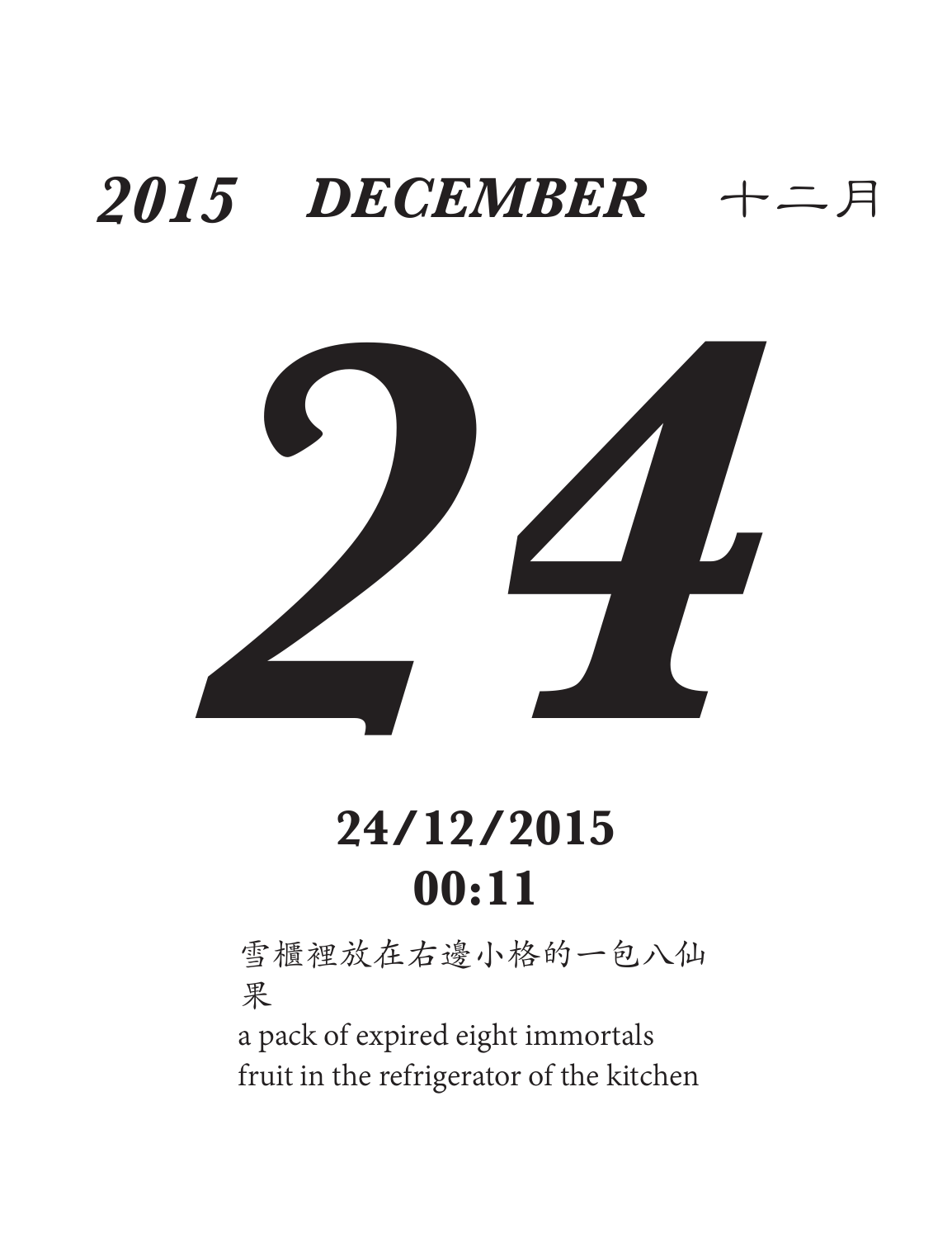

### **25/12/2015 00:02**

飯桌邊的一粒圖型白色鈕扣 a white button on the table of the living room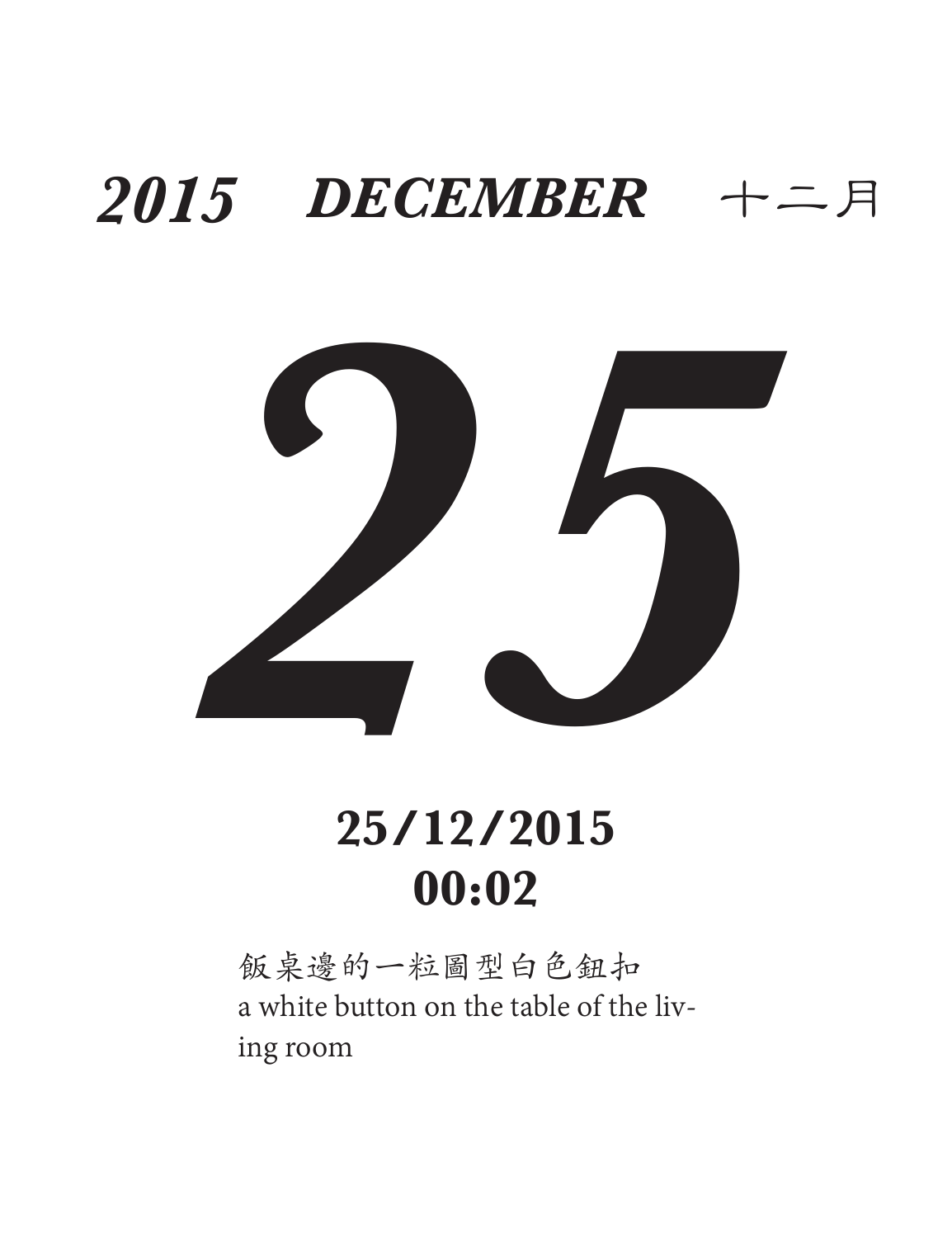

#### **26/12/2015**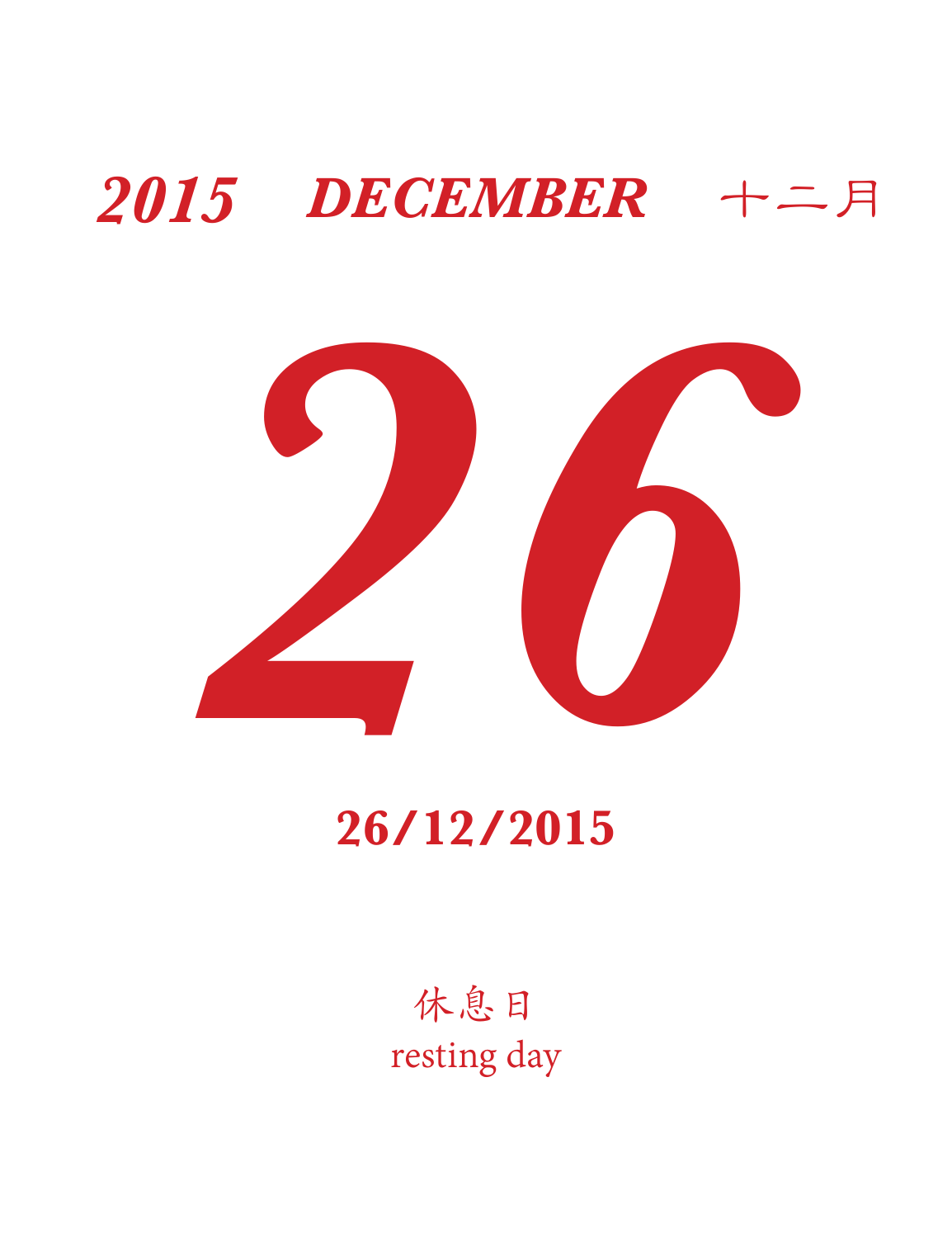

### **27/12/2015 11:14**

廳裡雜物堆上的一個Chanel牌子 正方形小空盒 a small empty square box of chanel in the debris deap of the living room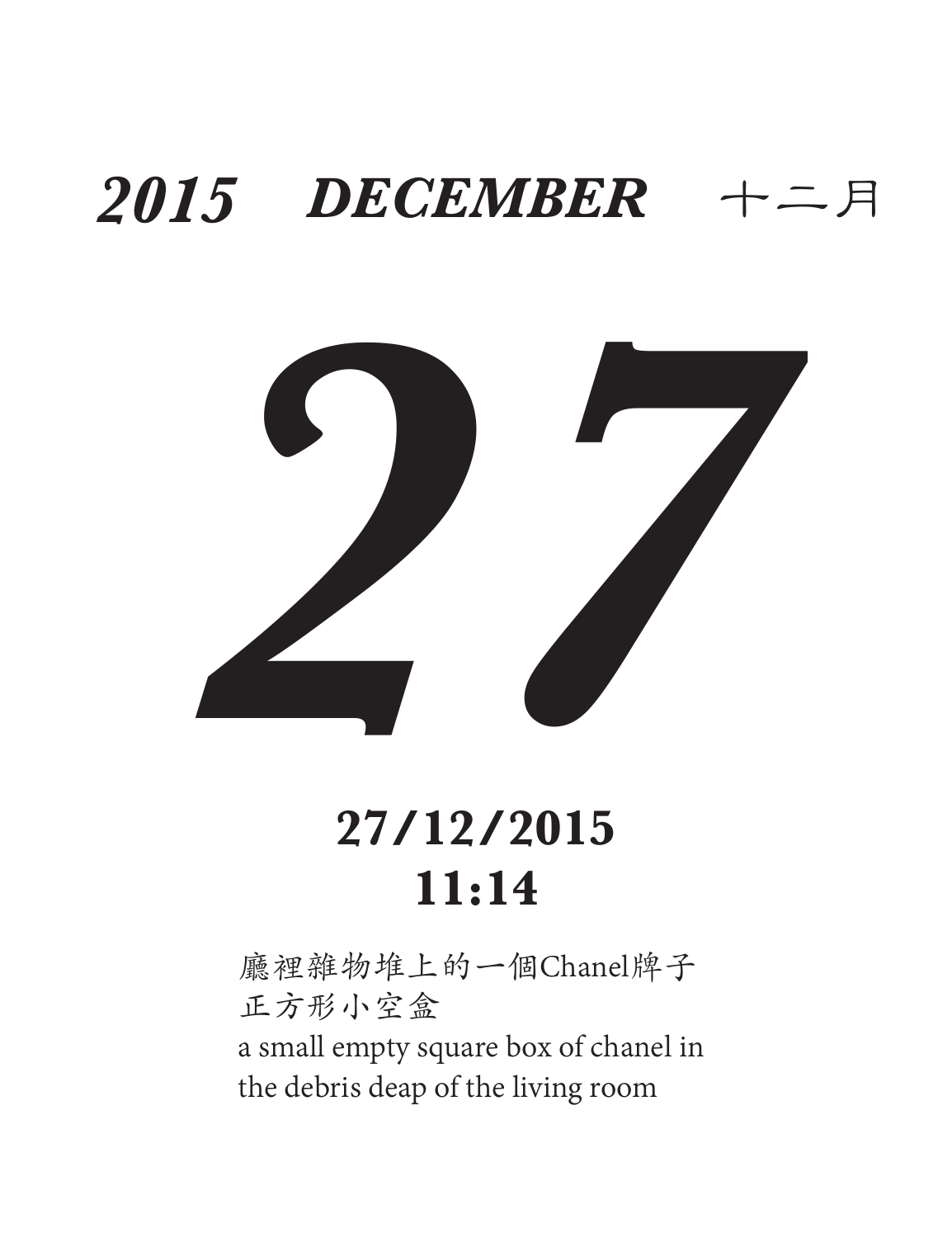

### **28/12/2015 20:18**

廳裡一個白色高跟鞋定型模 a white high heels shape mold in the living room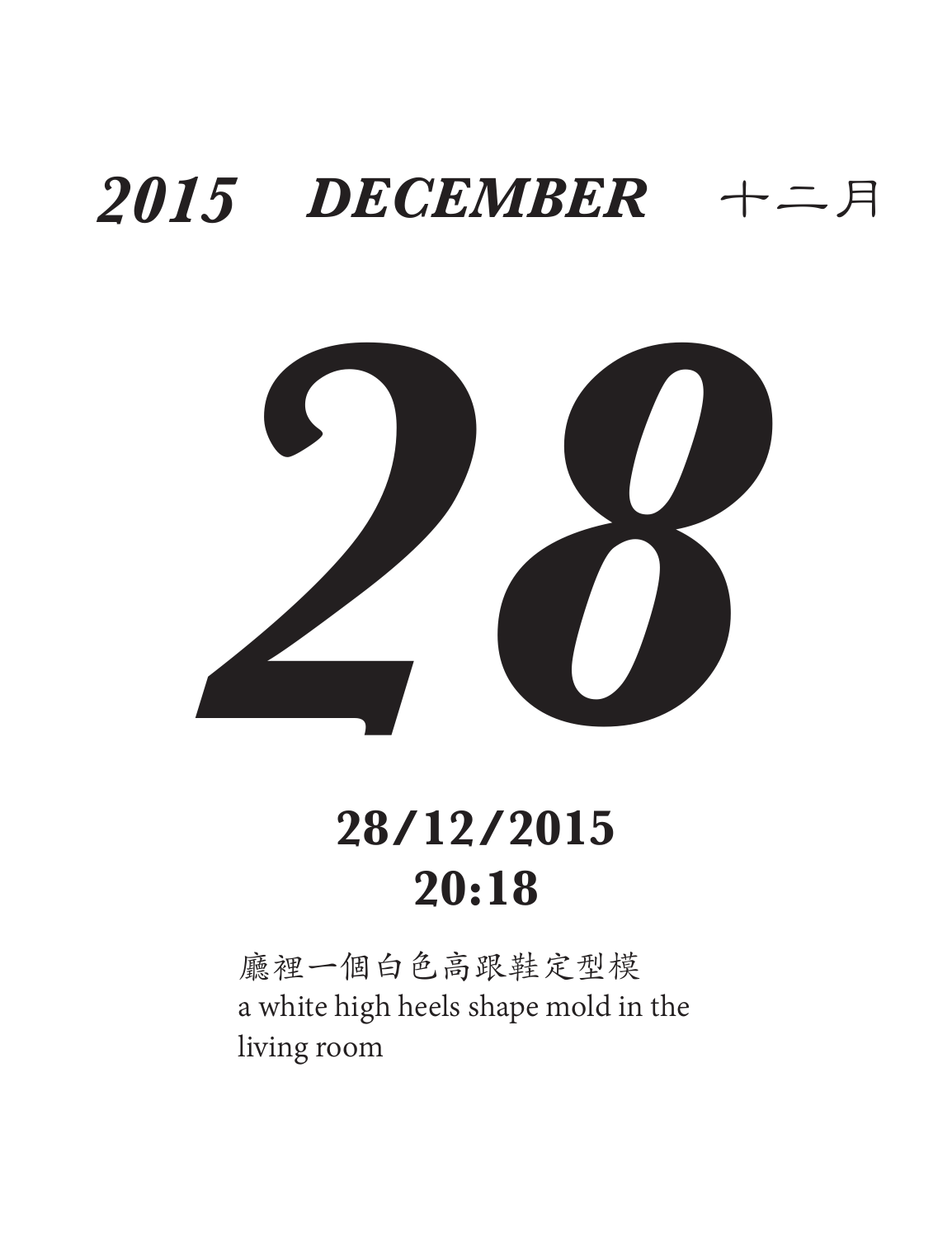

### **29/12/2015 21:56**

廳裡雜物堆深處的一對灰杏色漆 皮高跟鞋 a pair of gray-beige patent leather high heels in the debris deap from the living room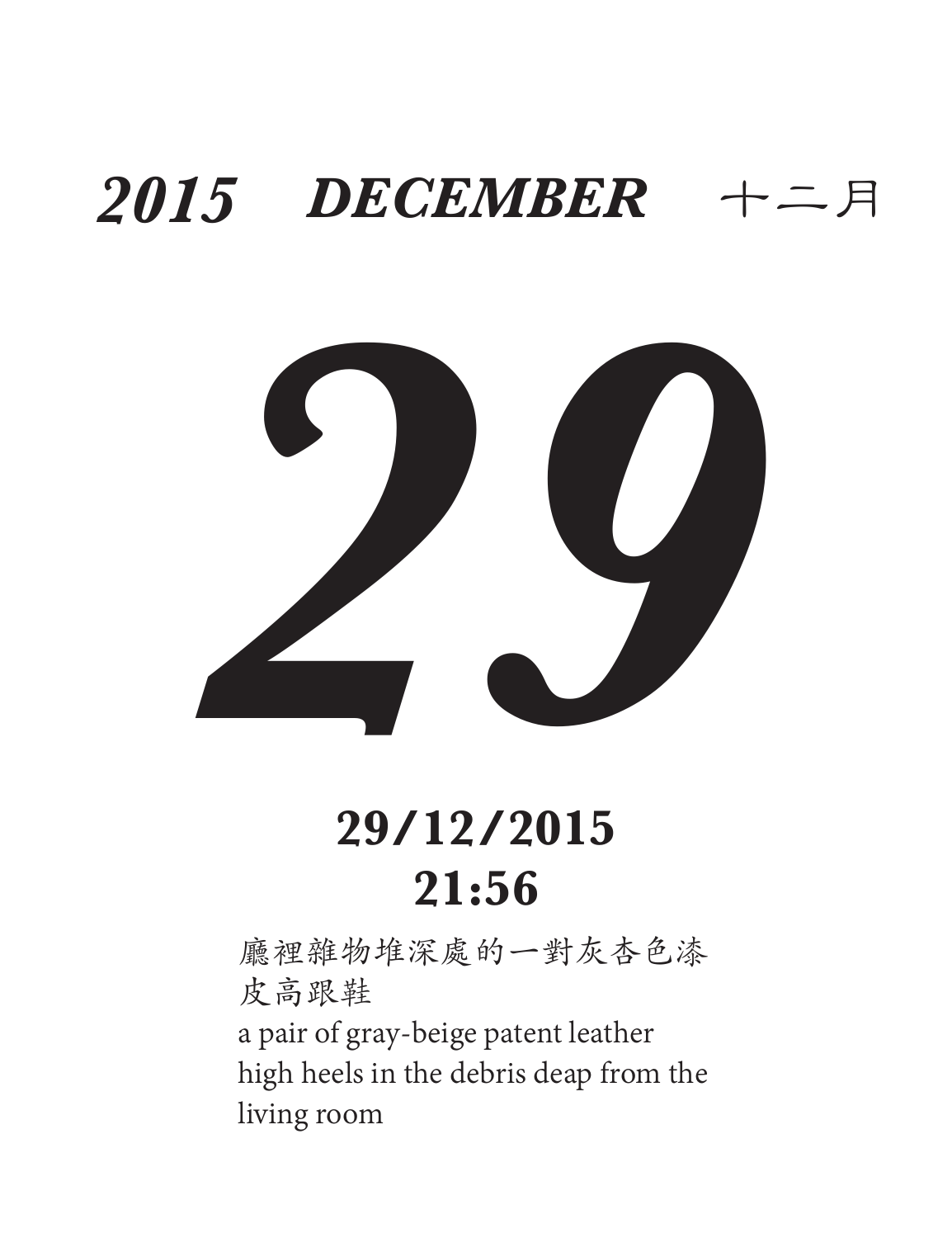

### **30/12/2015 22:22**

雪櫃右邊小格內的一支過期暗黃 色口瘡膏 a small branch of expired aphthous cream with yellowish color in the refrigerator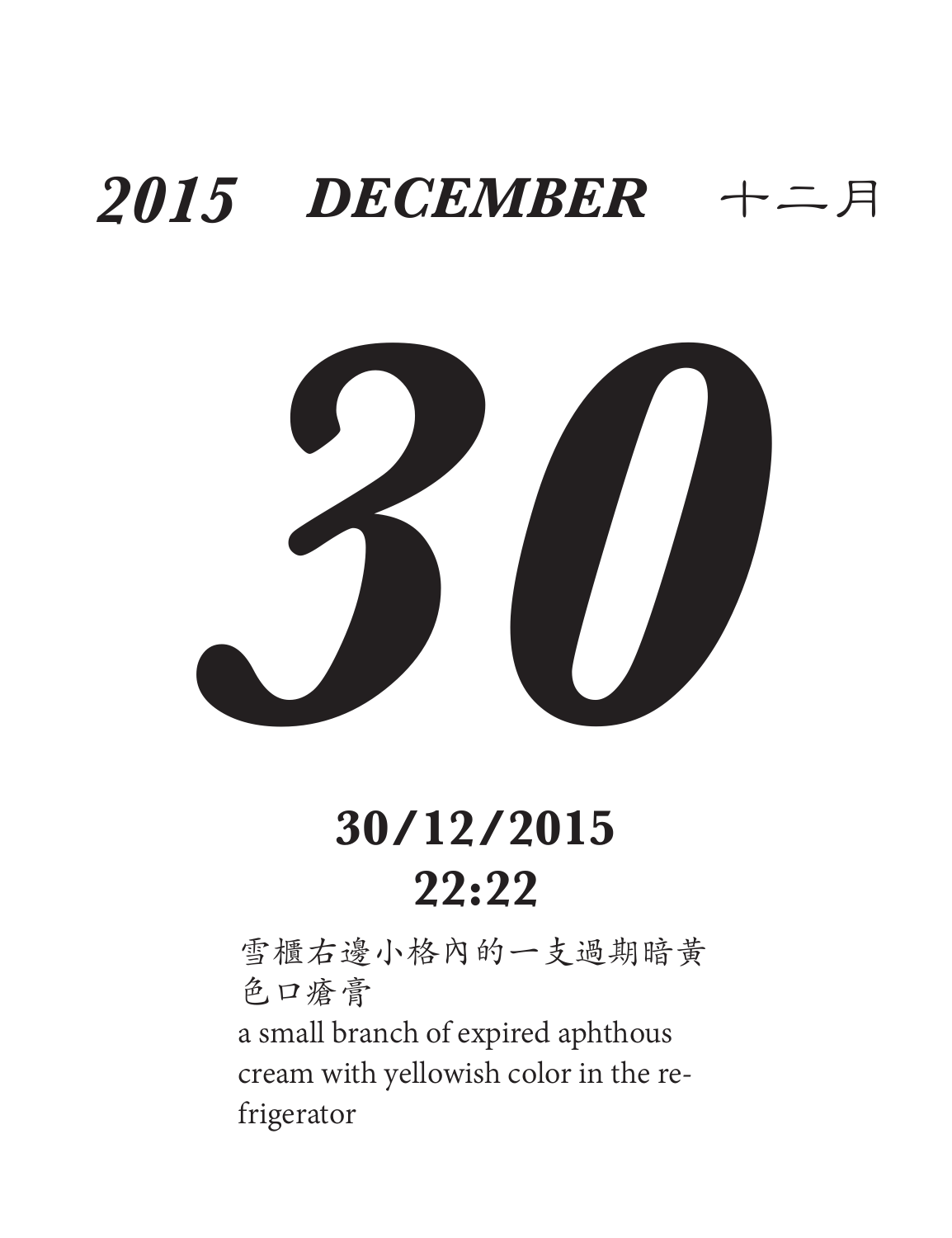

### **31/12/2015 10:21**

雪櫃右小格上的一個圖筒形Hello Kitty膠盒(透明,粉紅色) a cylindrical refrigerator right panel on Hello Kitty plastic boxes (transparent pink) in the refrigerator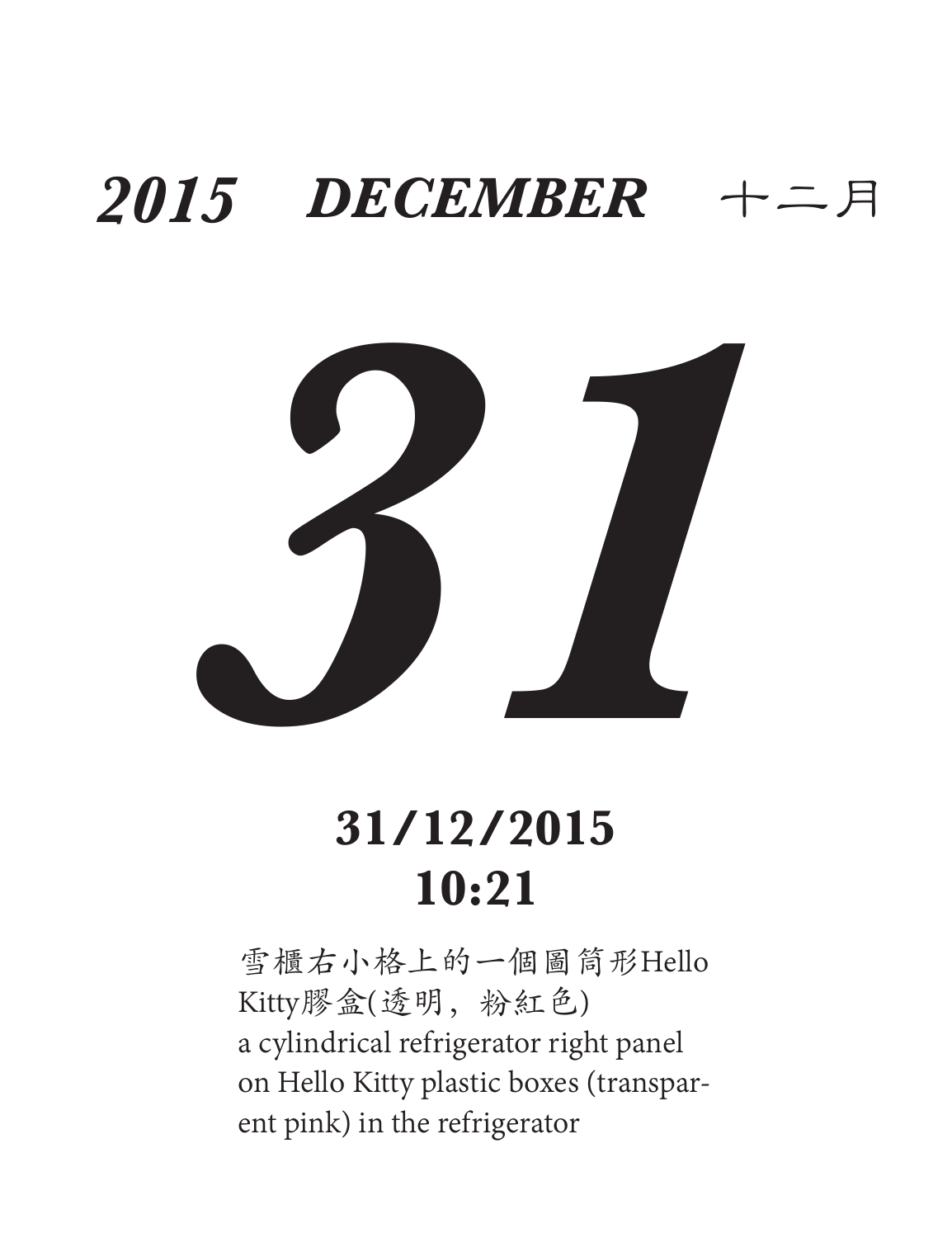

### **01/01/2016 23:25**

書房裡一個小型鮮紅色蘋果形狀 的小儲存盒(內有幾個夾子) a small apple shaped storage box with clips inside in the study room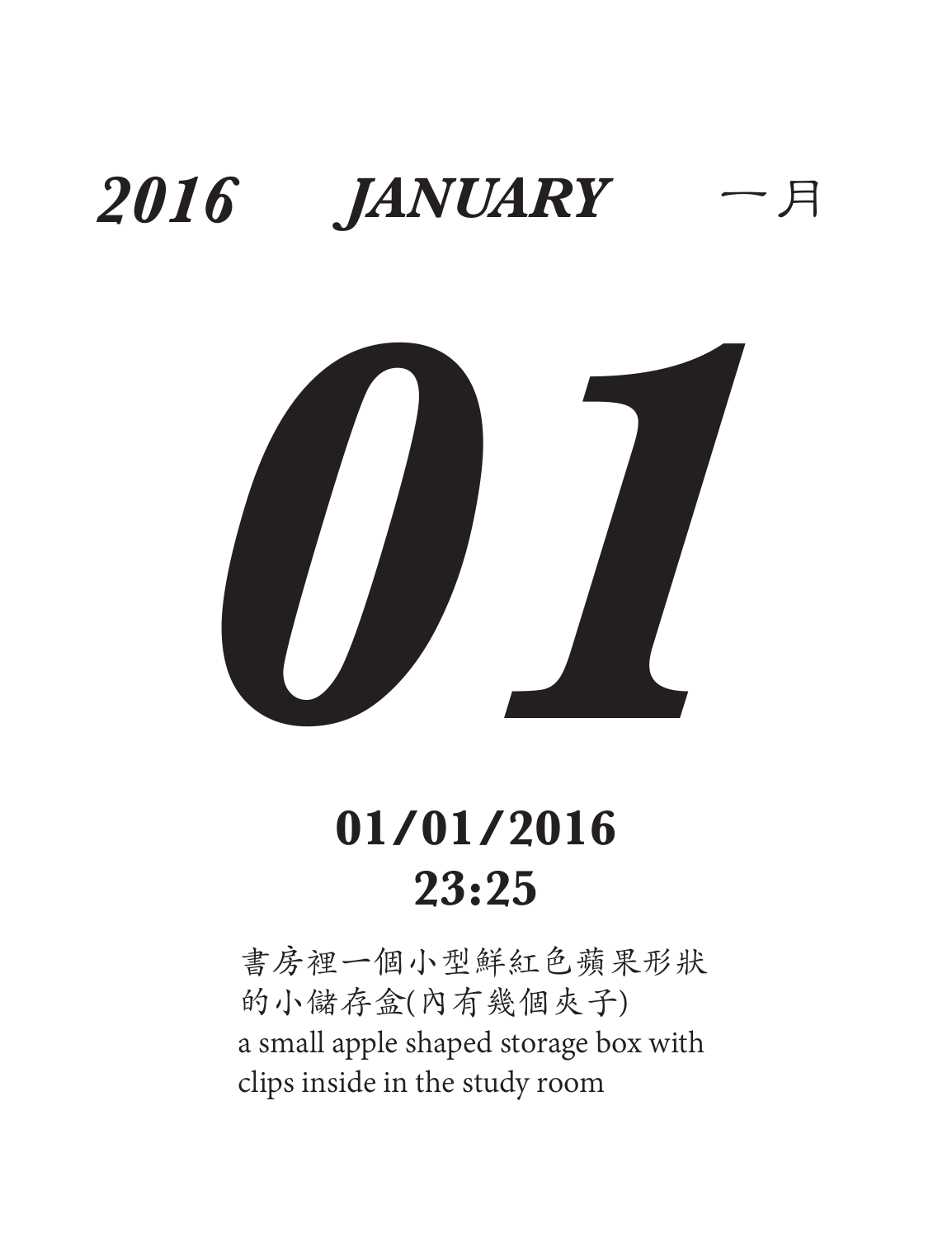

### **02/01/2016 15:44**

廳裡透明包裝紅色字的晶蘇糕 a pack of chinese steamed rice cake in transparent and red words in the living room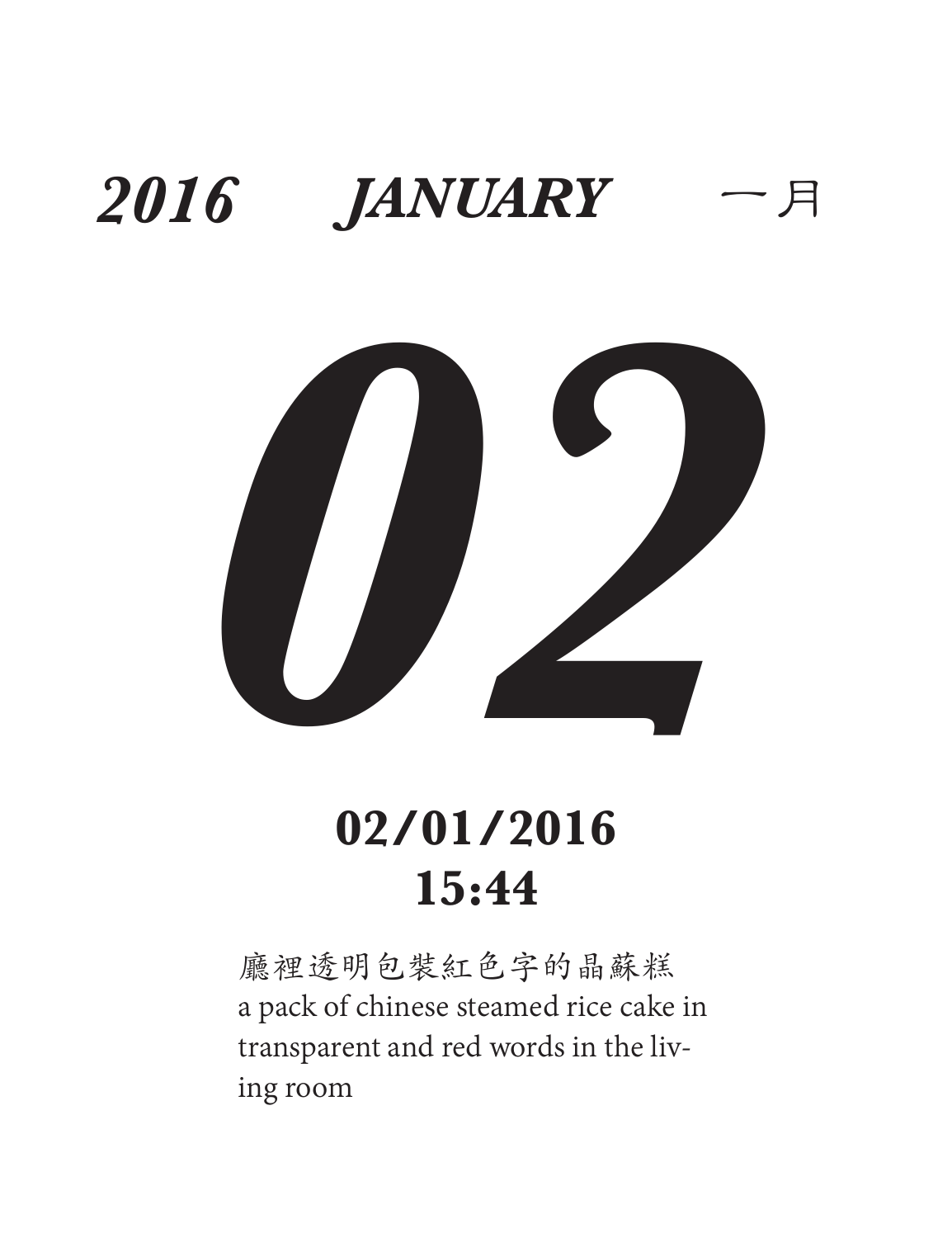



#### **03/01/2016**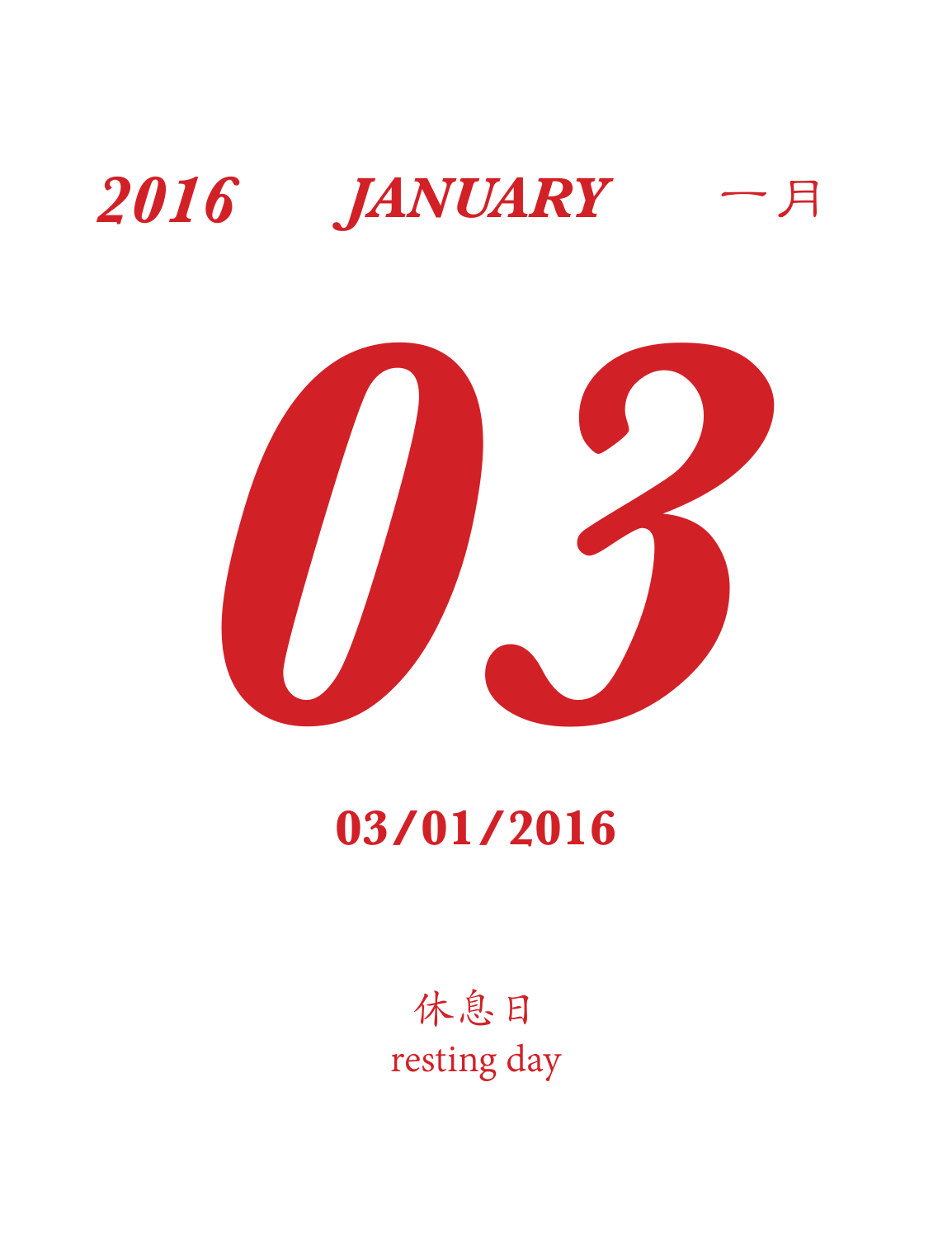



#### **04/01/2016**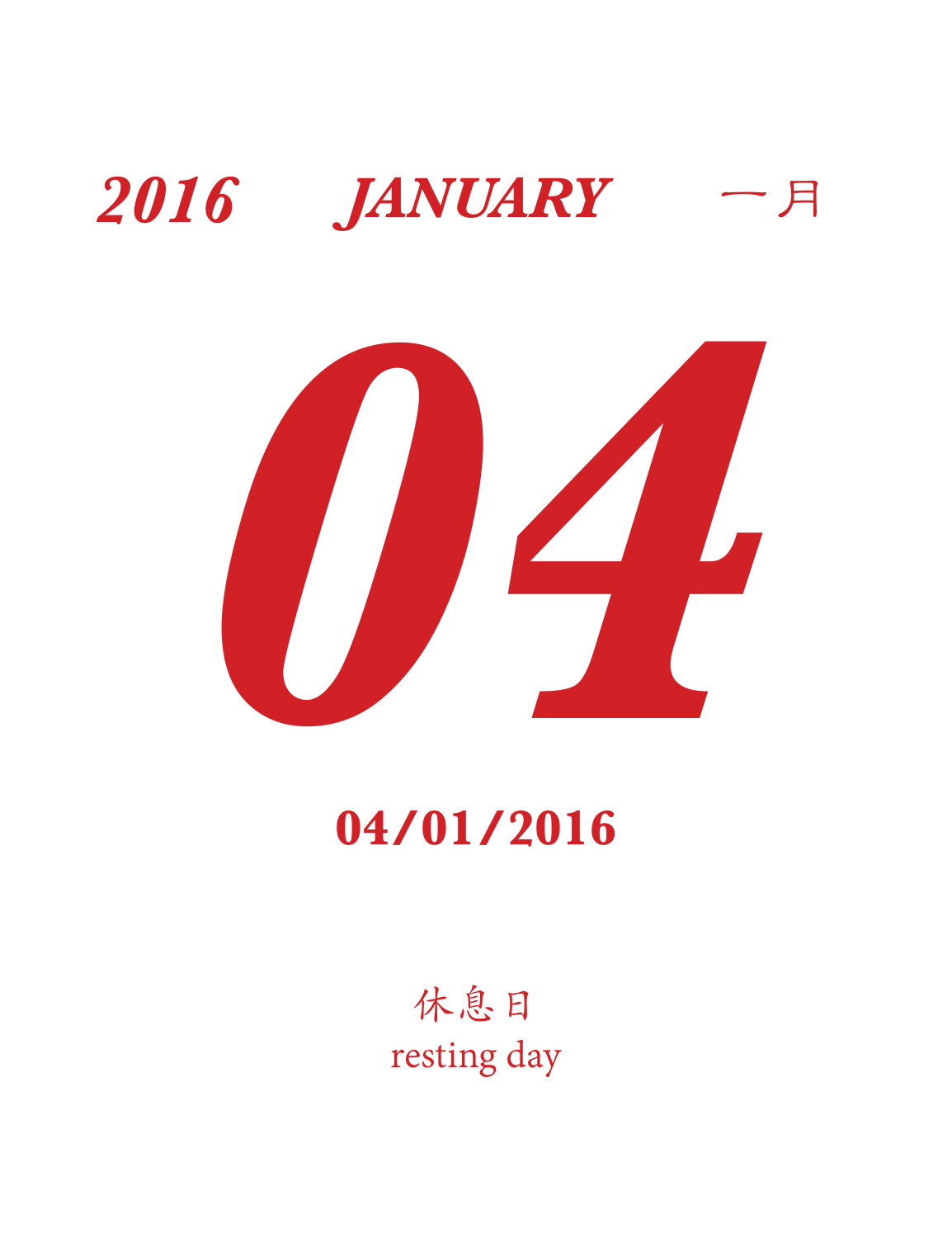



#### **05/01/2016**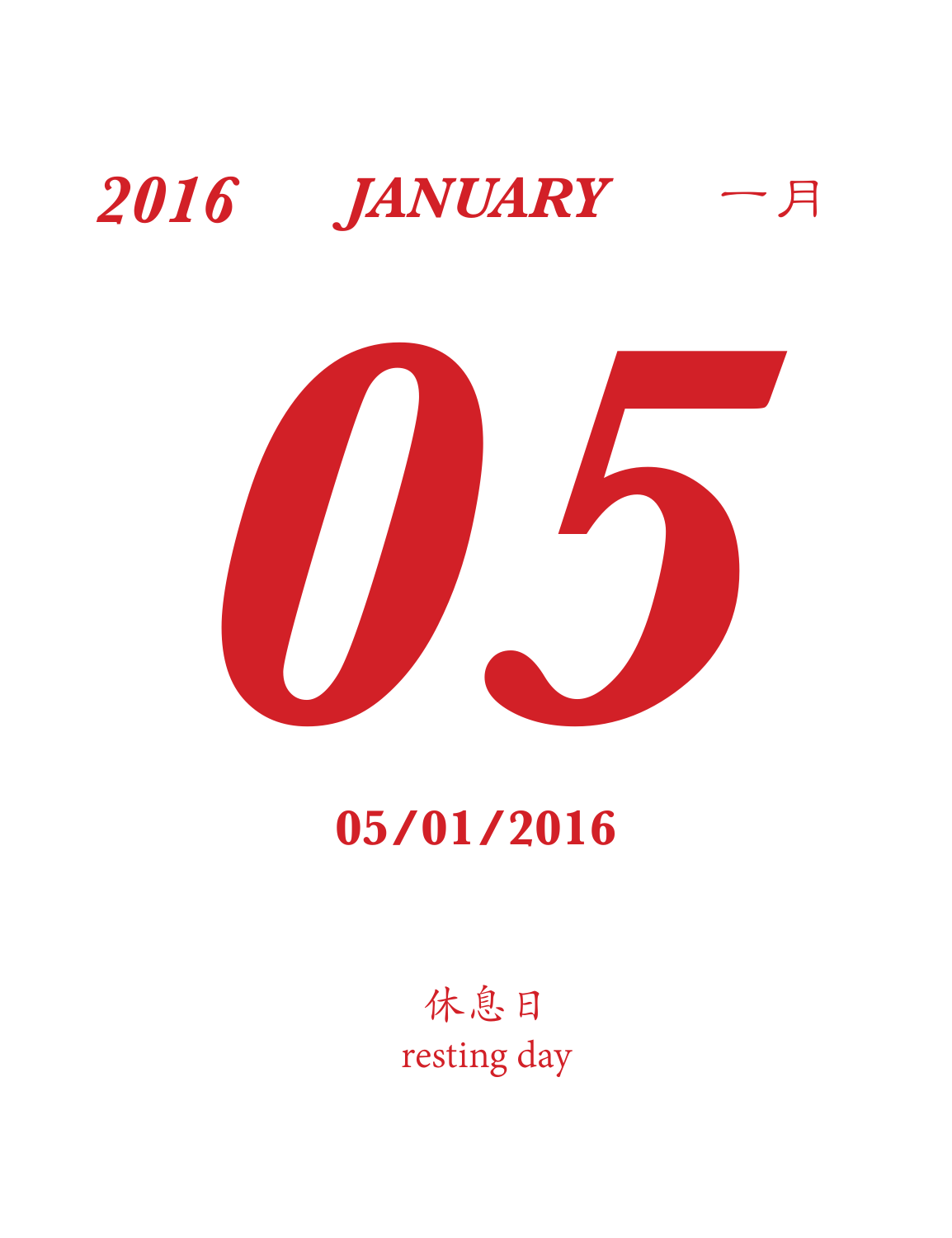

#### **06/01/2016 01:16**

廁所裡一支用過的牙刷 a used brush in the toilet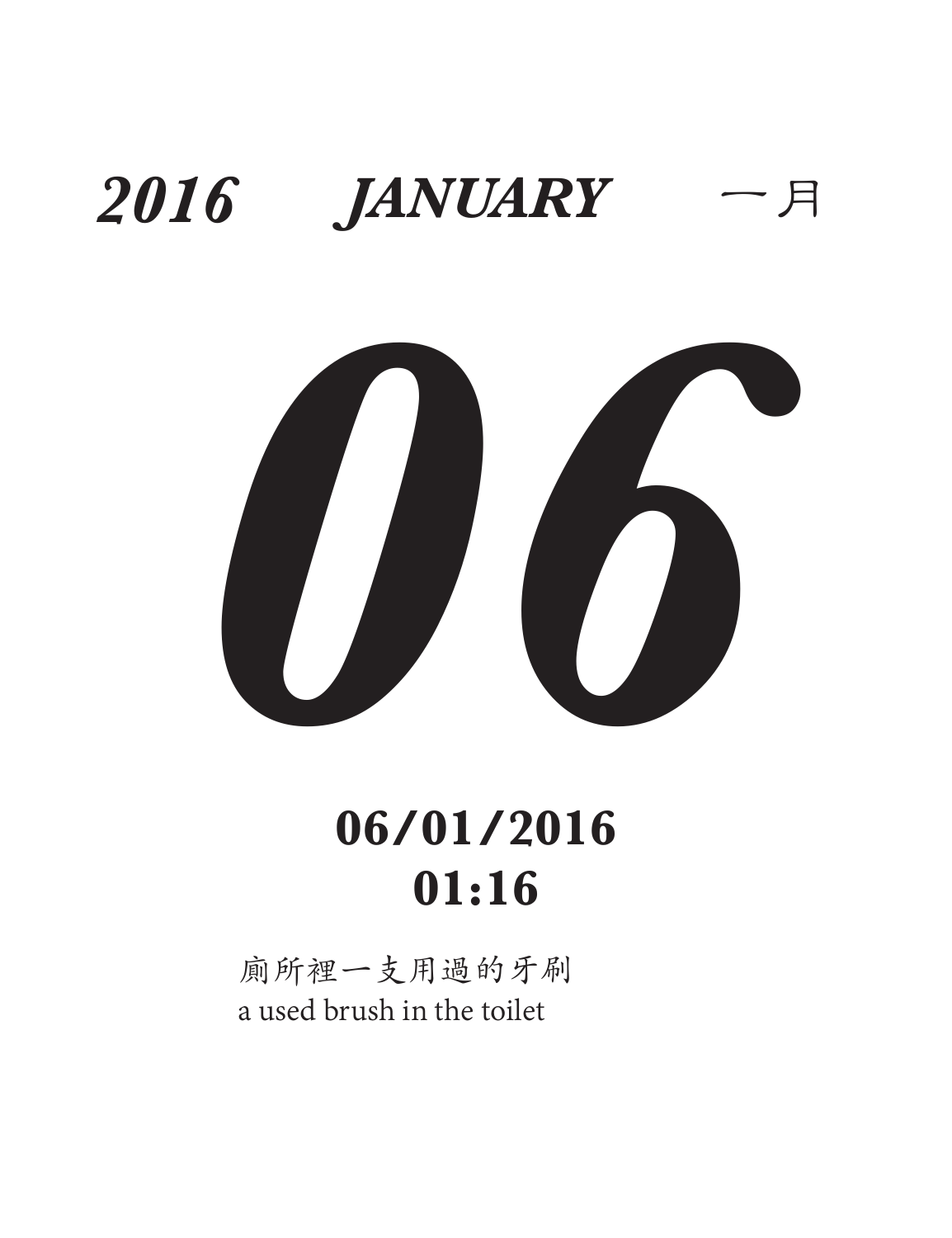

### **07/01/2016 18:17**

廚房裡一包大家樂白糖 a bag of white sugar from cafe de coral in the kitchen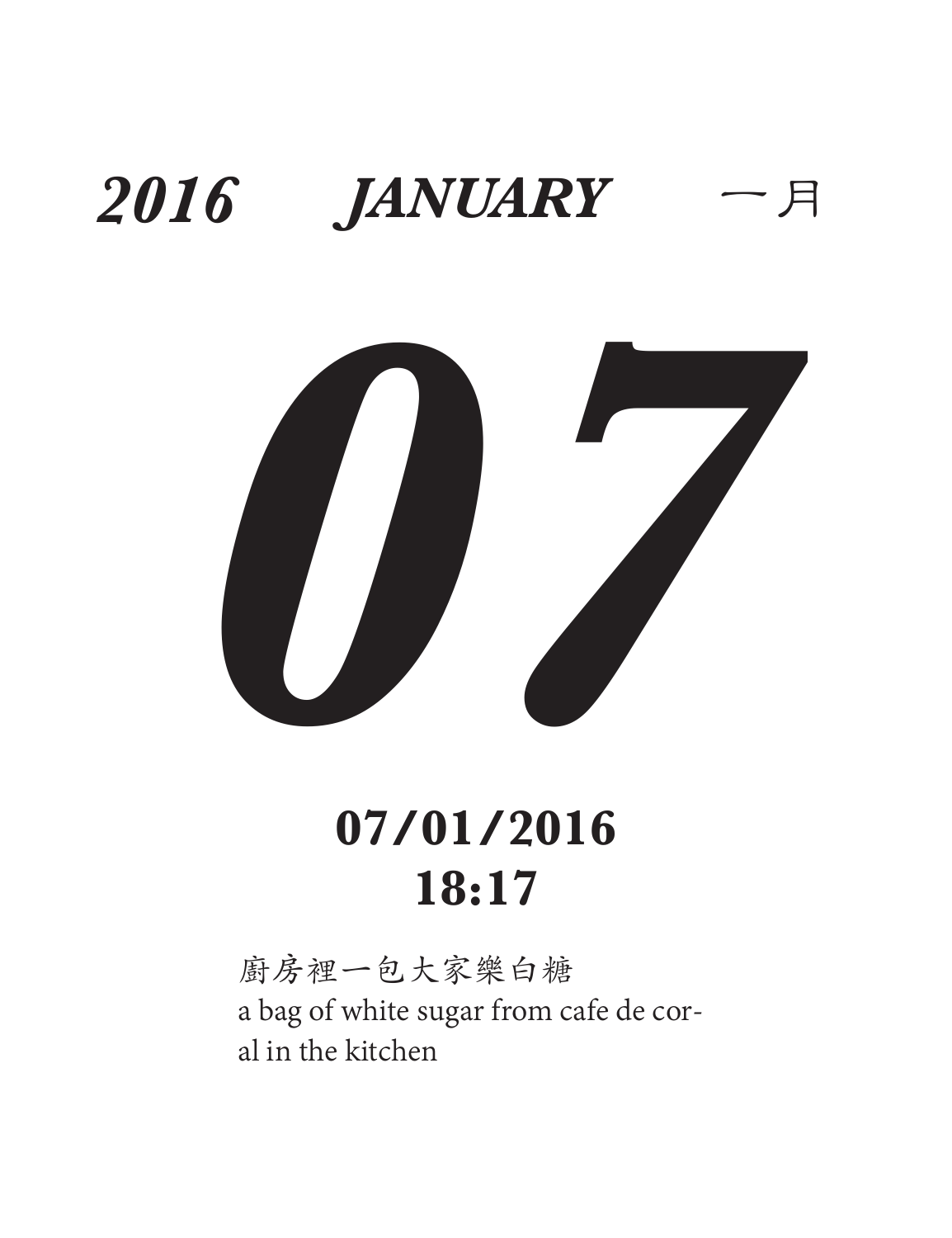

### **08/01/2016 21:10**

廳裡一包三角包裝的小綠豆零食 a triangular bag of expired green bean snack in the living room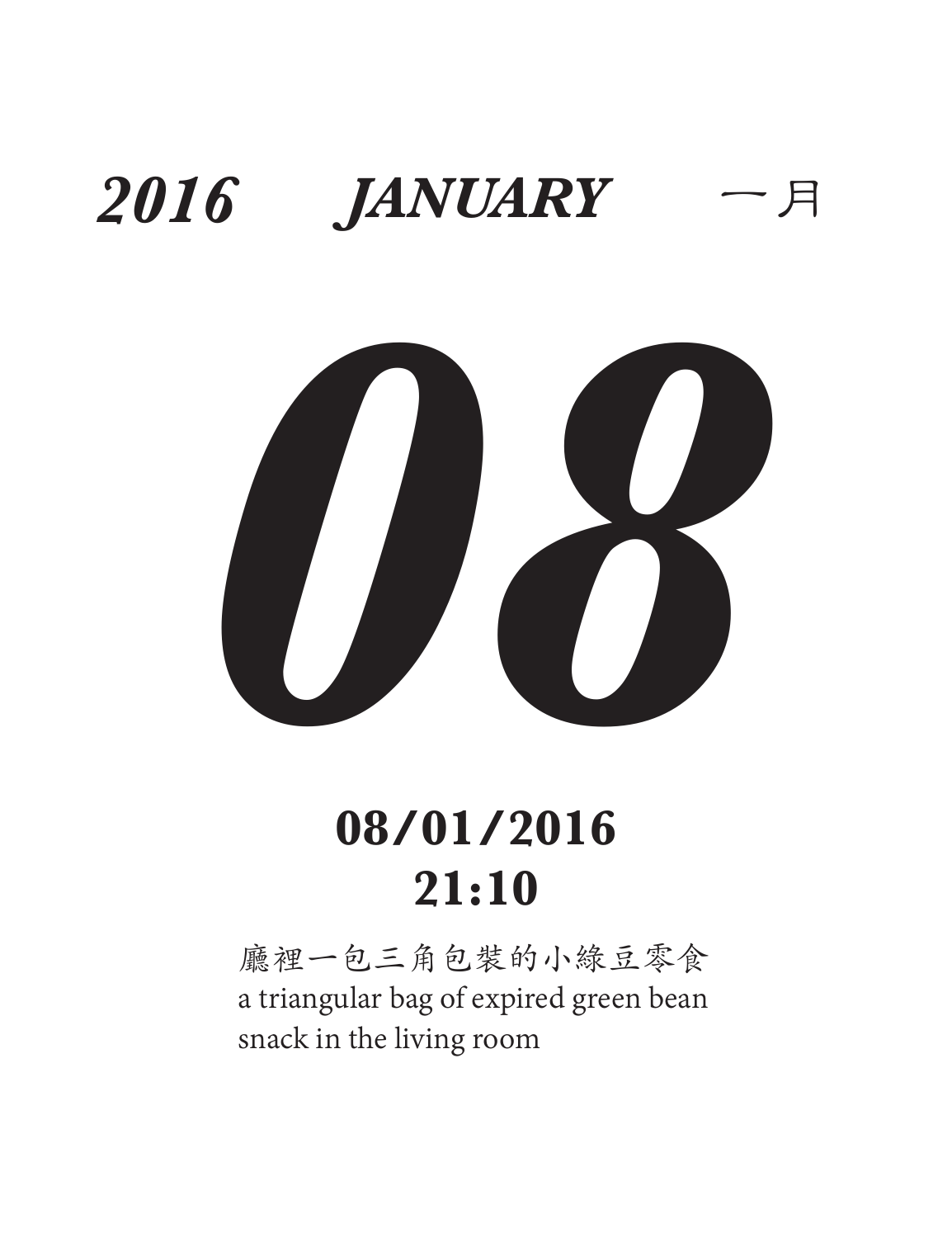

### **09/01/2016 22:43**

書房裡一堆一百元人民幣抄票 a pile of one hundred yuan notes in the study room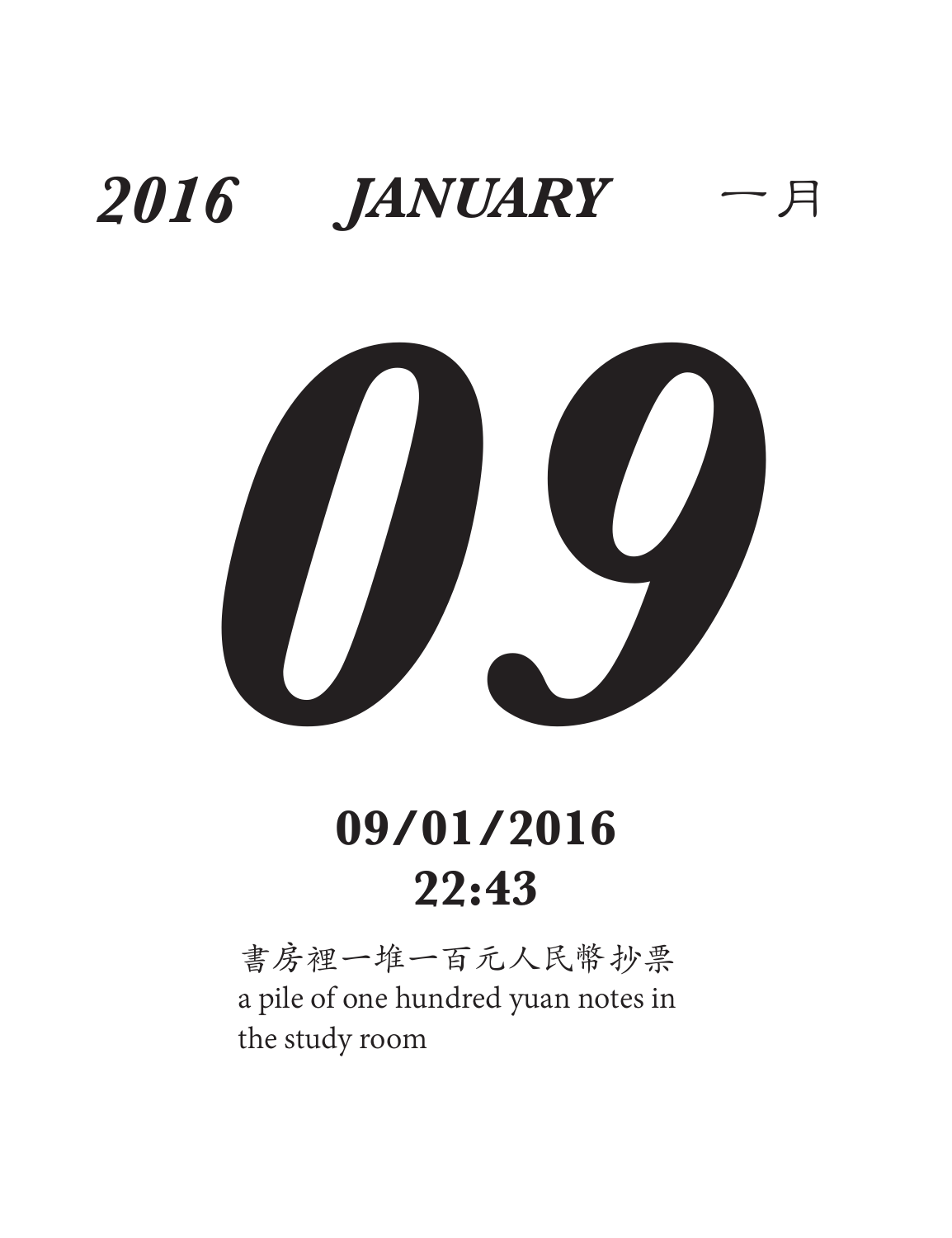

### **10/01/2016 17:09**

廚房頂櫃八盒菠蘿味日本版百力 滋

eight boxes of expired pretz in pineapple flavour on the top wardrobe of the kithen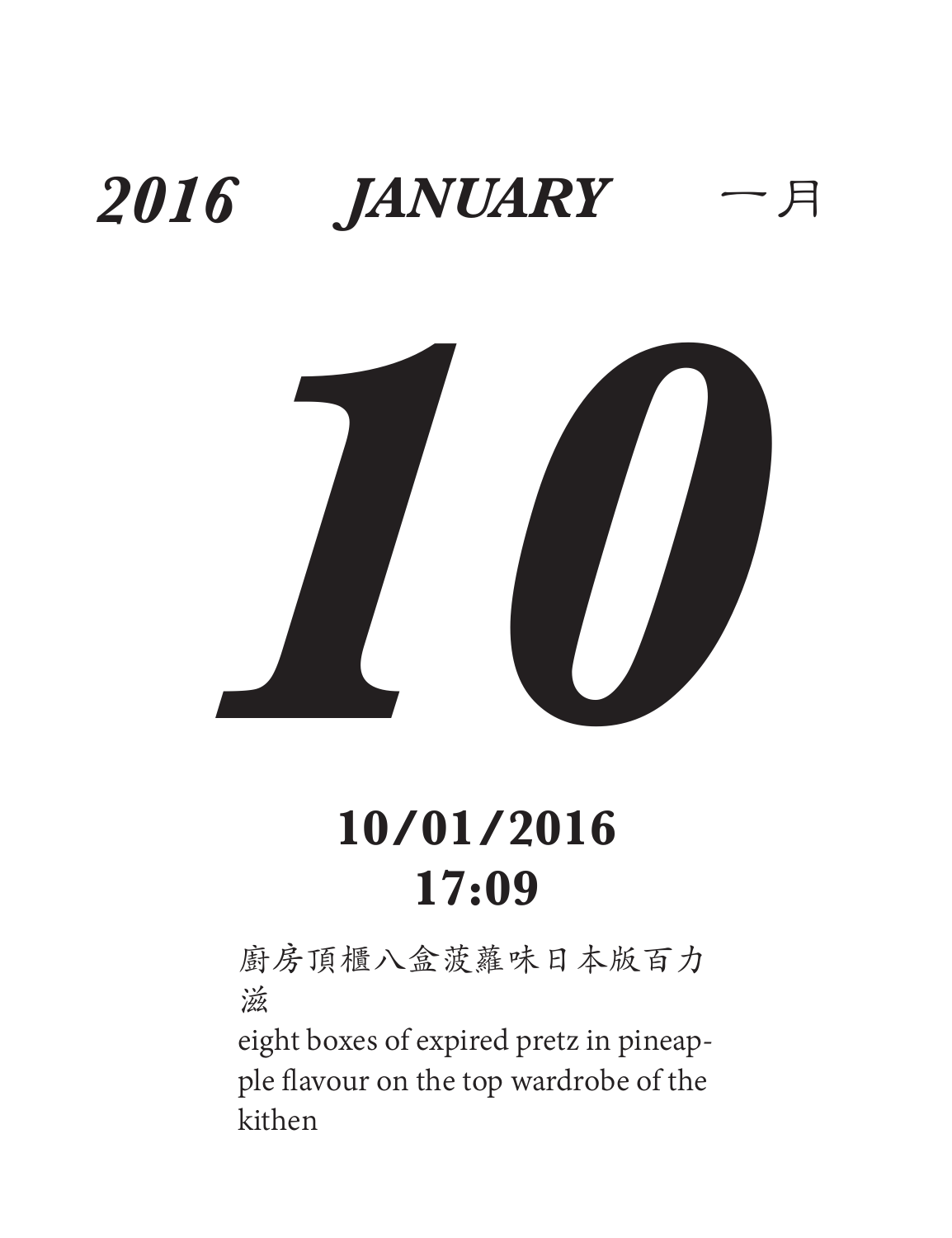

### **11/01/2016 21:56**

書房裡兩個長立方型的深藍色盒 two rectangular empty boxes with dark blue color in the study room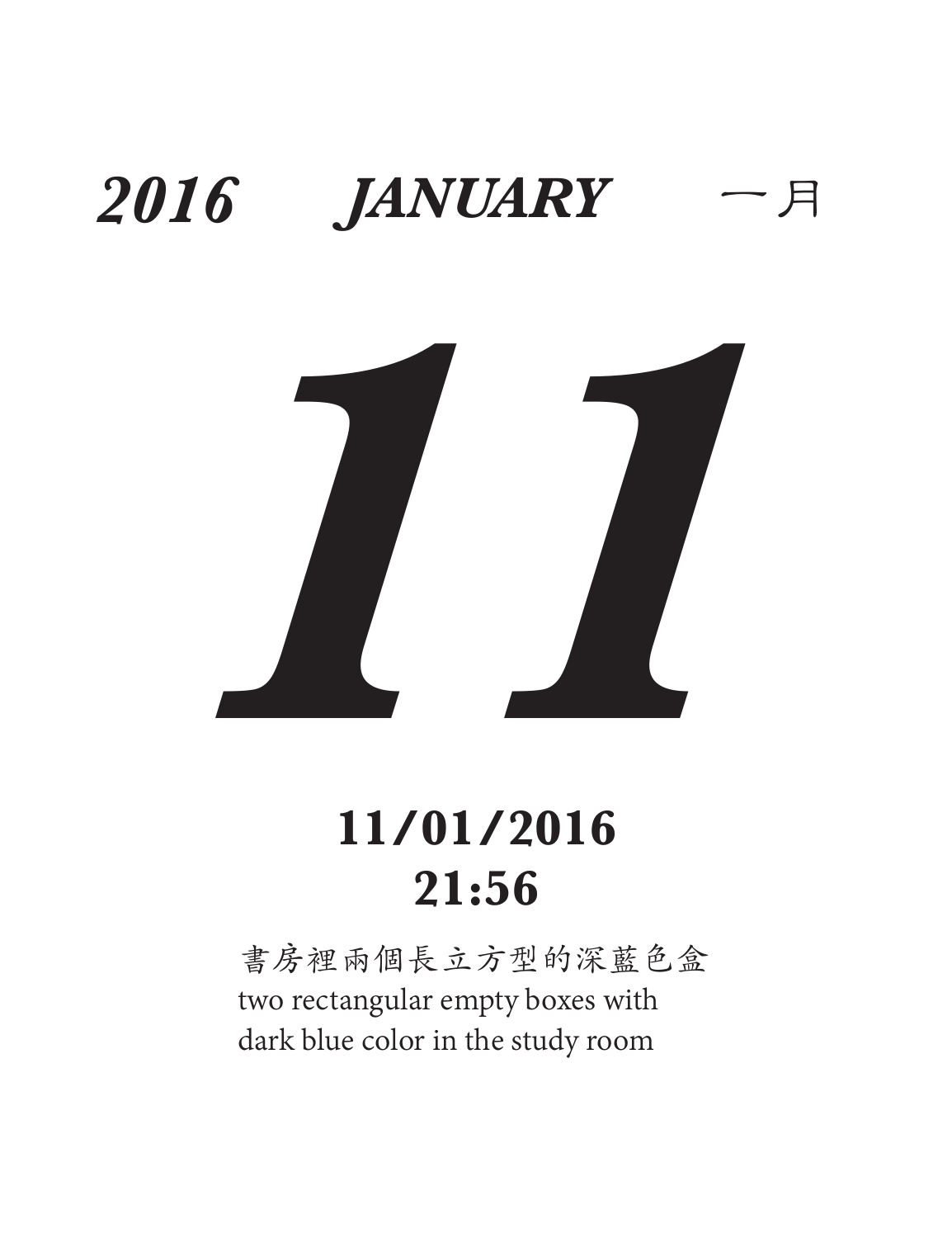

### **12/01/2016 21:10**

飯桌上一堆膠匙、刀、叉 a bunch of plastic spoons, knives, forks on the table of the living room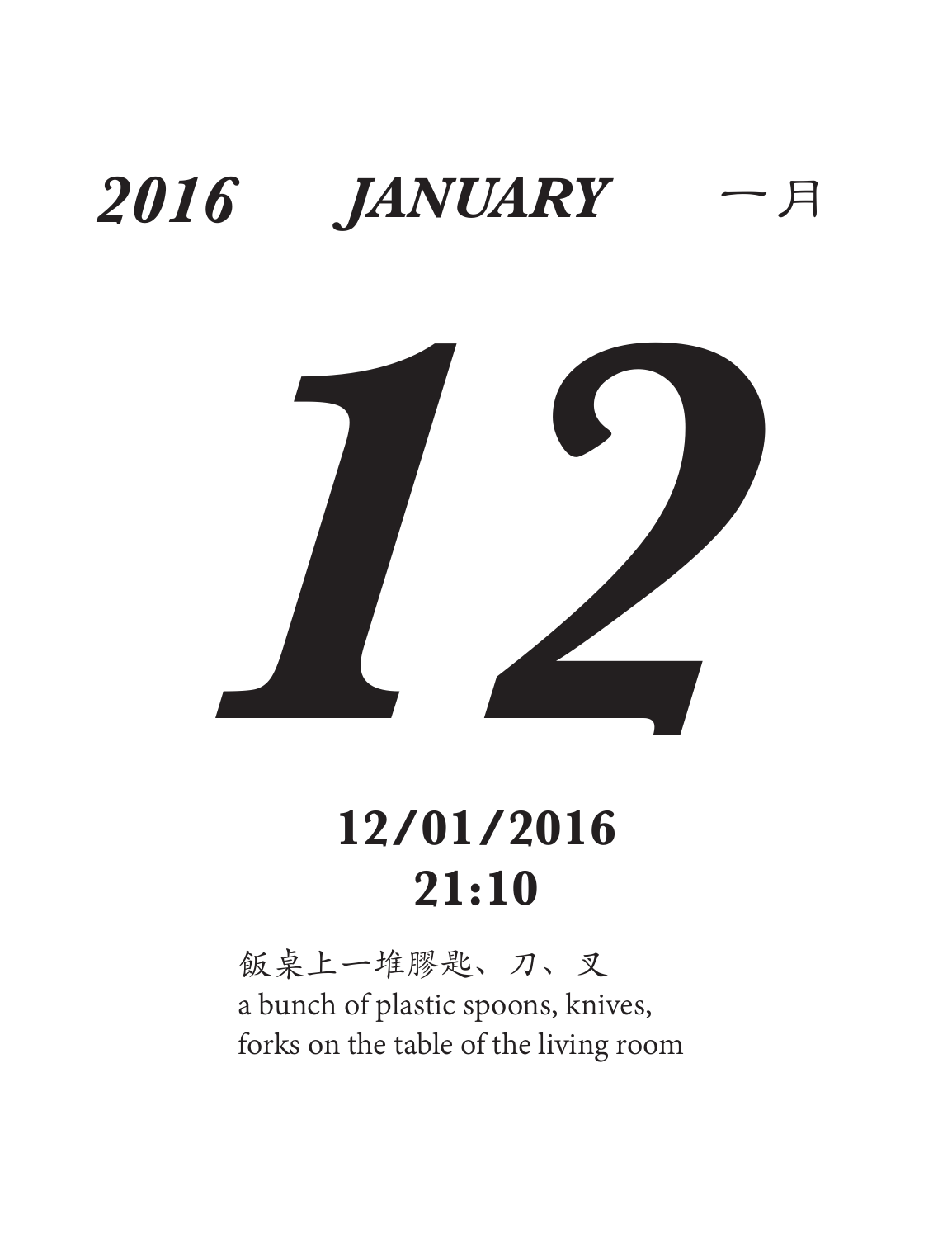

### **13/01/2016 00:29**

廁所馬桶後一套潤膚膏 a branch of moisturizer beside the toilet bowl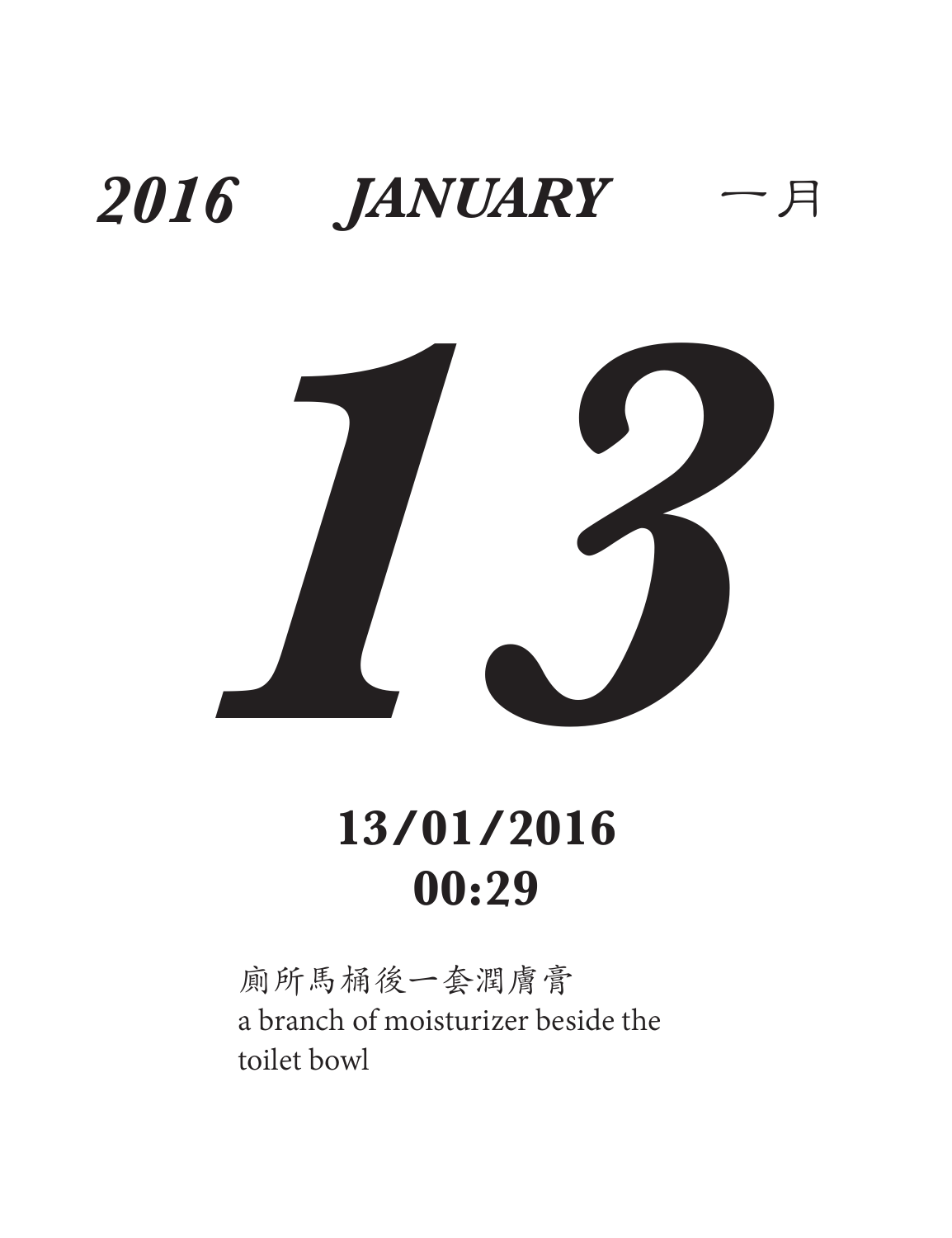

#### **14/01/2016 20:56**

廚房煮食爐旁一個裝著空瓶的藍 白色盒子

a blue and white box filled with empty bottles beside the kitchen cooking stove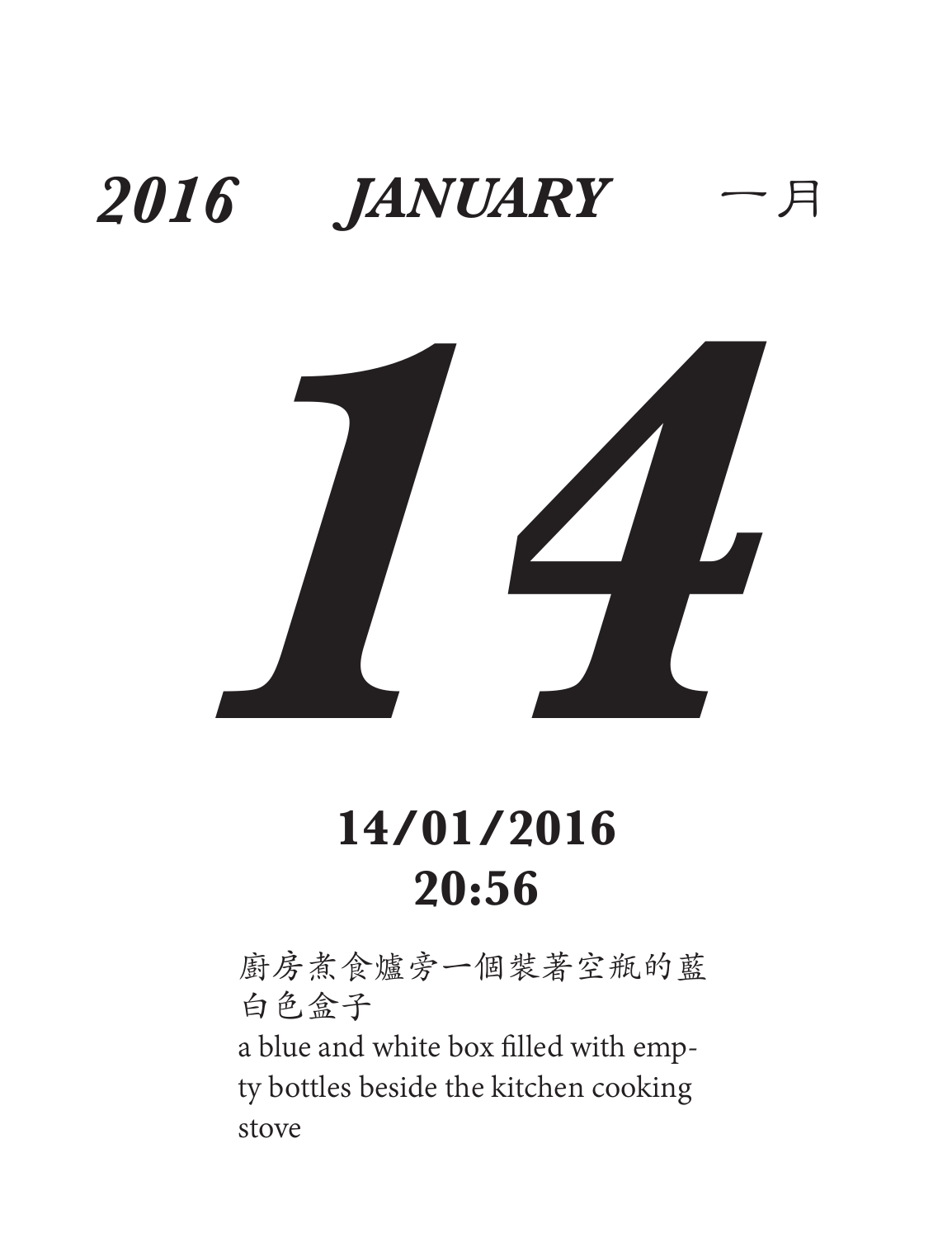

### **15/01/2016 17:09**

廳裡電視櫃下的一個彩色Melody 公仔環保袋

an eco bag with melody pattern inside the TV cabinet in the living room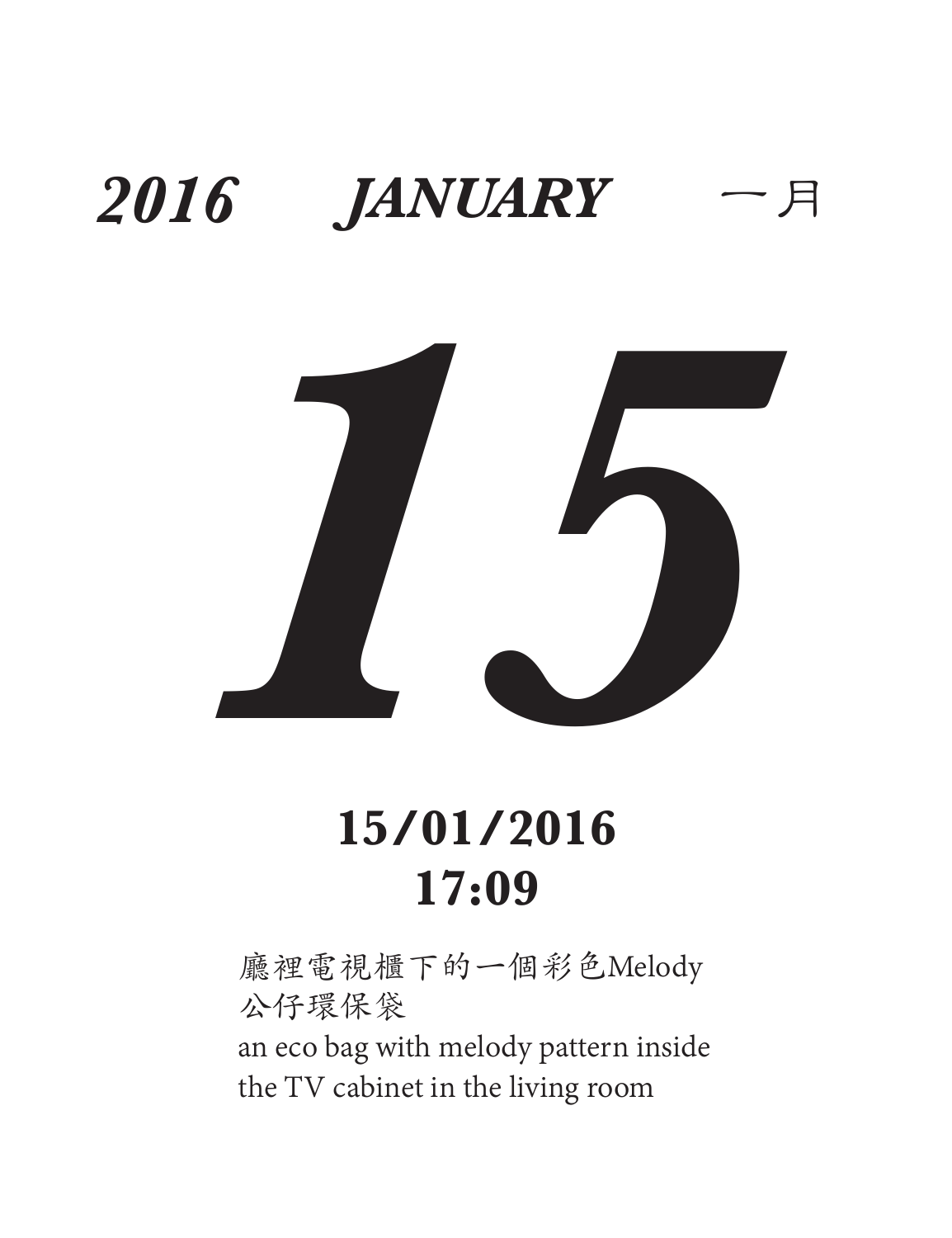

### **16/01/2016 23:03**

茶桌上一支用完的湖藍色唇膏 a lake blue lipstick on the tea table in the living room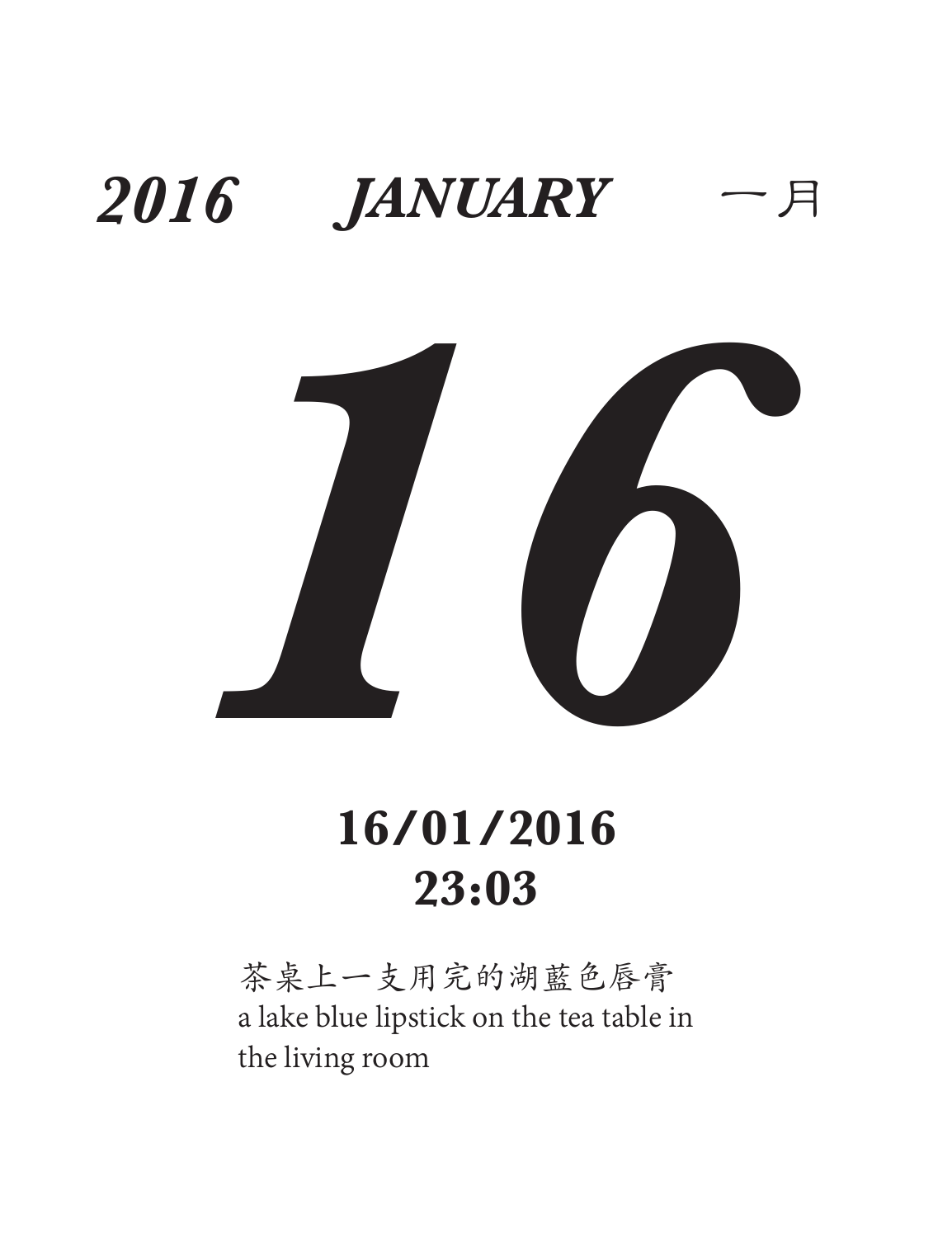

#### **17/01/2016 21:39**

廳裡電視櫃中一個被塑膠袋裝住 的深啡色環保袋 a plastic bag live in dark brown bags inside the TV cabinet in the living room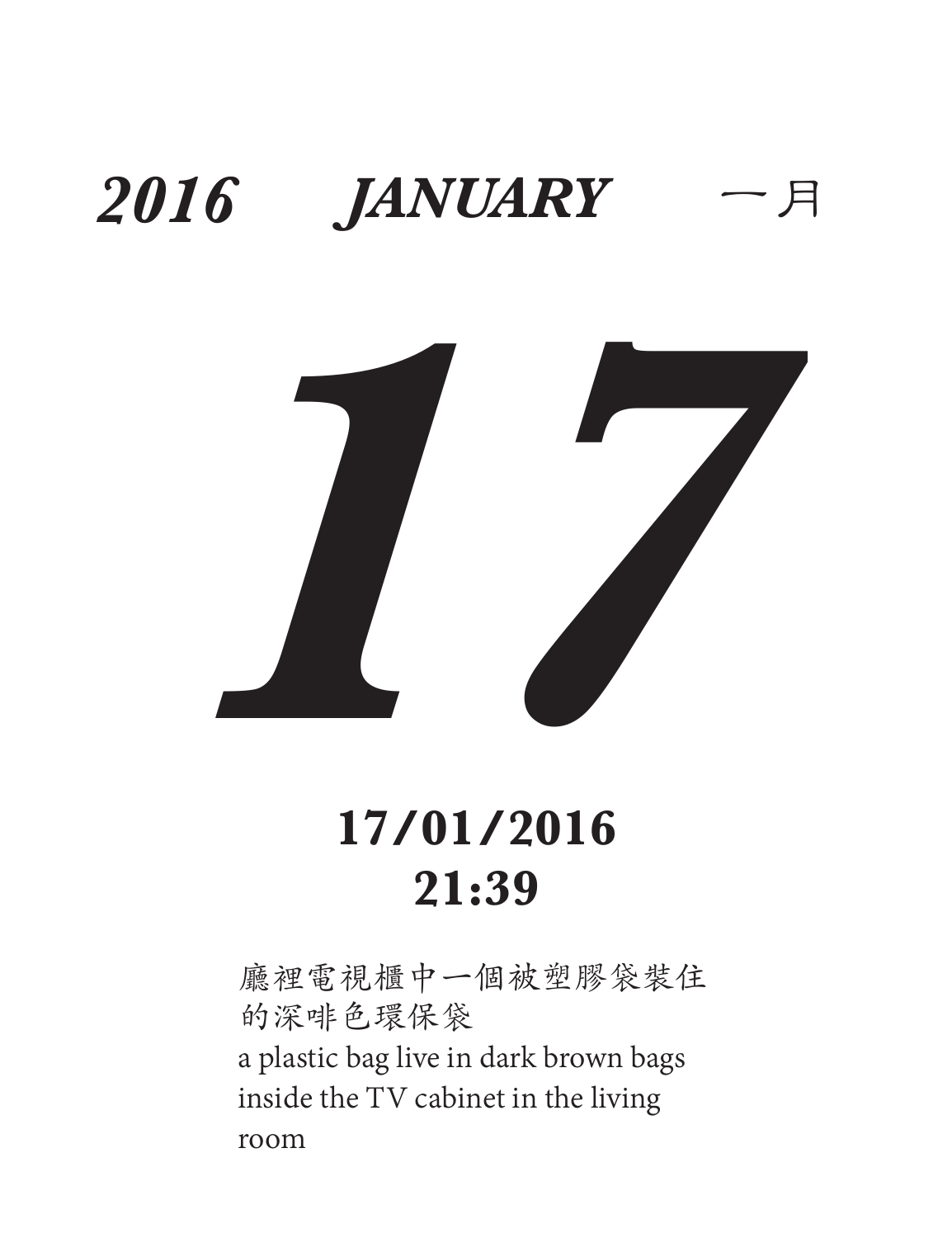

### **18/01/2016 21:50**

廚房的橫櫃裡一隻媽媽出嫁時婆 婆送給她的瓷碗(印有中式仕女 圖)

a bowl (printed with Chinese Ladies) that my grandmother gave to mum when she got married in the kitchen cabinet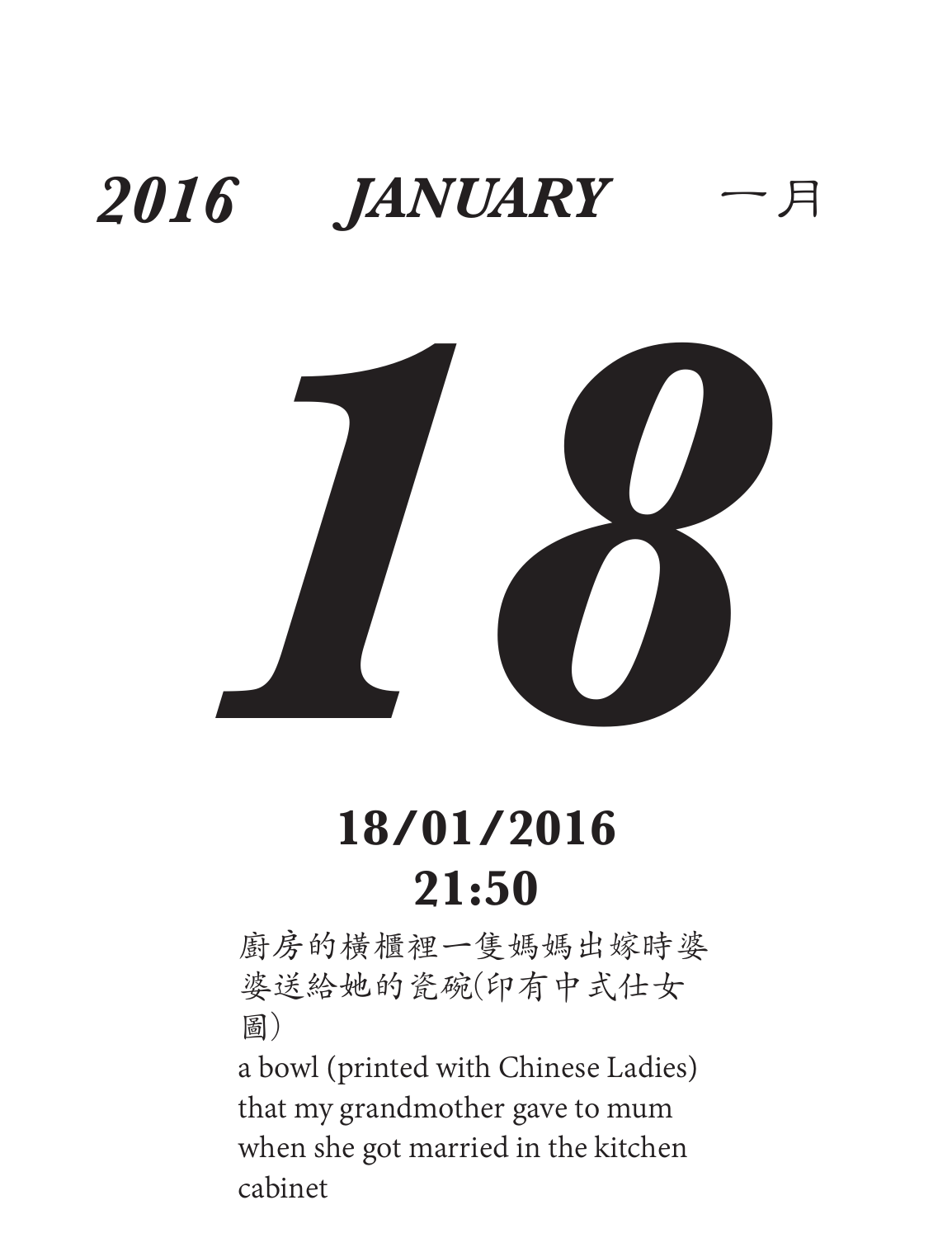

### **19/01/2016 21:29**

廳裡琴椅上一疊對摺了的廁紙筒 a wad of folding toilet paper on the piano chair of the living room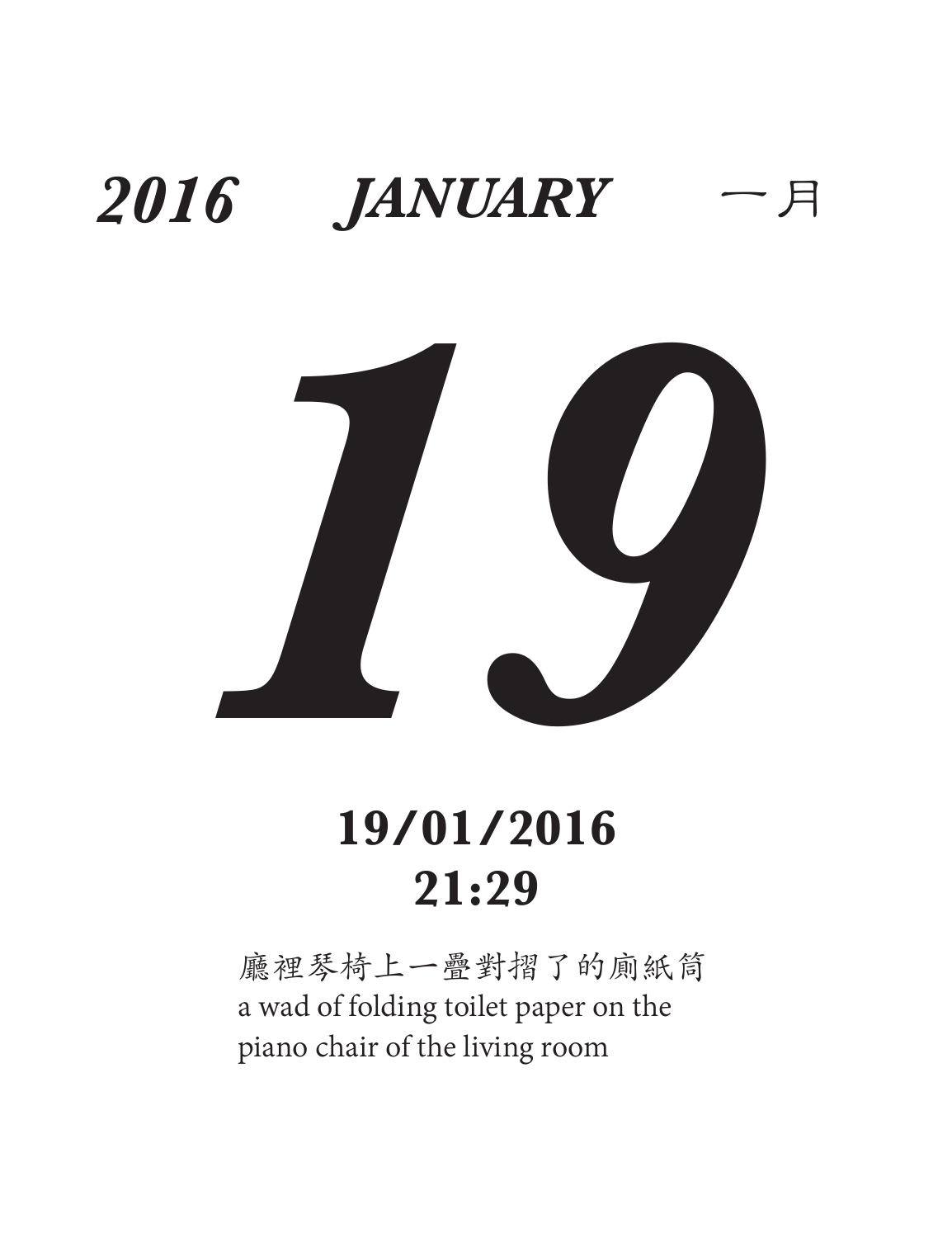

#### **20/01/2016 23:23**

房中一支用了一點點的粉紅色印 有熊仔圖案的橡皮 a used pink rubber stamp with bear pattern in the study room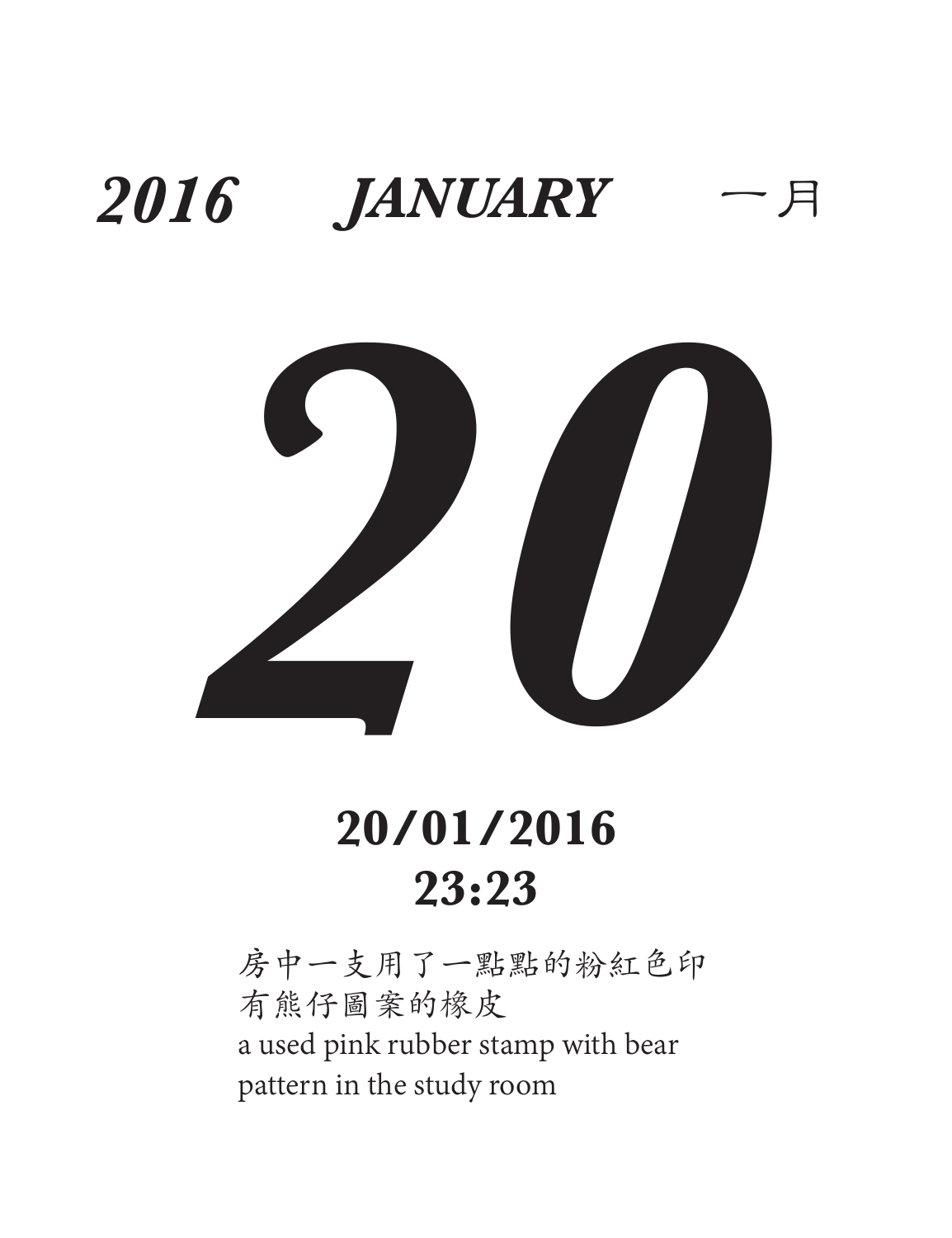

### **21/01/2016 21:26**

廁所洗手盆下面櫃裡一支淡黃色 香水

a pale yellowish perfume under the toilet washbasin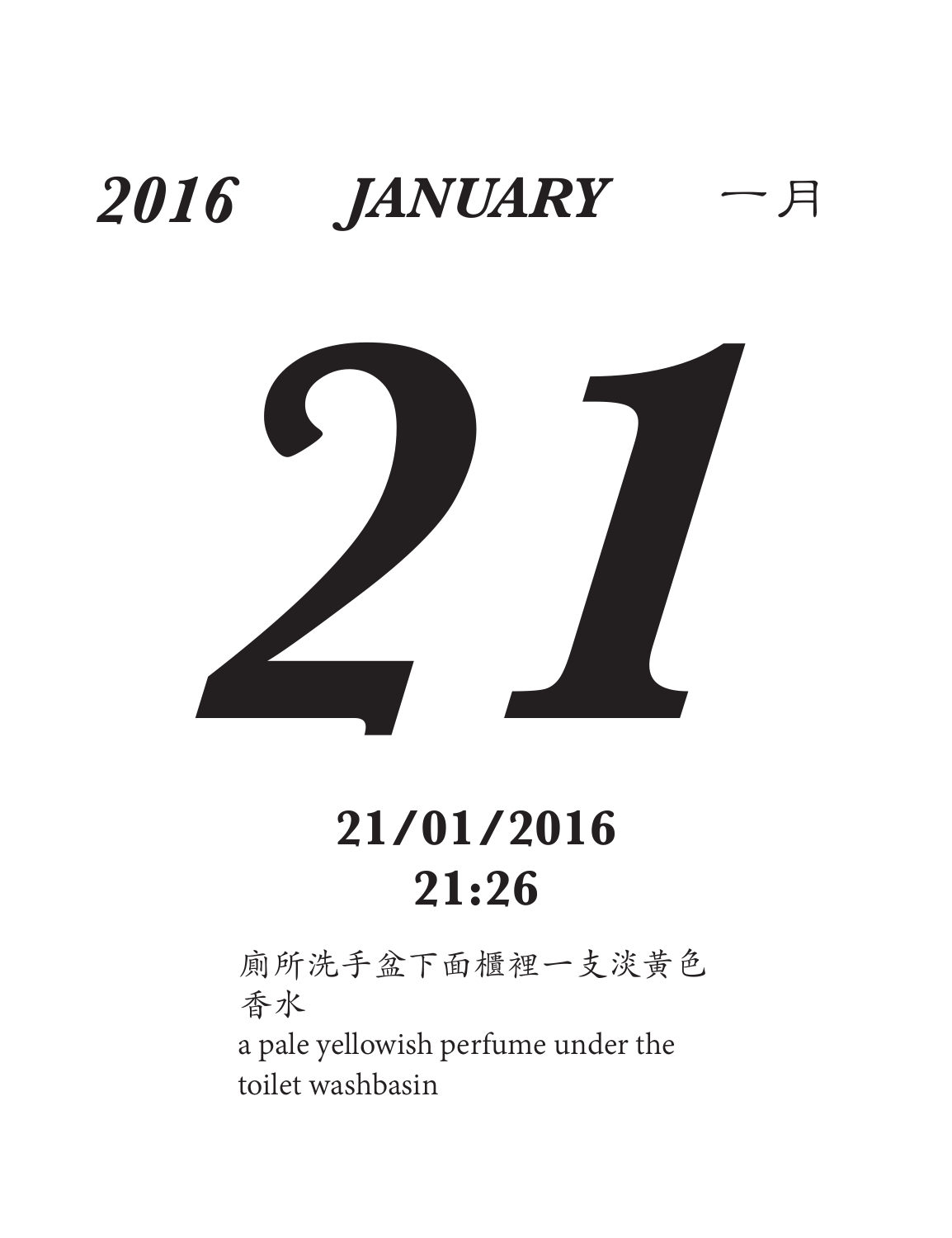

#### **22/01/2016 21:56**

飯桌上一個媽媽自製的垃圾盒( 裡面有膠叉、刀、打了結的膠 袋、紙巾袋等小物) a handmade junk box(inside plastic fork, knife, knotted plastic bags, paper towels, bags and other small objects) on the table of the living room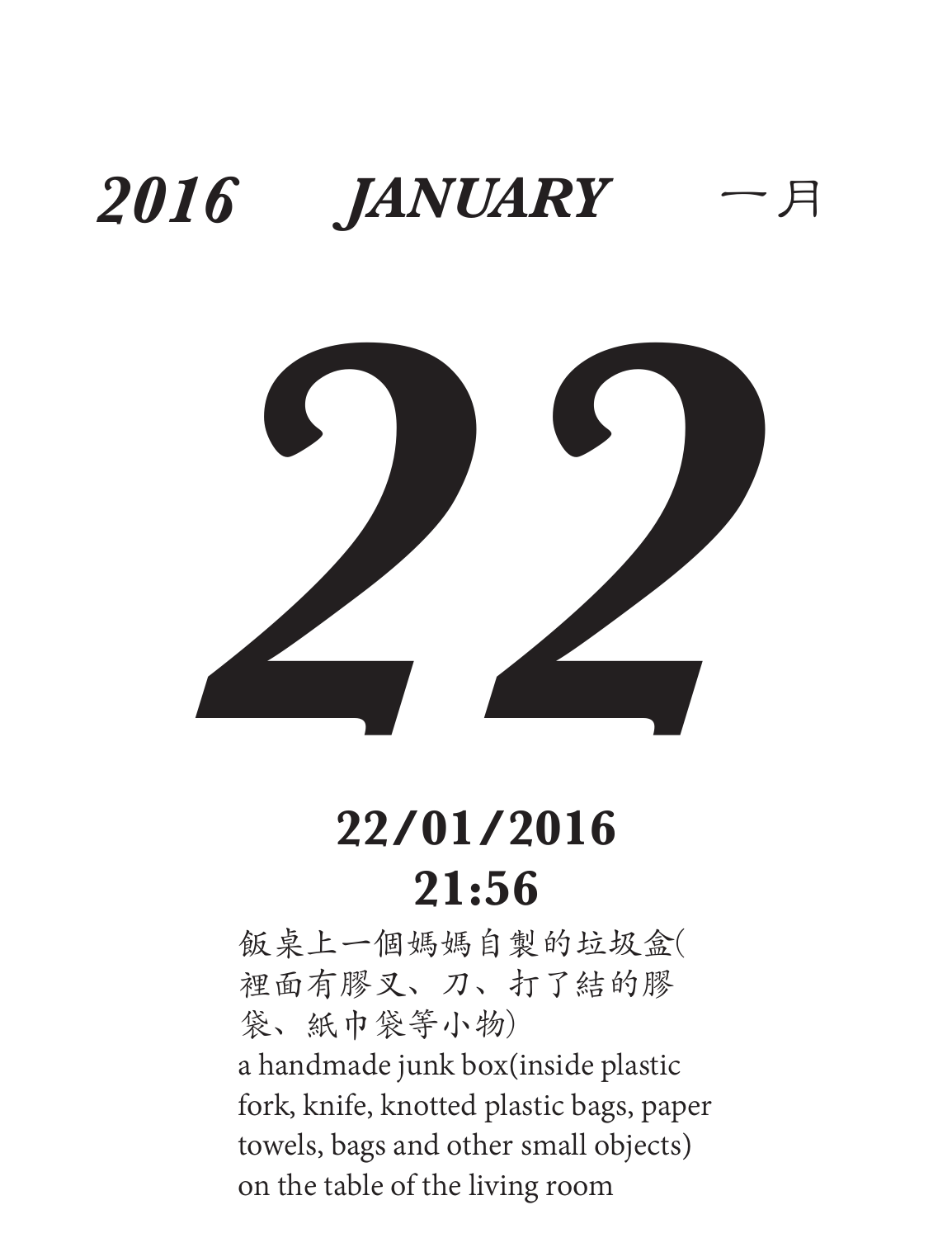

#### **23/01/2016 22:29**

雪櫃下層一包屬於我的感冒藥 a small bag of madacine in the lower cabinet of the refrigerator in the kitchen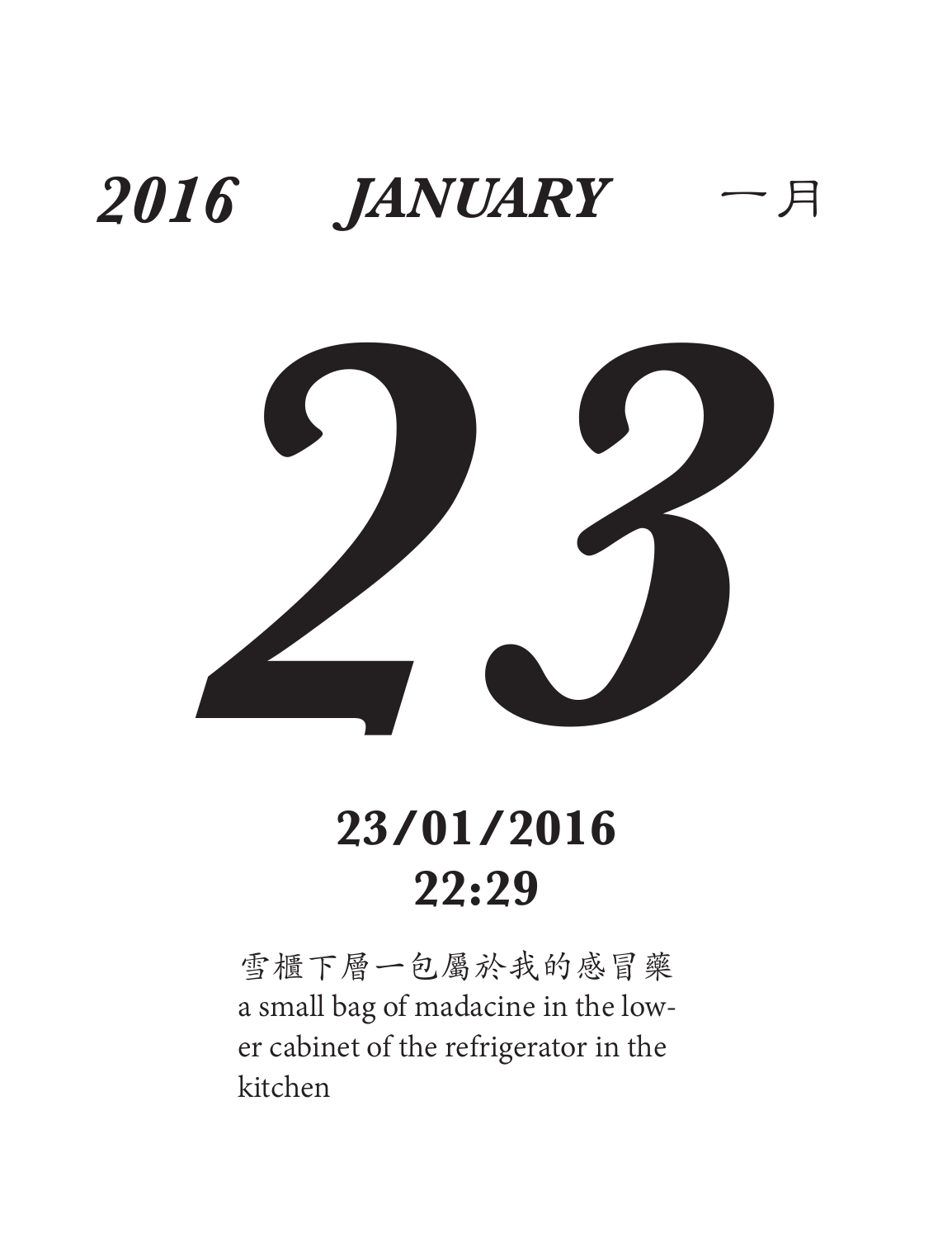

### **24/01/2016 20:17**

廚房煮食爐旁一支青綠色小帚 a tiny green brush beside the cooking stove in the kitchen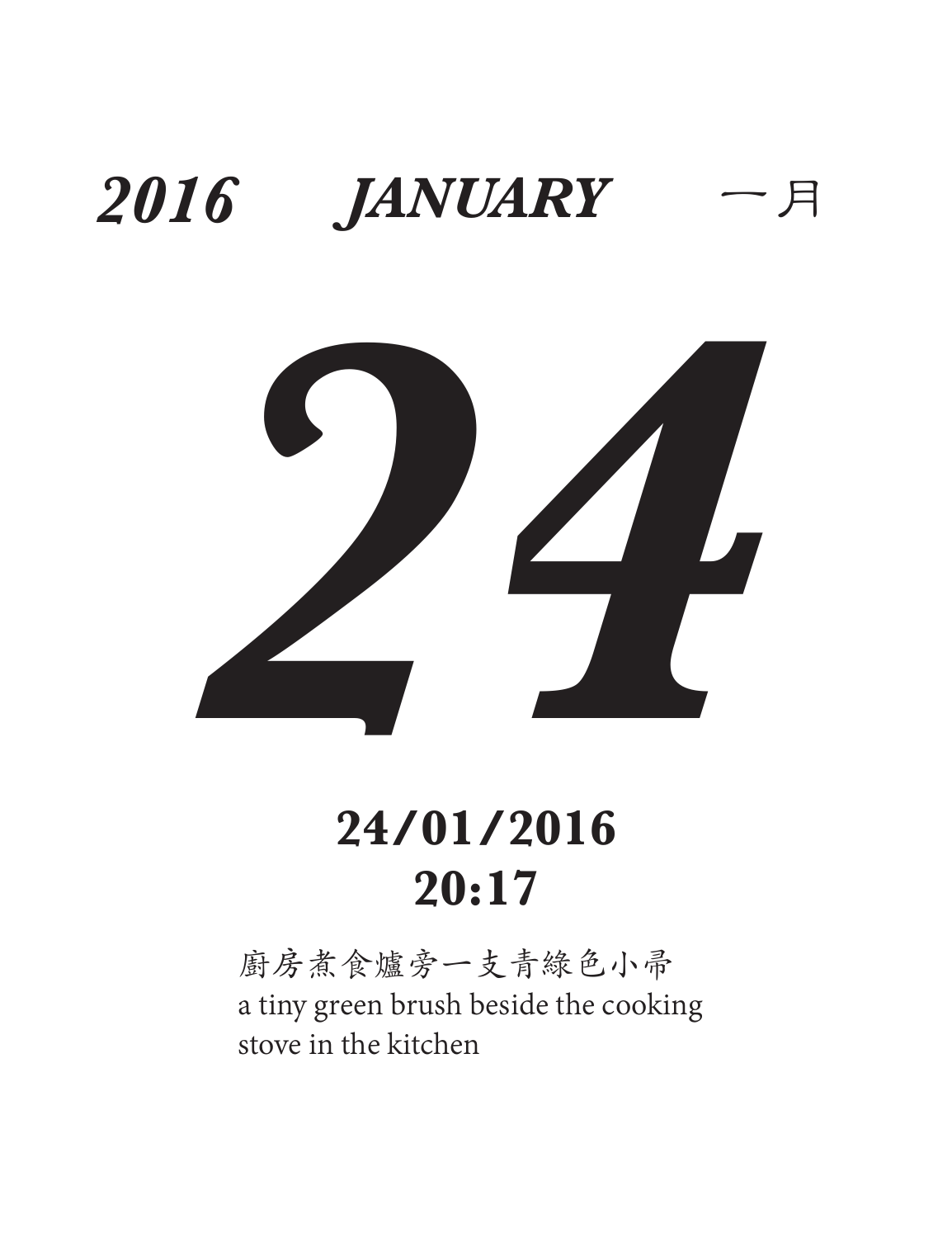

#### **25/01/2016 23:29**

書房裡一個裝滿pizza吊飾的粉紅 色Hello Kitty小盒子 a pink hello kitty litter box filled with pizza charms in the study room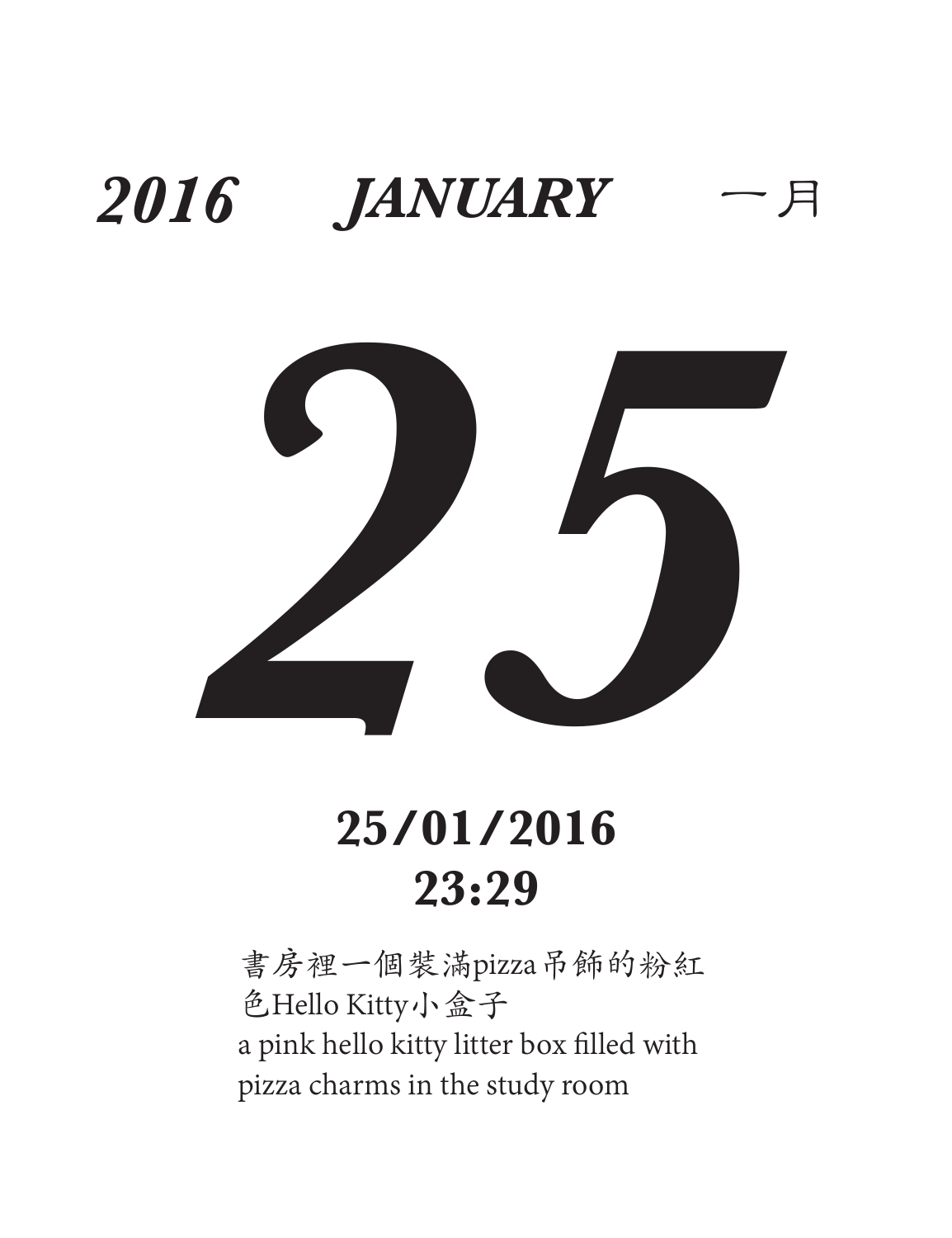

#### **26/01/2016 19:07**

廳裡雜物堆頂一盒清潔螢幕紙 a box of cleaning paper on the top of the heap od debris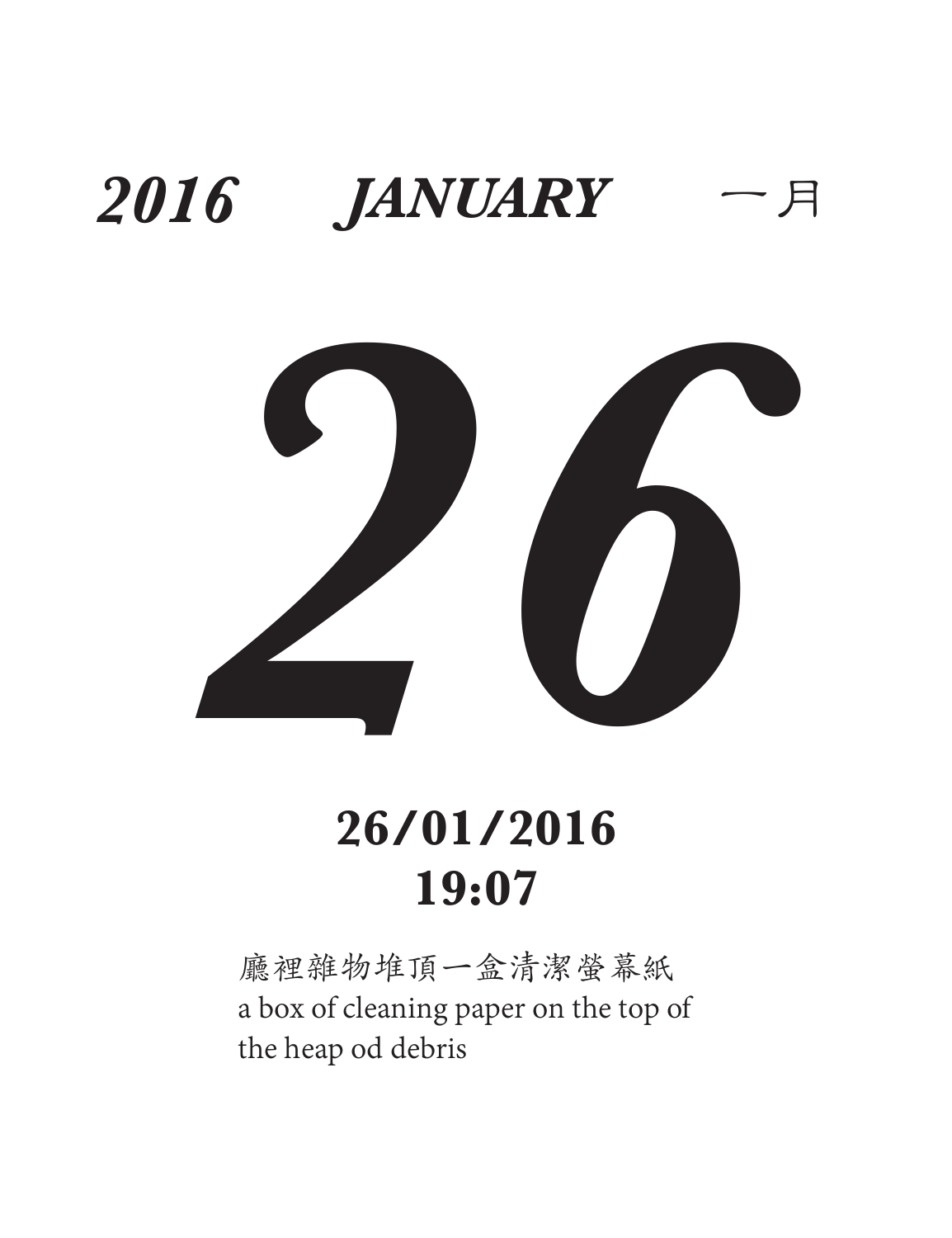

#### **27/01/2016 17:47**

廁所托架上一支綠色寶寶頭漿糊 a paste with green baby head on the toilet carriage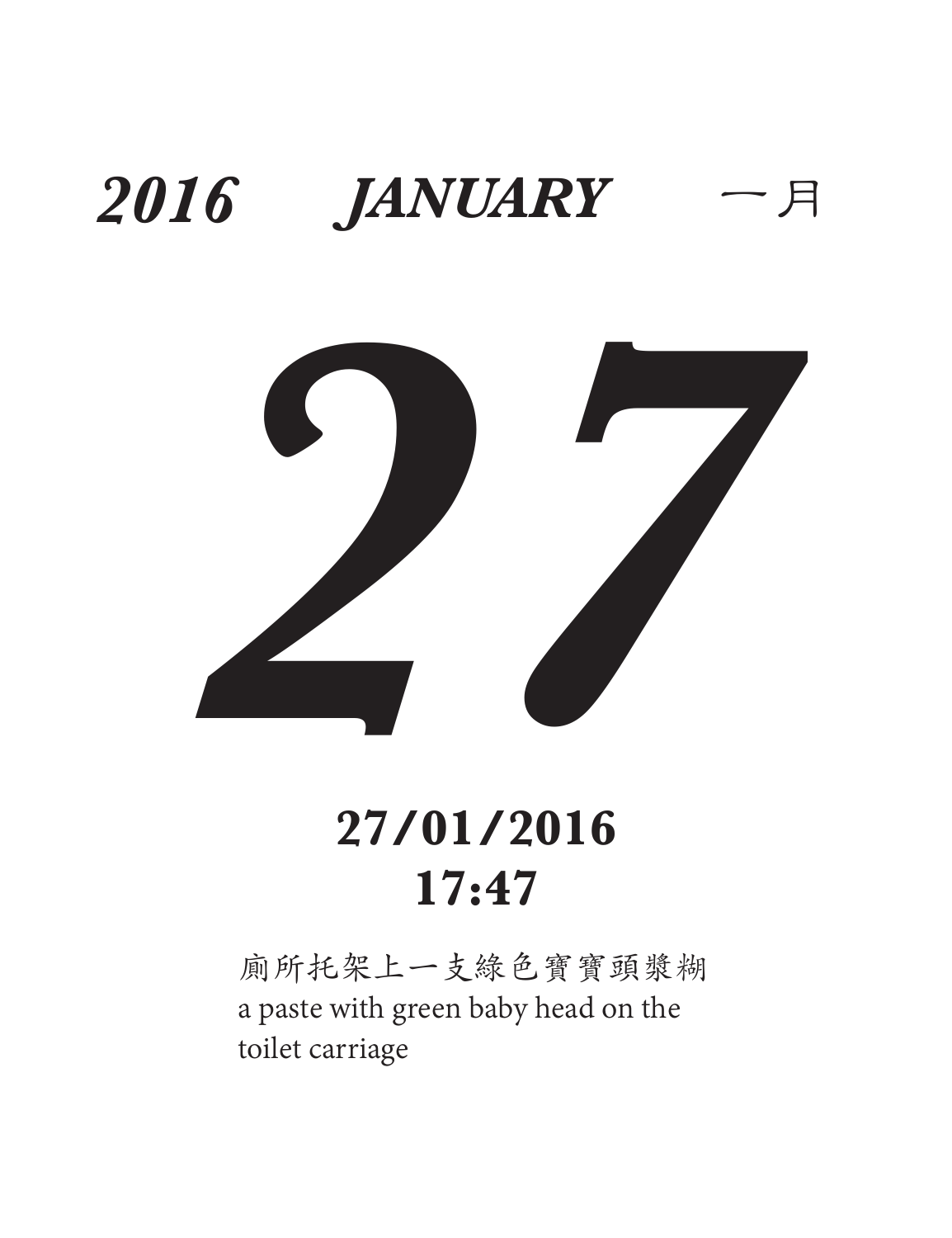

#### **28/01/2016 21:48**

書房橫櫃裡一支迷你型粉紅色墨 水筆

a mini pink ink pen in the cross-cabinet of the study room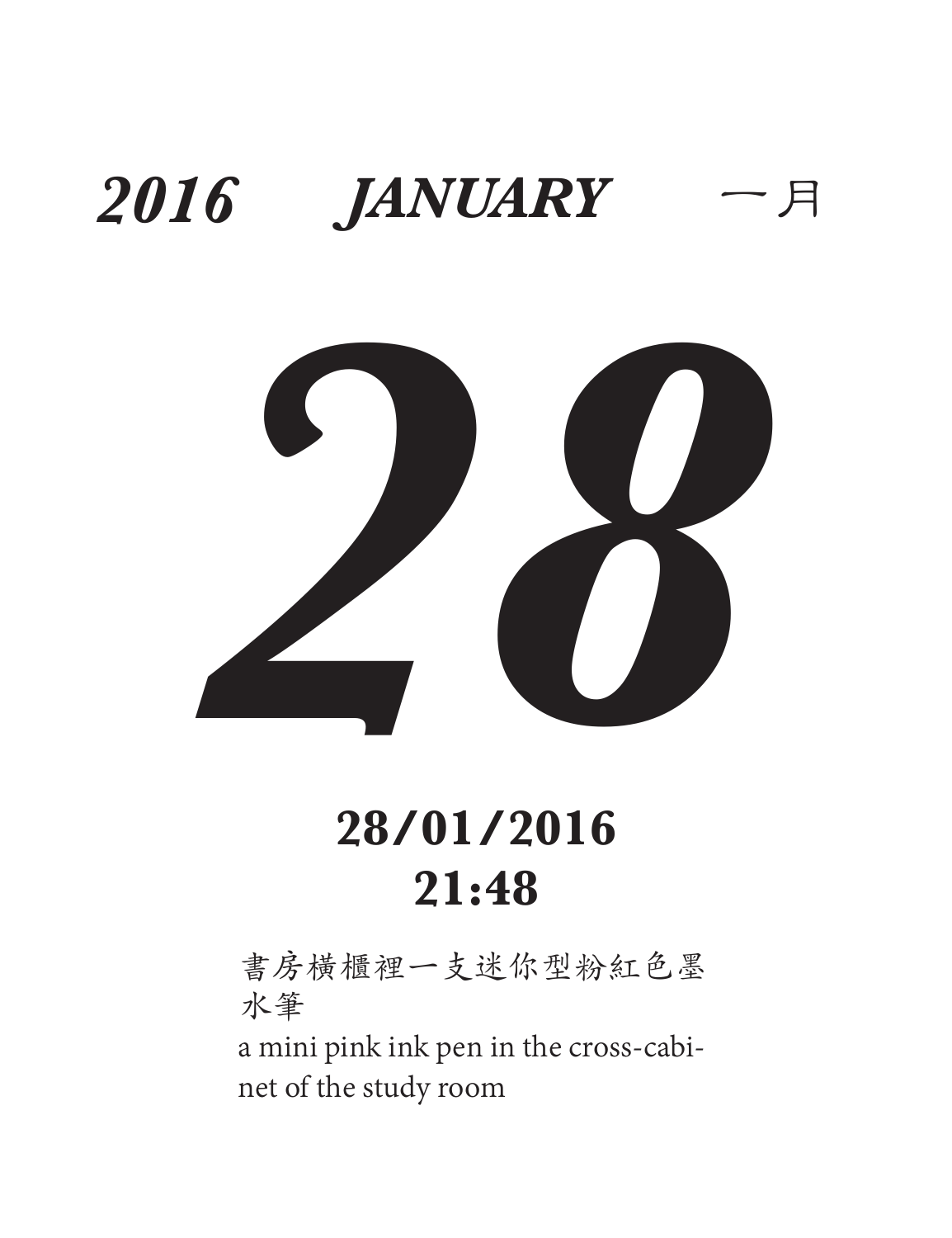

#### **29/01/2016 21:43**

雪櫃裡一排黃色包裝的菠蘿味日 本軟糖

a row of yellow pineapple Japanese candy in the refrigerator of the kitchen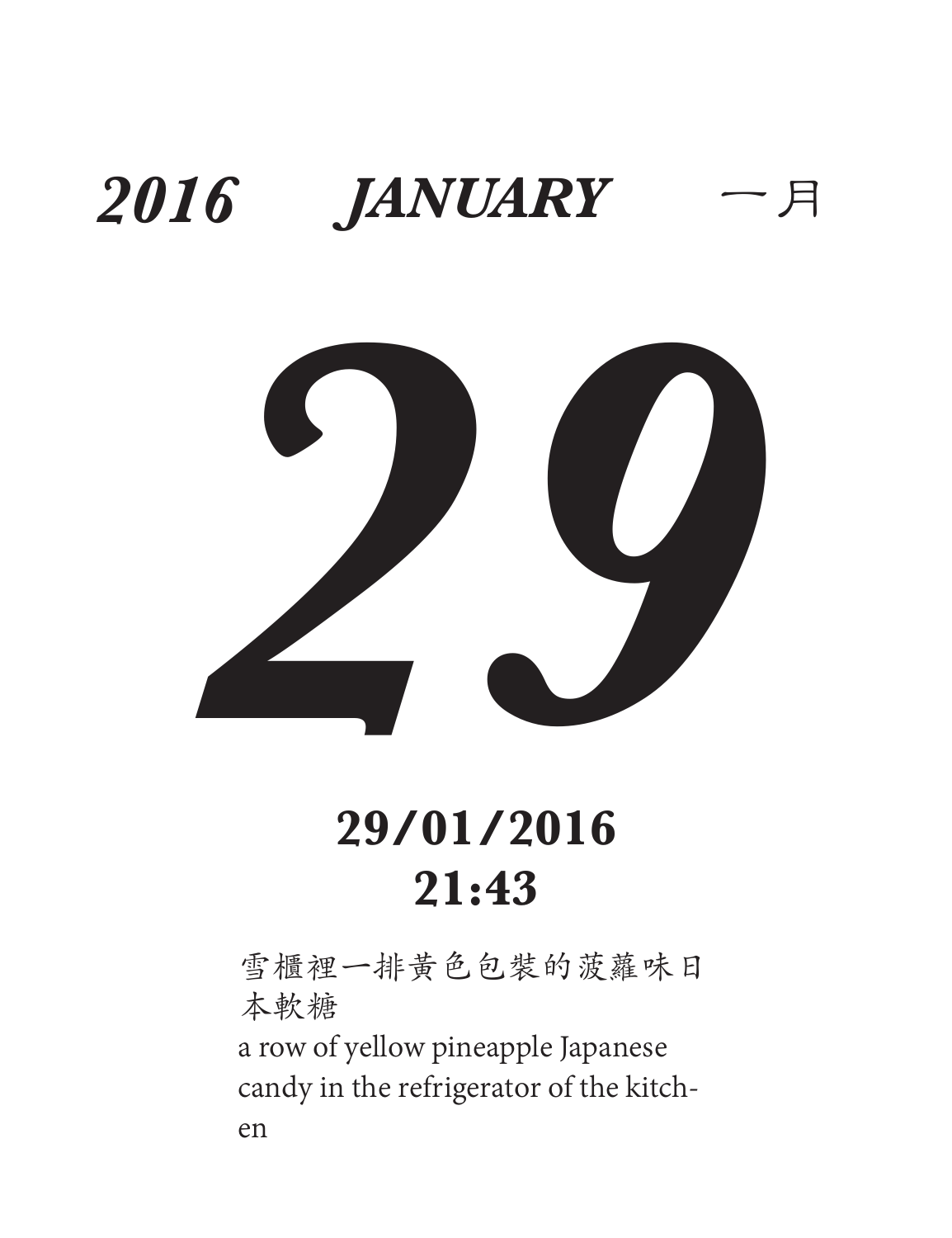

#### **30/01/2016 11:17**

茶桌上一疊用萬字夾套著的超市 印花

a stack of supermarket printed stamps on the tea table in the living room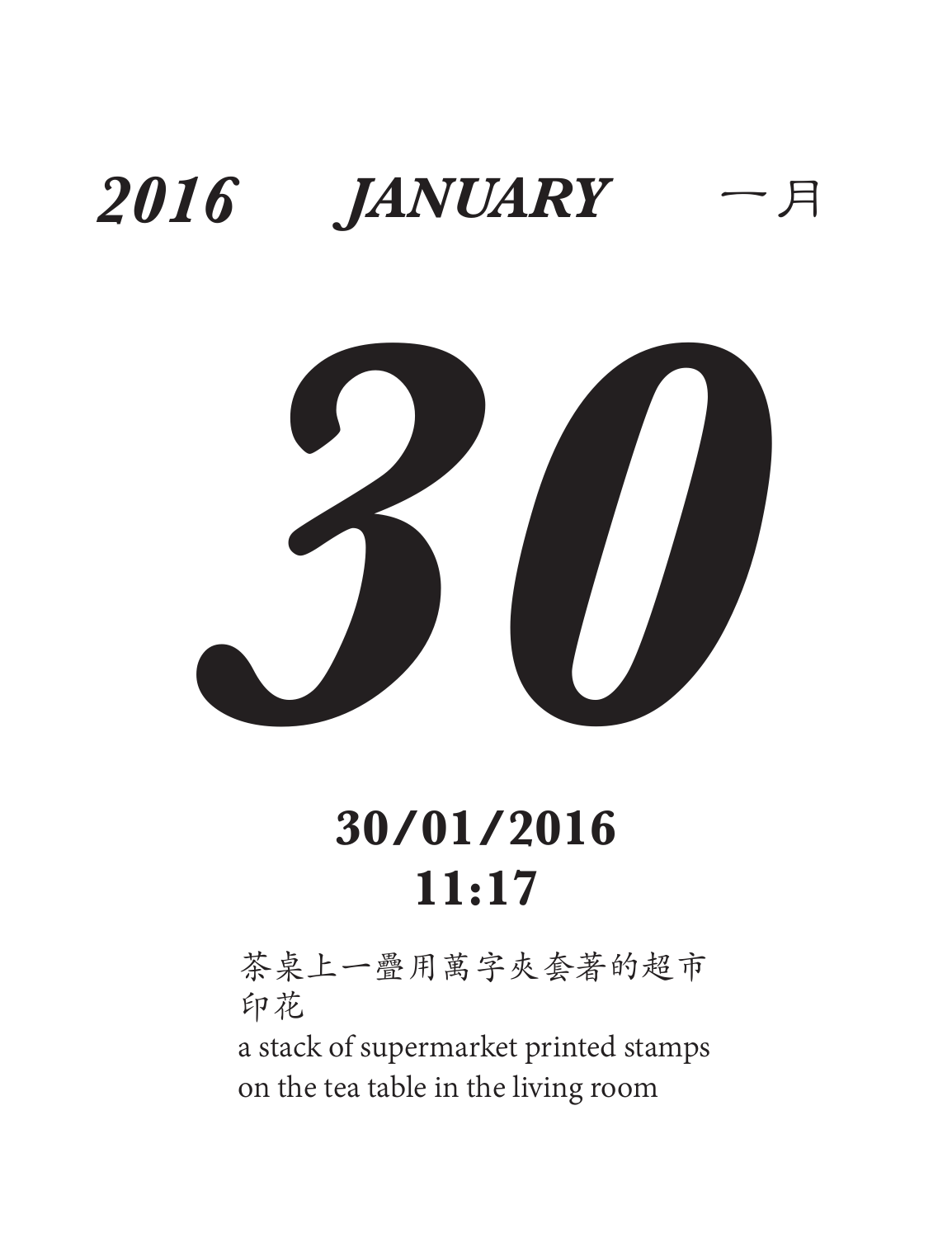

#### **31/01/2016 21:23**

廳裡一個紙袋裝著的一支順勢療 法專家藥丸

a paper bag filled with a homeopathic specialist pills in the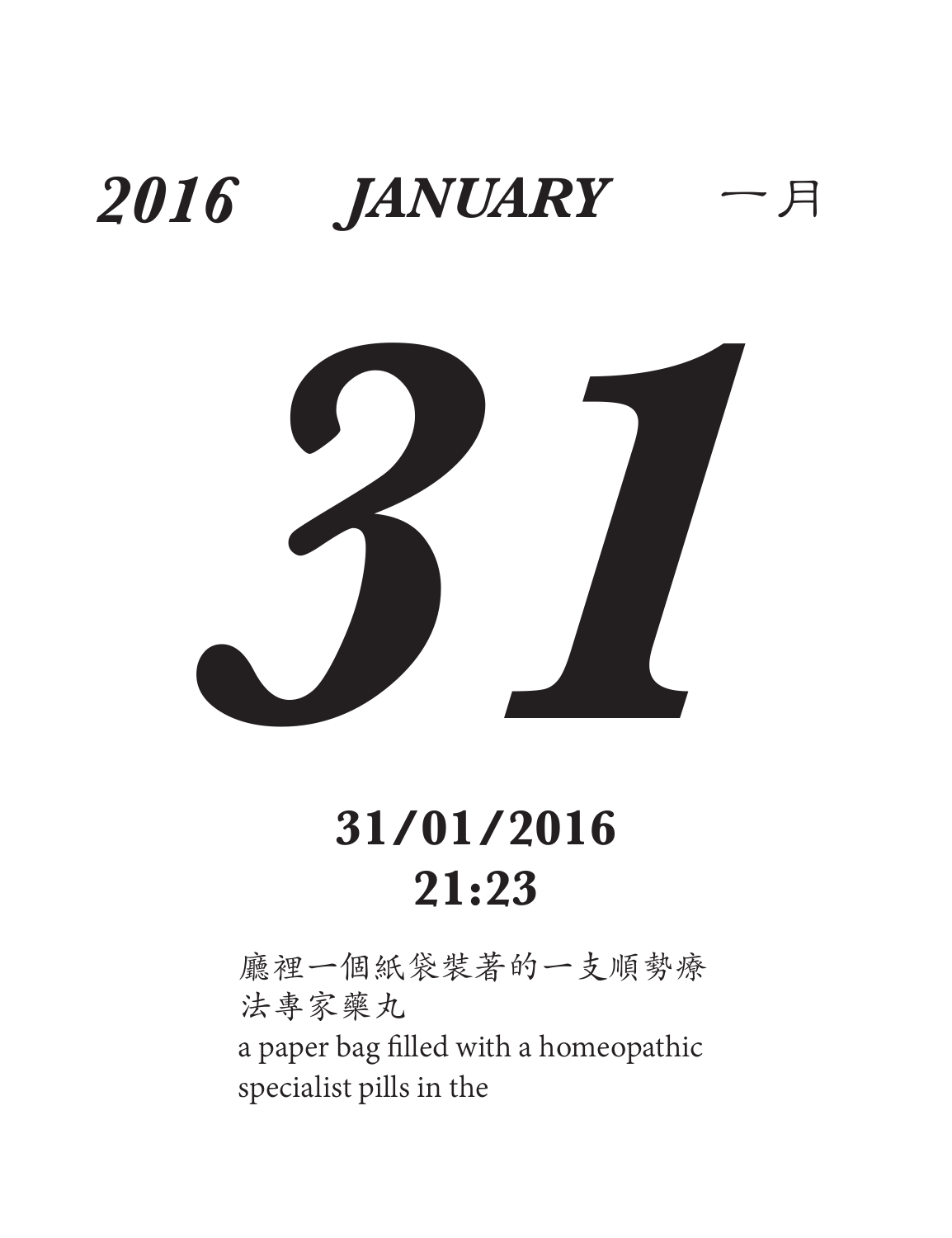

#### **01/02/2016 21:33**

房間一個錢盒中的五個十元硬幣 a set of 5 \$10 coins inside a money pocket in the study room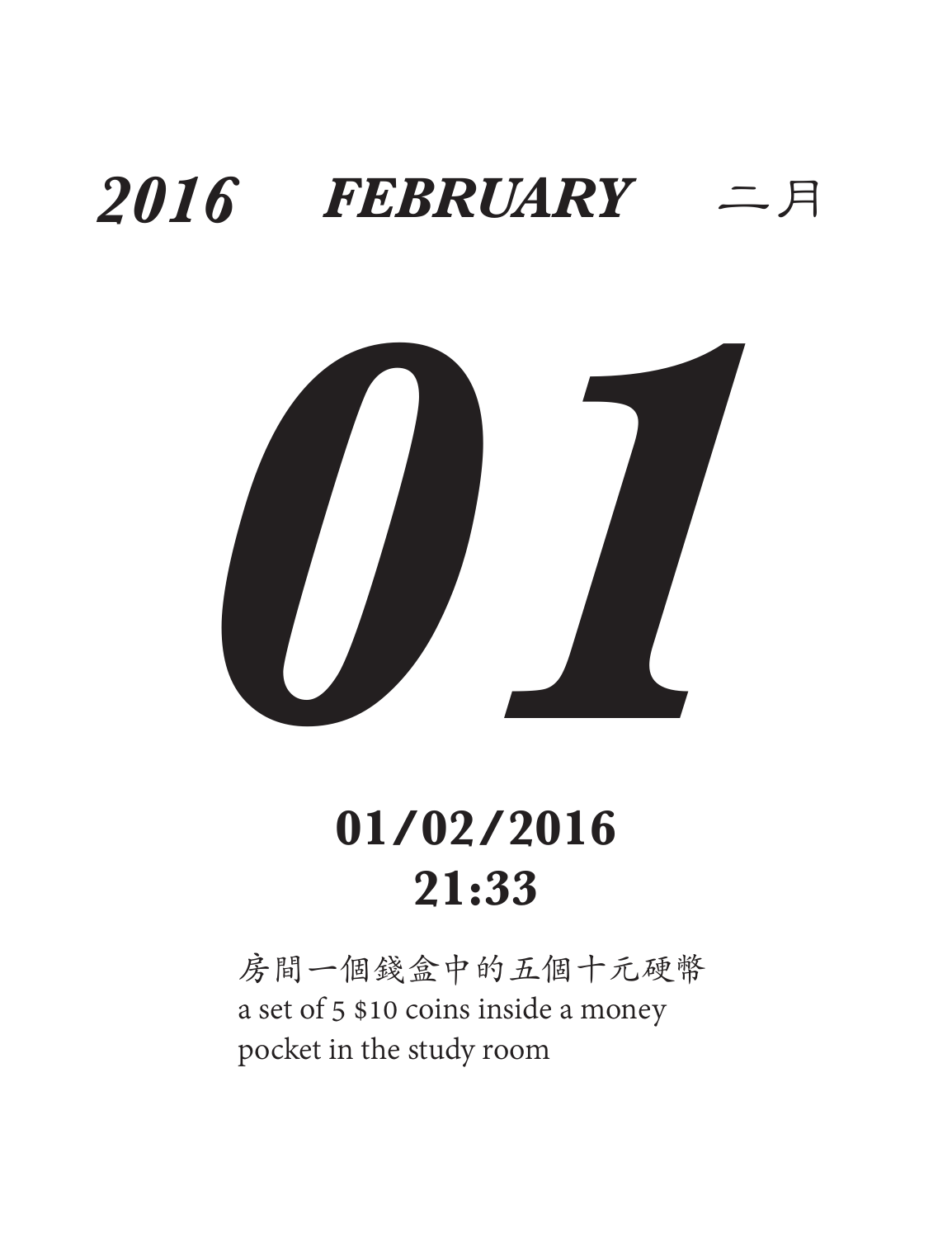

#### **02/02/2016 21:34**

廁所一支用完的洗手液 a finished toilet hand sanitizer in the toilet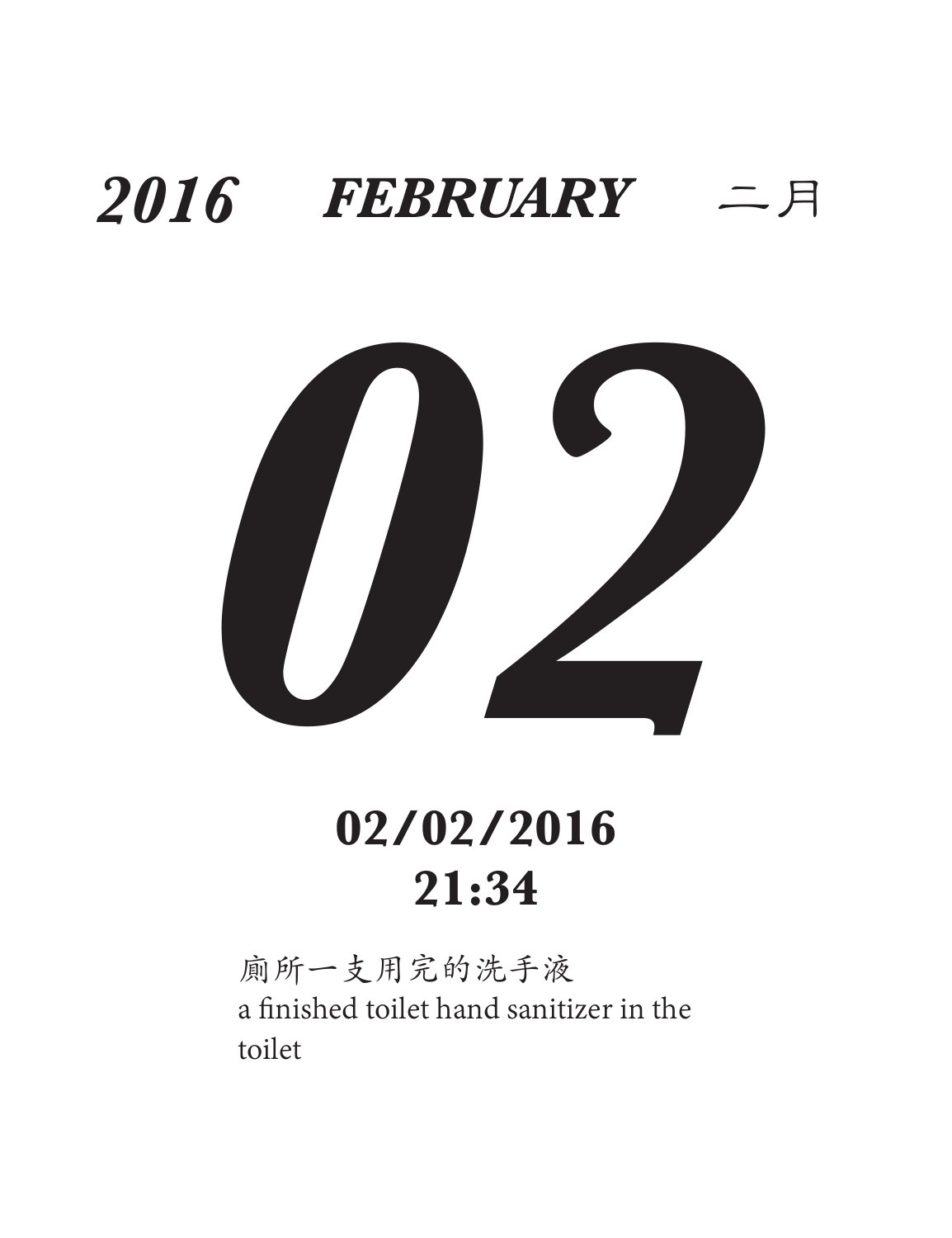

#### **03/02/2016 19:04**

書房裡一個媽媽以前經常用的粉 紅色Hello Kitty文件夾 a folder with pink hello kitty pattern that mum has been using in the study room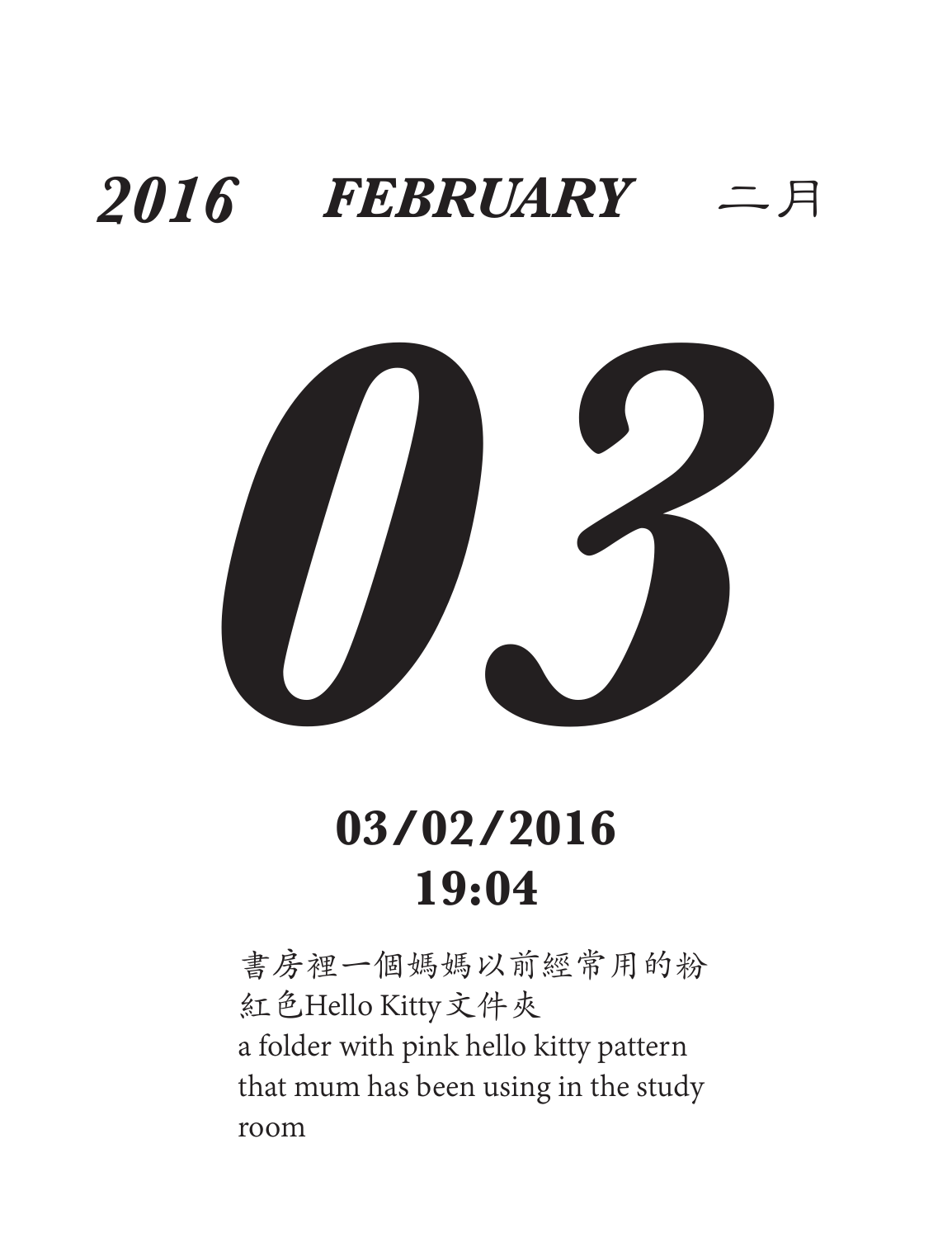

#### **04/02/2016 21:34**

飯桌邊三支印有Connie的可樂 three bottle of cola printed with the name connie on the table of the living room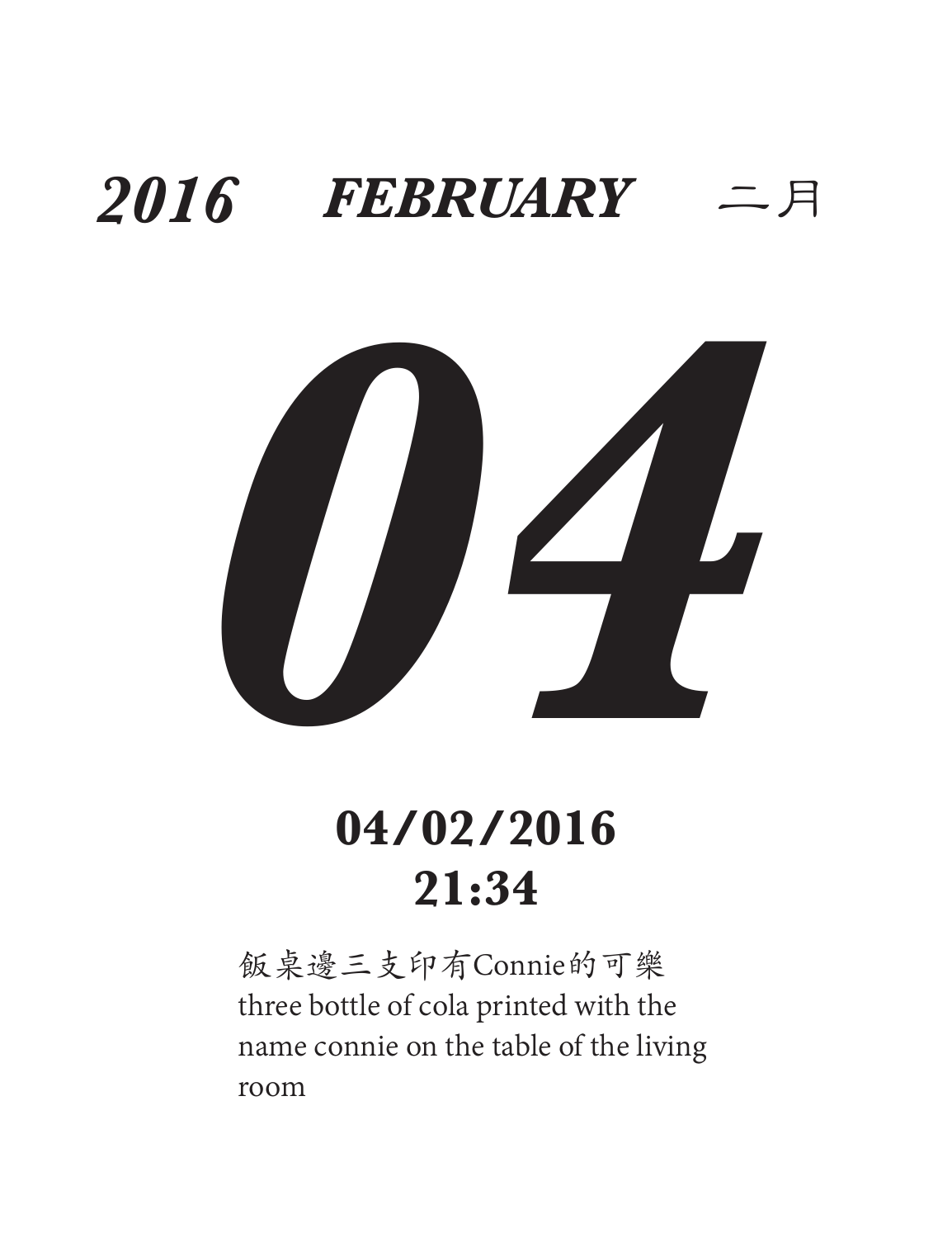

#### **05/02/2016 21:03**

書房的桌邊一支雙妹嗲藥膏 a pair of sister whine cream in the edge of table of the study room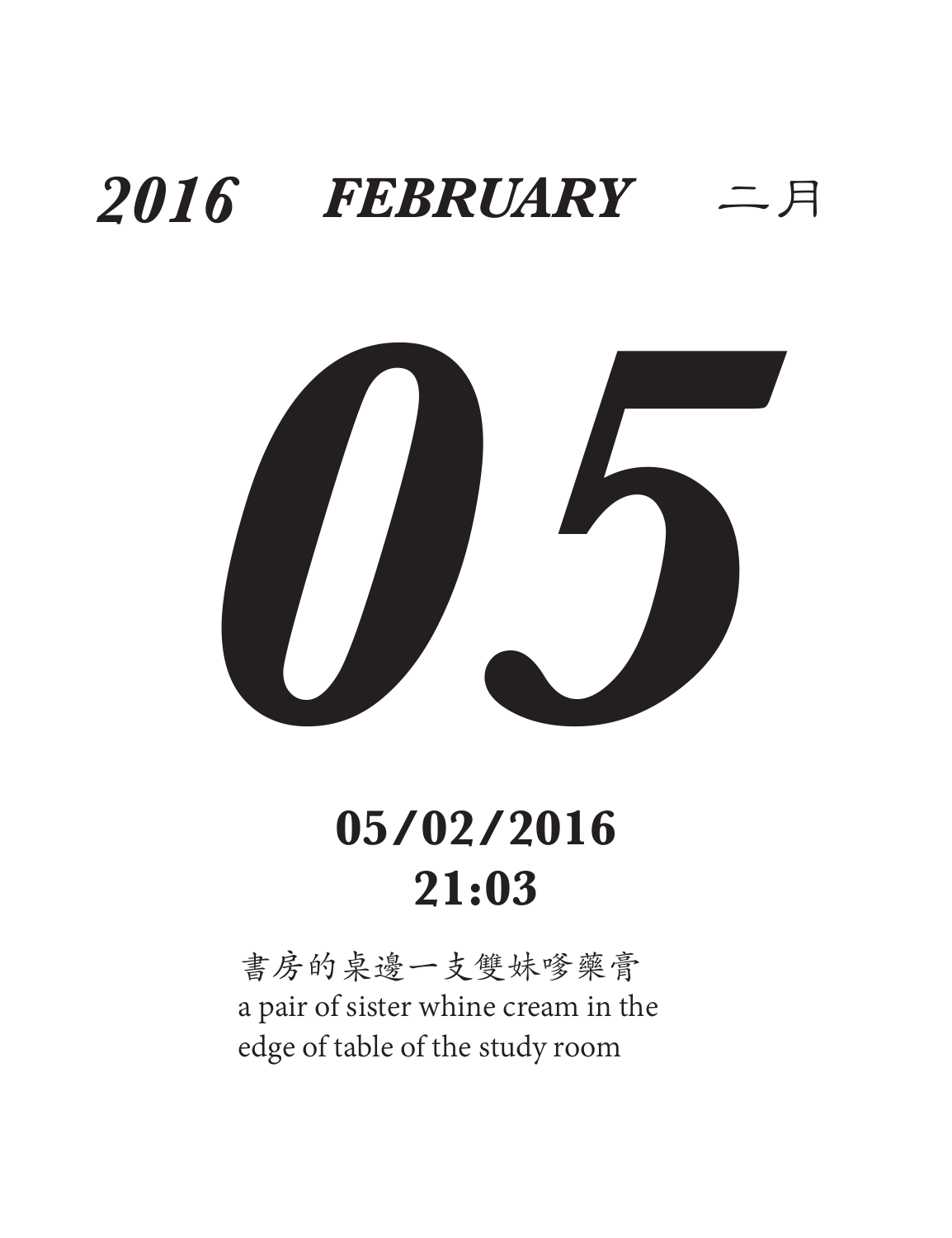

#### **06/02/2016 14:10**

廳裡一個袋鼠圖案暖包 a warm bag with kangaroo pattern in the living room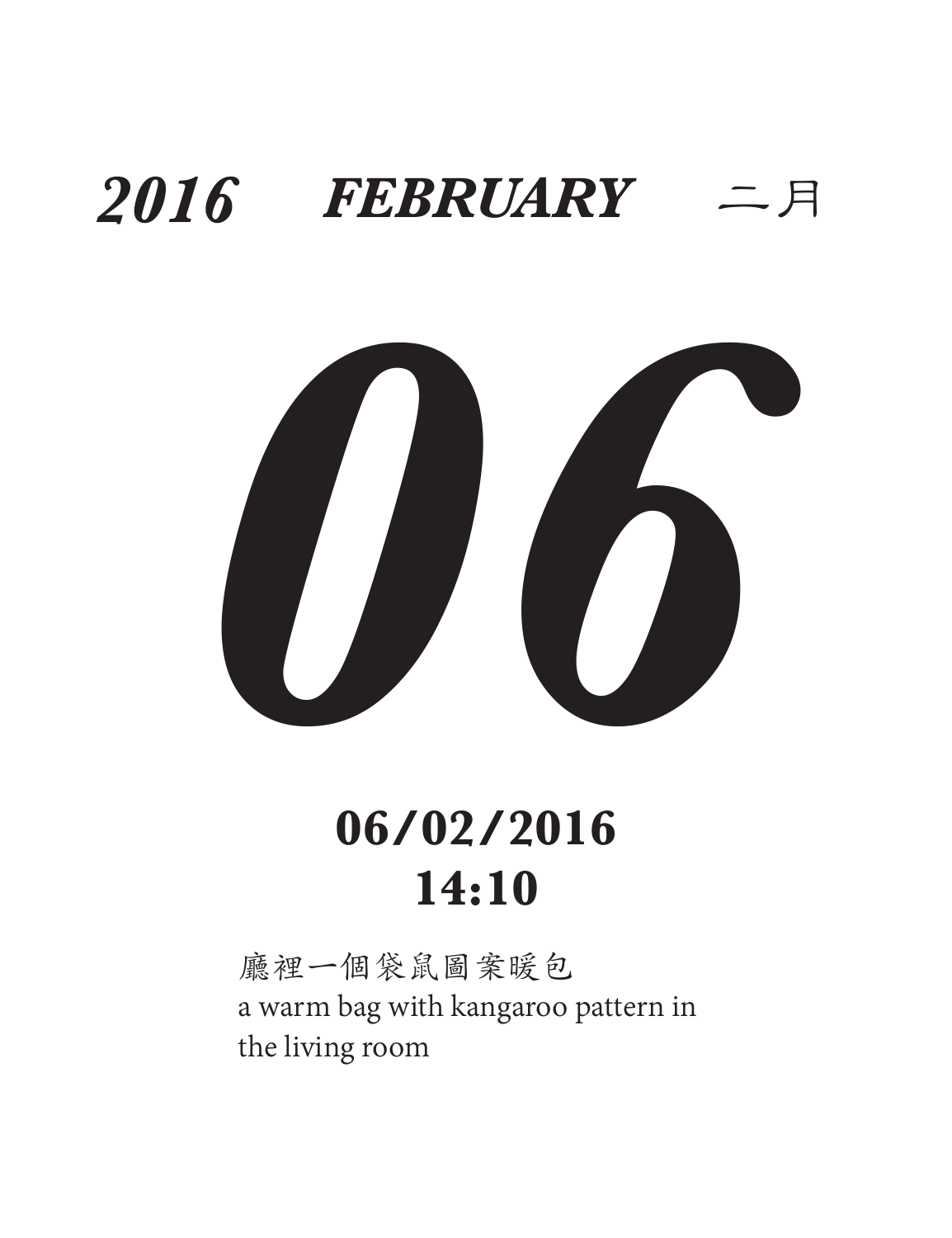

#### **07/02/2016 18:29**

廁所托架上一支潤膚膏 a moisturizer on the cabinet in the toilet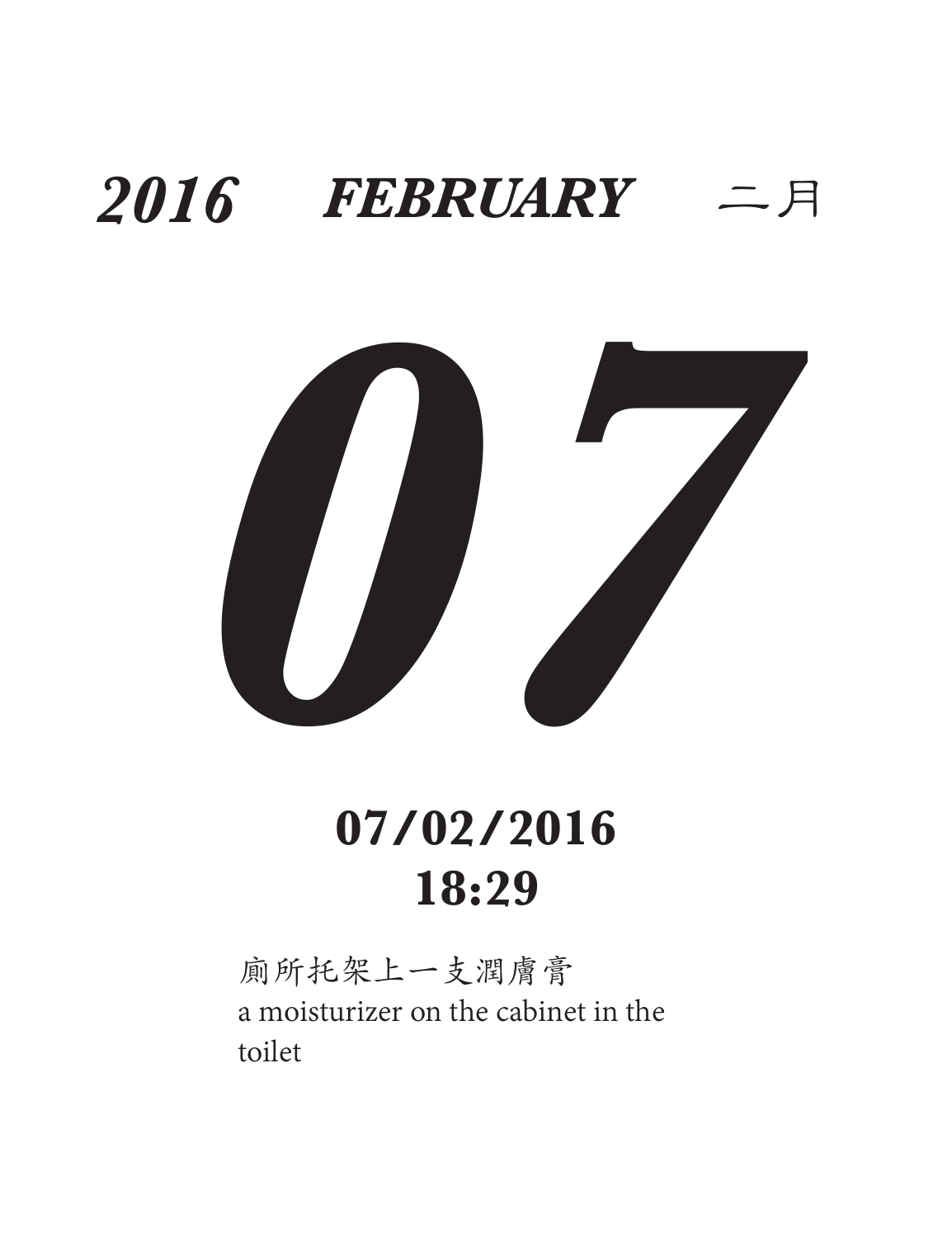

#### **08/02/2016 11:38**

廳裡電視櫃中一隻鮮紅色熊仔形 狀環保袋 a bright red bear shaped bag inside the TV cabinet in the living room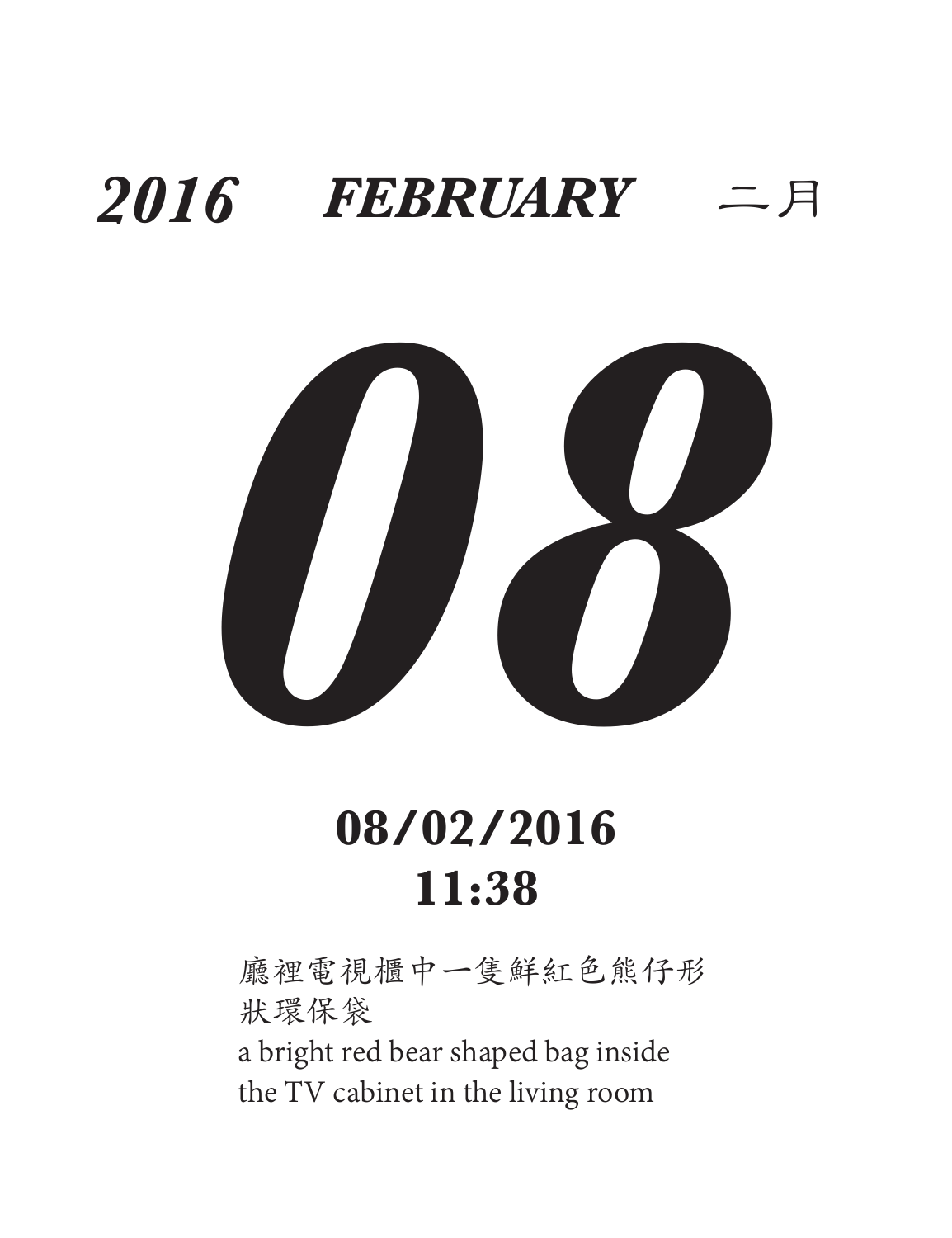

#### **09/02/2016 17:56**

飯桌上一隻我以前送給媽媽的煮 食手套

a cooking glove that i brought for mum before on the table of the living room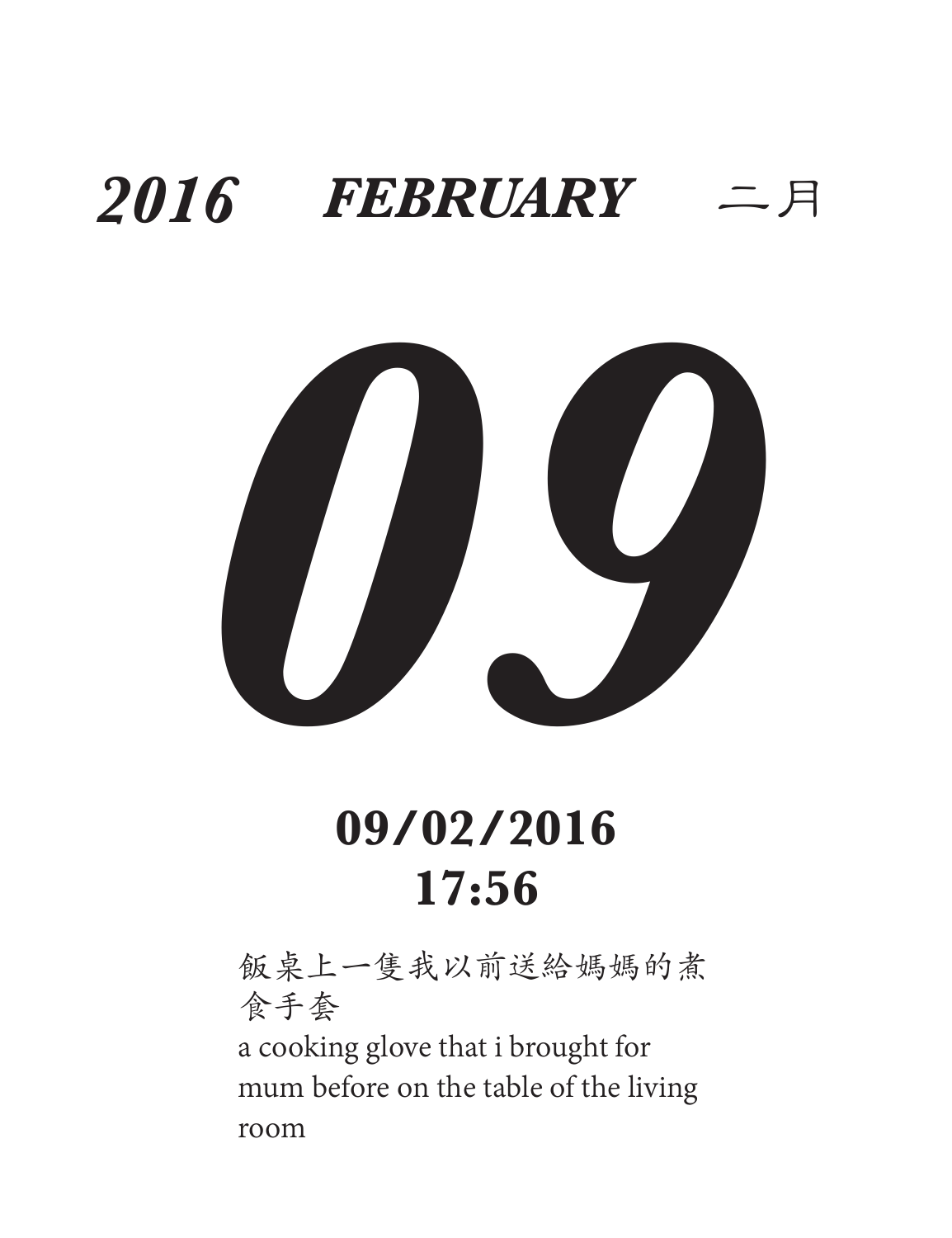

#### **10/02/2016 11:38**

廳裡雜物堆中一個從時裝店拿回 來的深紅色印花大布袋 a large bag printed with floral and magenta pattern from a boutique in the heap of debris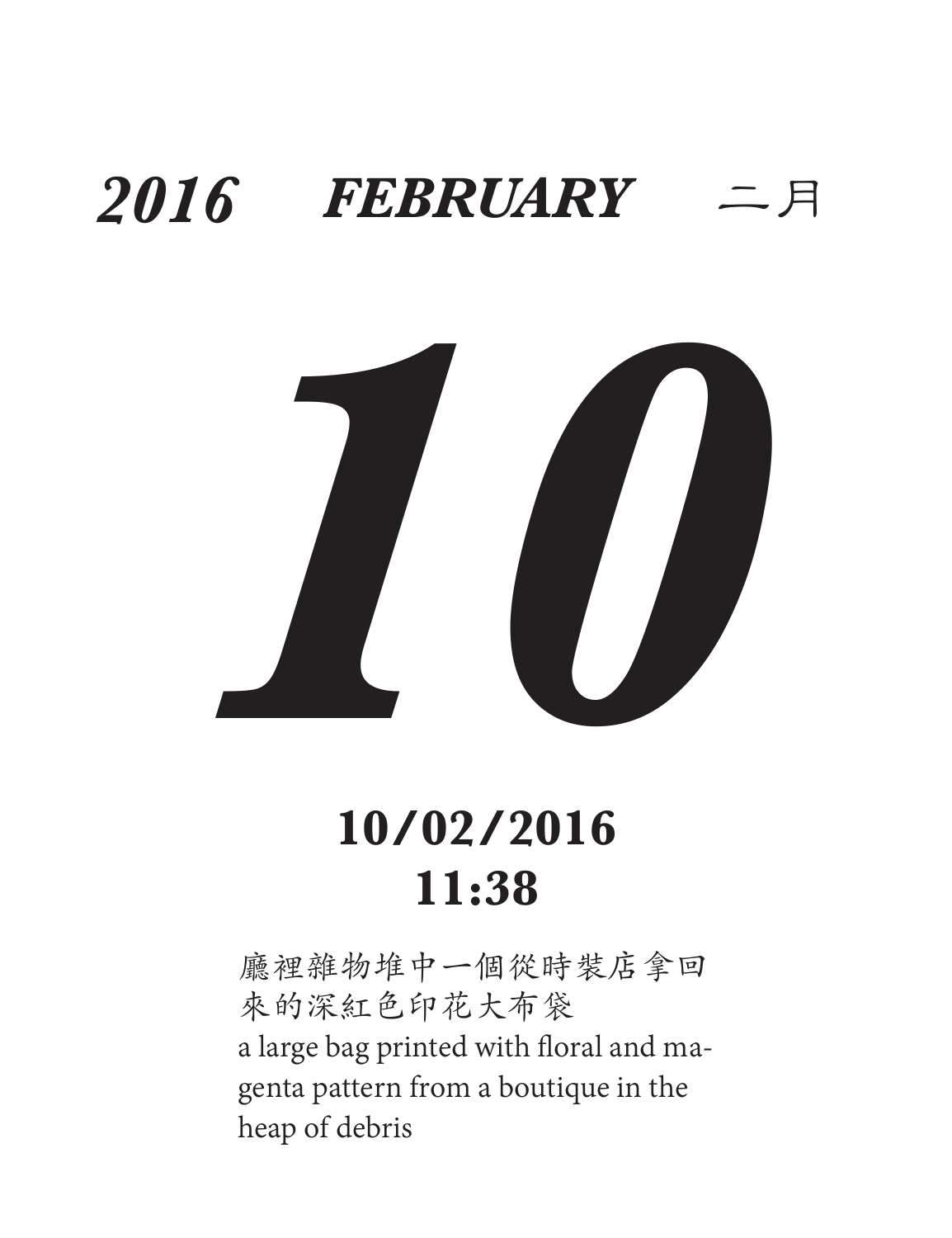

#### **11/02/2016 20:48**

廳裡雜物堆的一個銀色包裝盒 a silver box from the heap of debris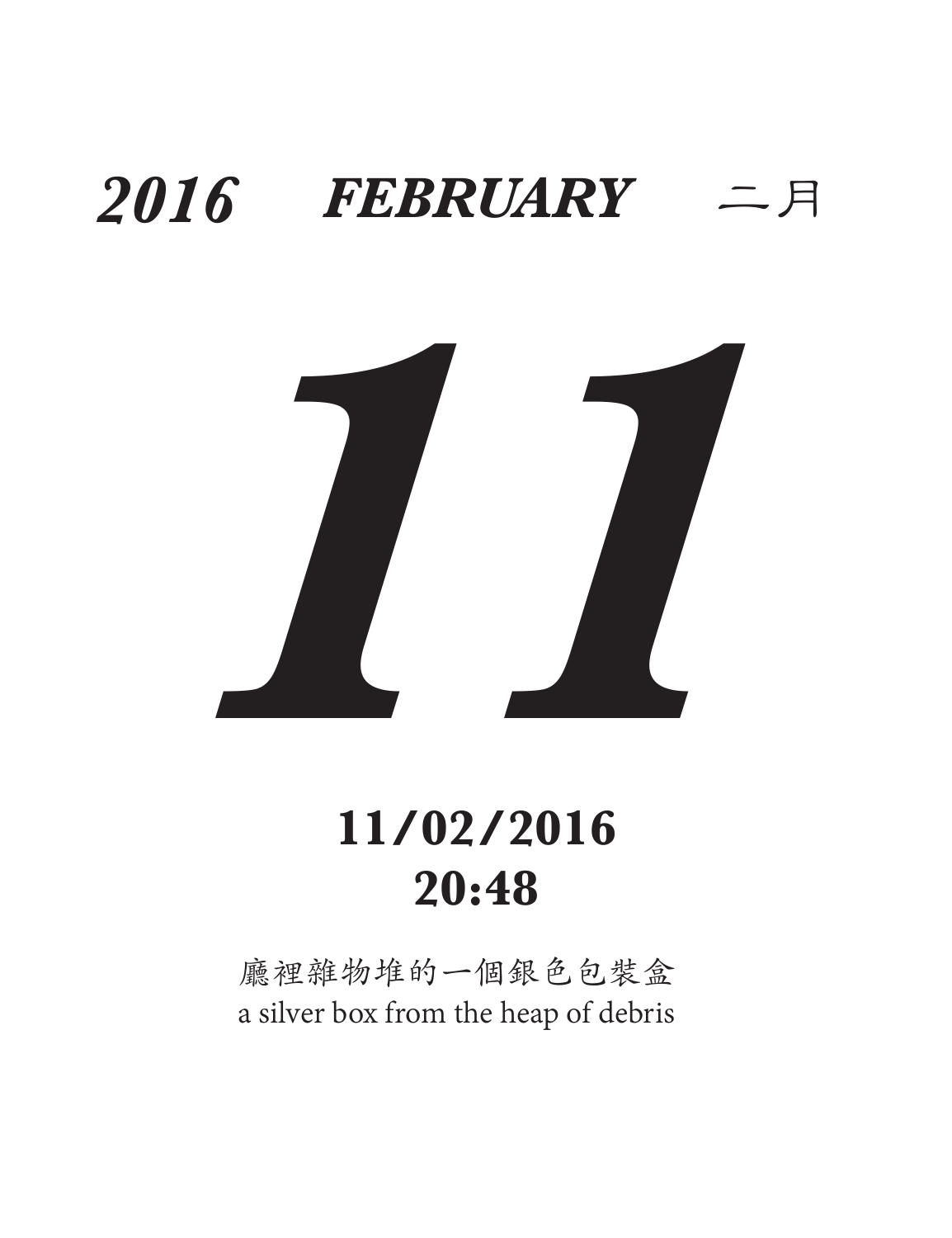

#### **12/02/2016 22:53**

房間一支淡黃色雙妹嘜藥膏 a stick of twins chinese medicine in light yellow color in the study room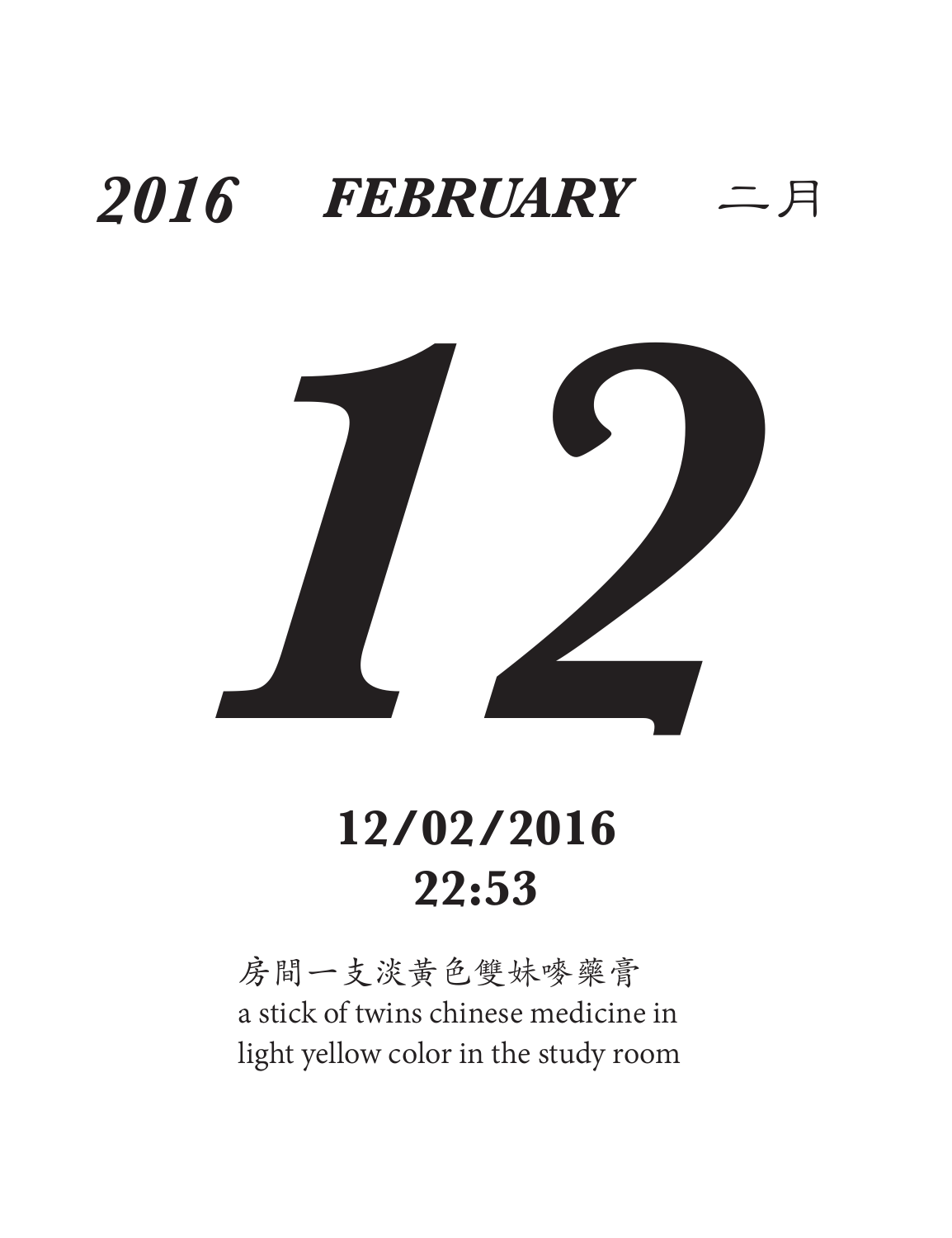

#### **13/02/2016 22:19**

廳裡一盒開封過的糙米薏仁酥 an unpacked box of brown rice barley cakes in the living room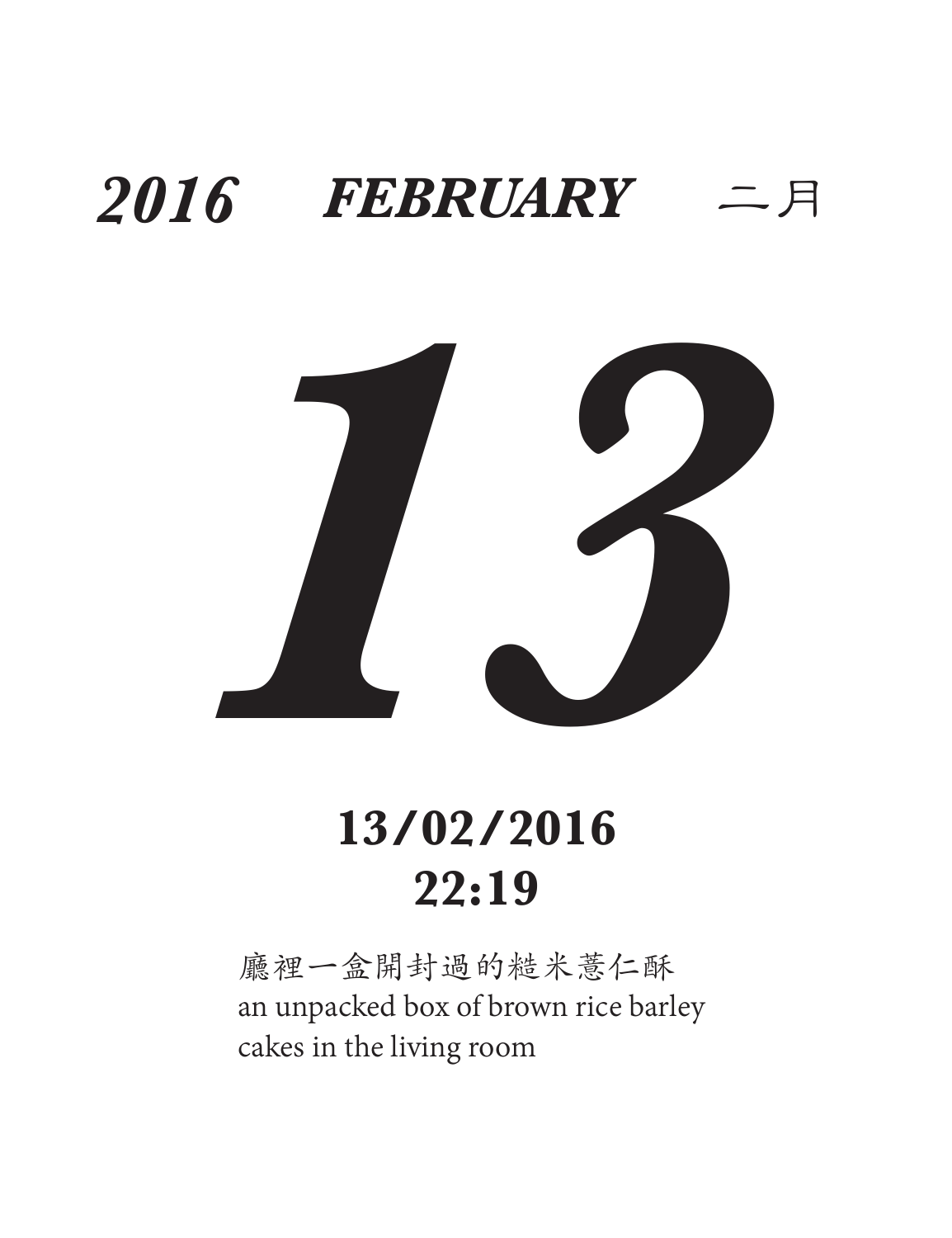

#### **14/02/2016 21:08**

廁所洗手盆下的櫃裡一支用完的 muji潤手霜 a used muji hand cream under the lavatory basin of the toilet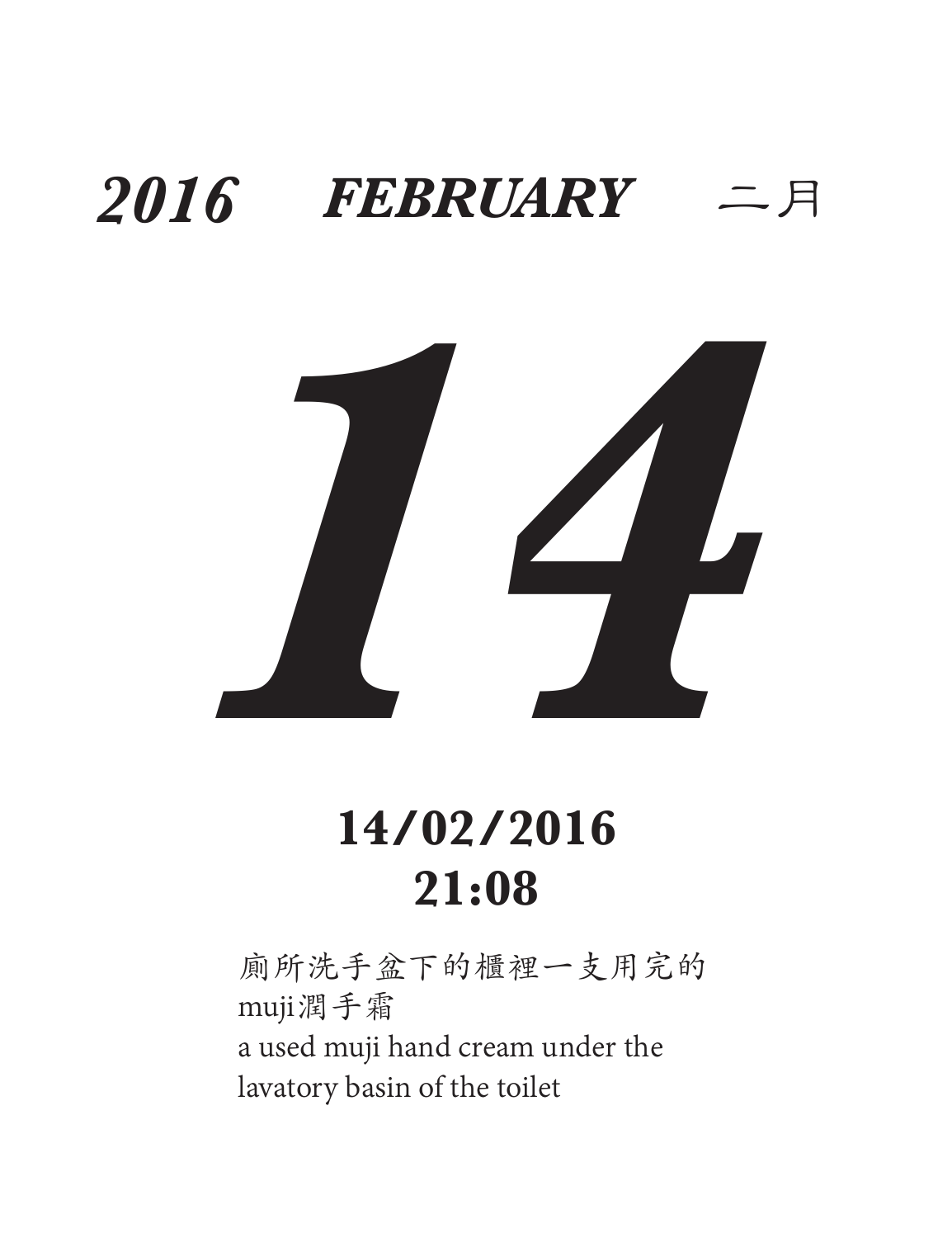

#### **15/02/2016 21:26**

廳裡雜物堆內一個白色嘟嘟瓶的 形狀模 a white bottle shaped of mod in the heap of debris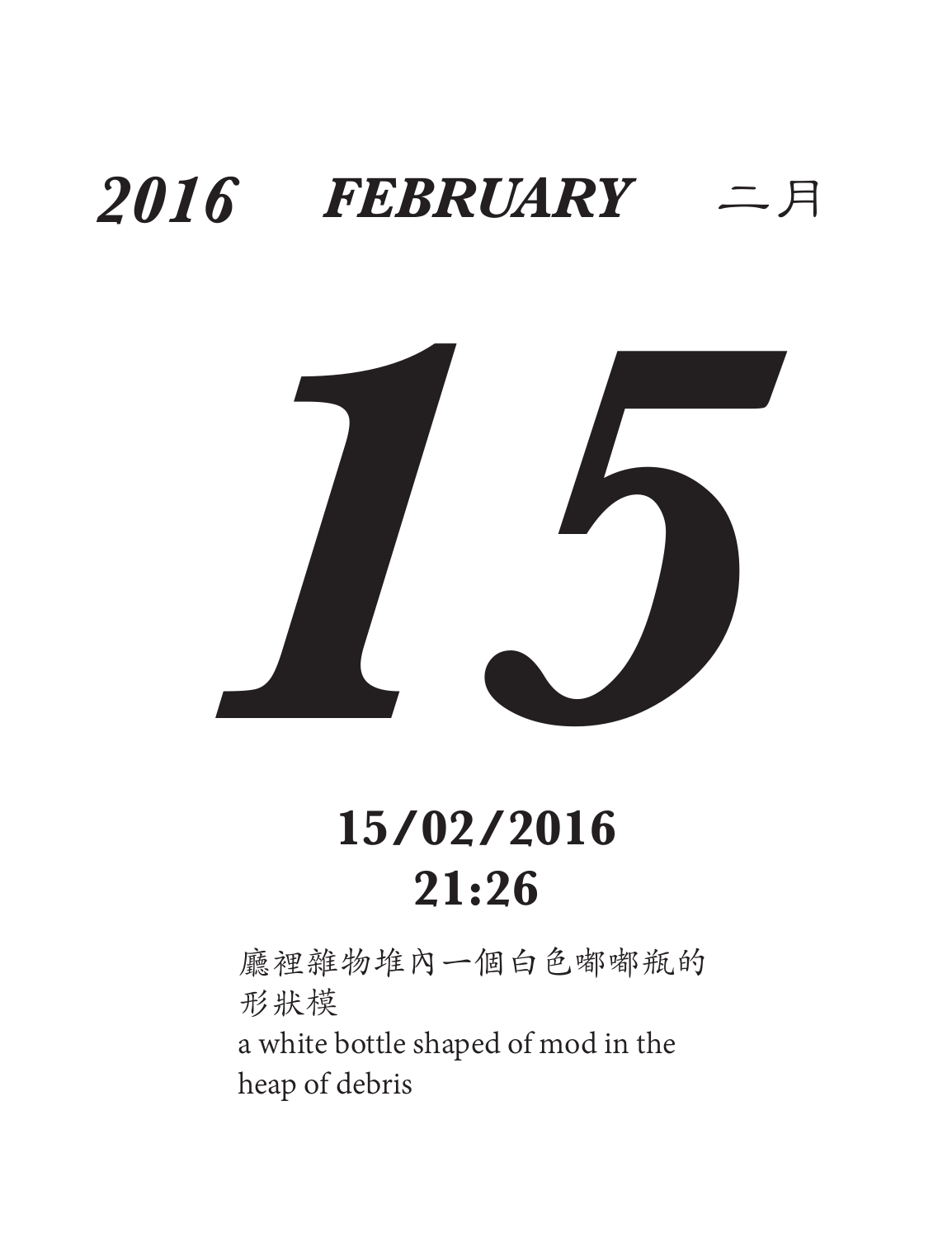

#### **16/02/2016 18:56**

書房裡一個用完的紫色馬油盒 a can of used horse oil with purple color in the study room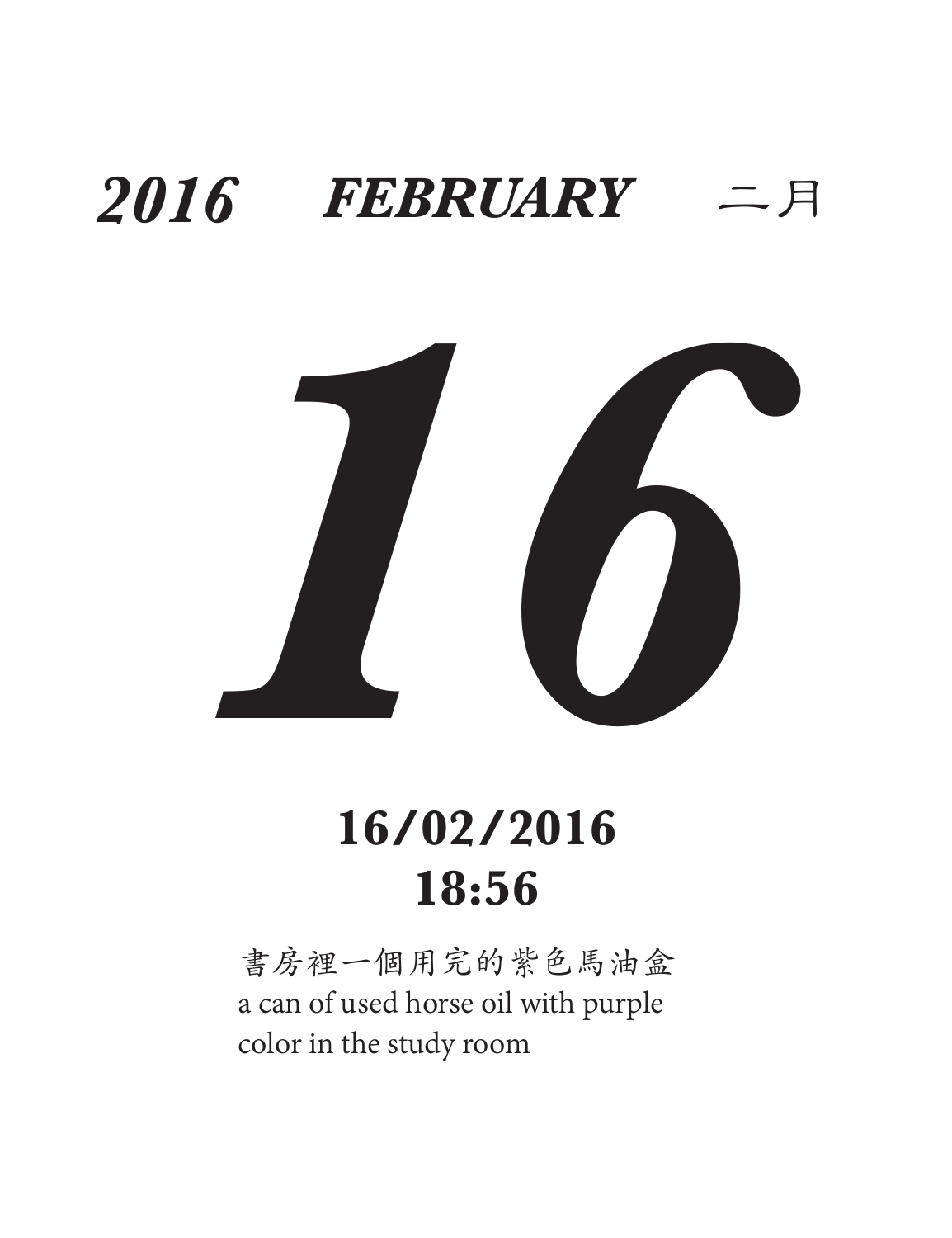

#### **17/02/2016 21:39**

飯桌上一袋用透明膠袋裝著的雜 物(香口膠、膠布、紙巾等) a bag of transparent plastic bag filled with debris (chewing gum, tape, paper towels, etc.)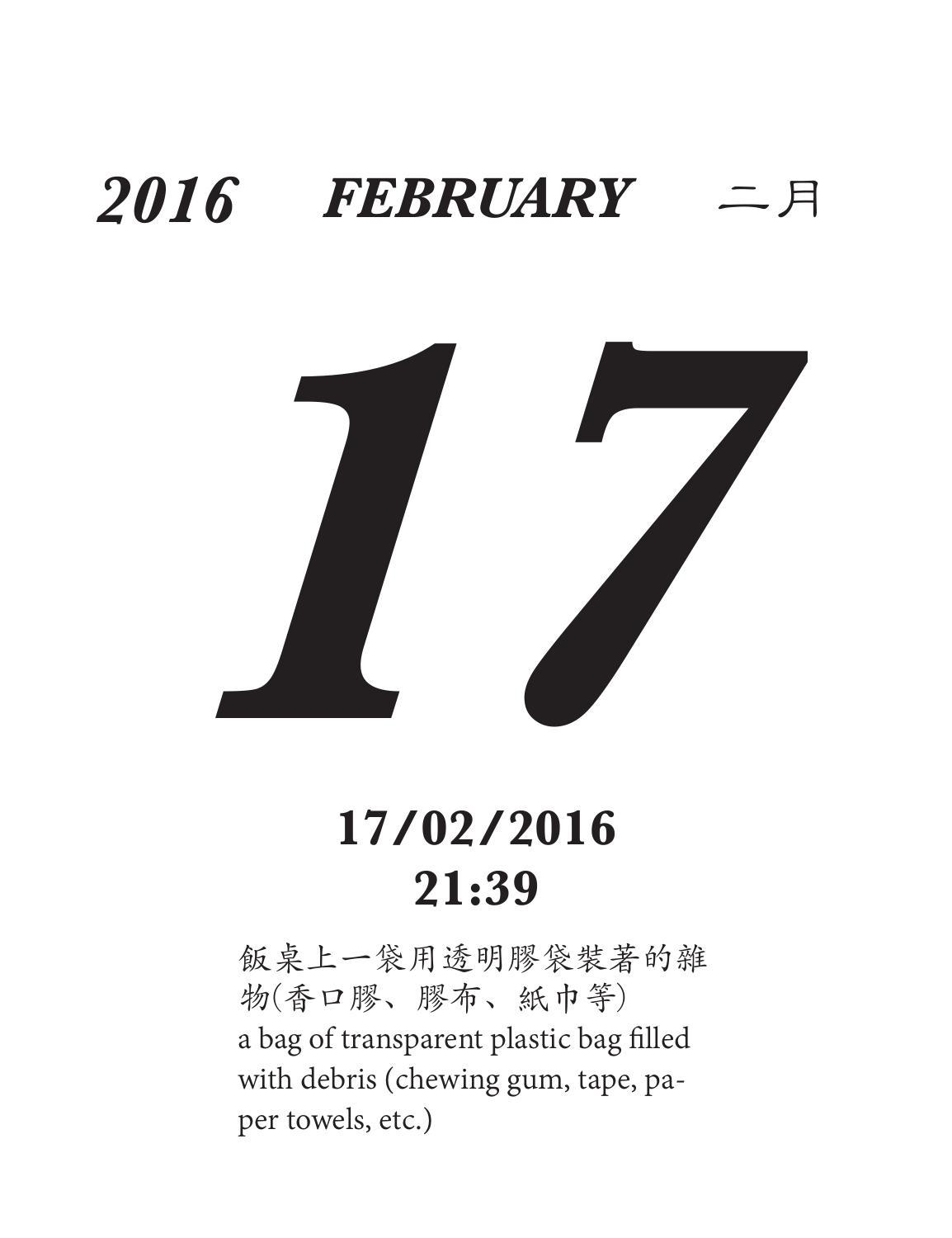

#### **18/02/2016 00:23**

雪櫃冰櫃裡一個巨型月餅 a gaint mooncake in the refrigerator freezer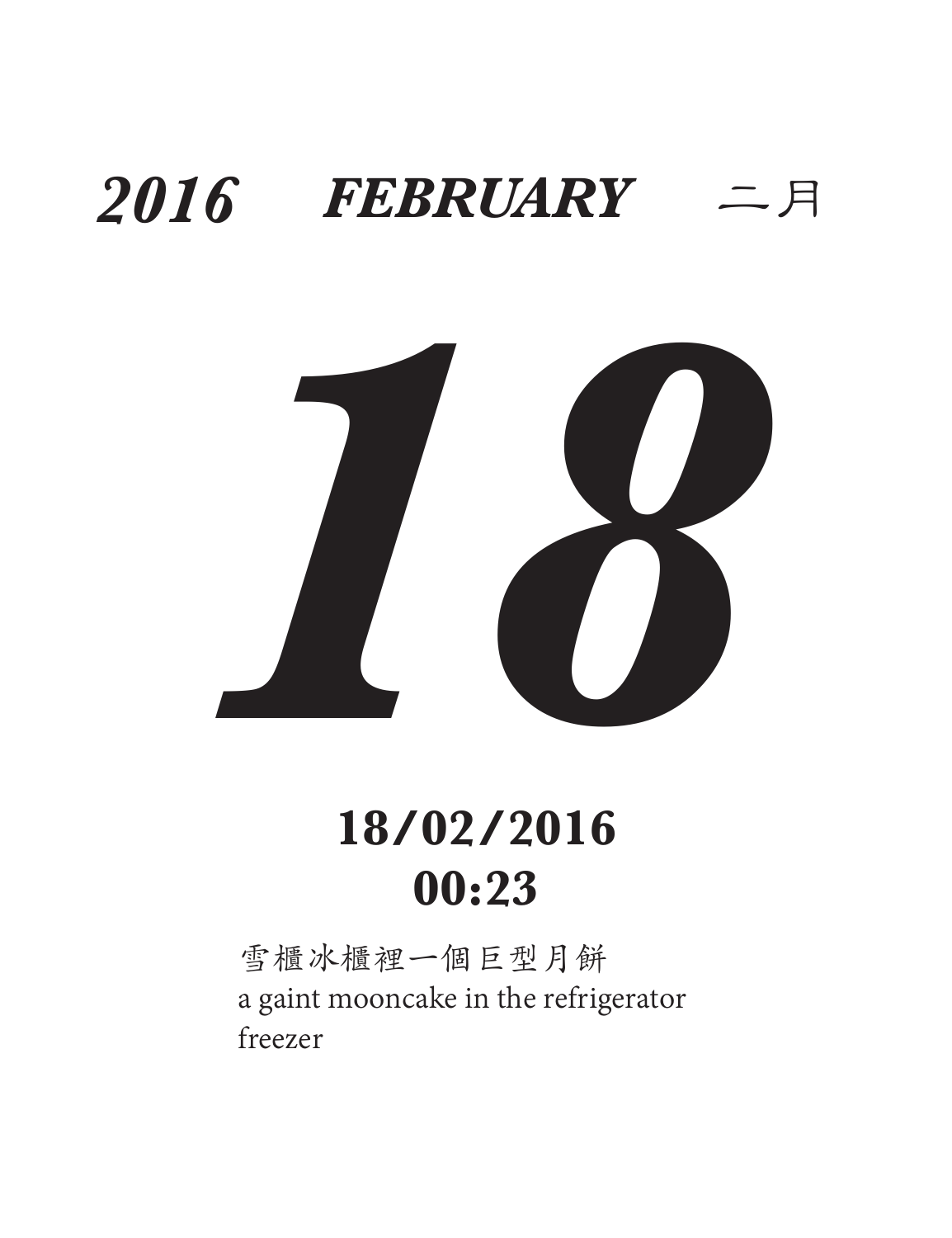

#### **19/02/2016 23:09**

書房書櫃裡一條刻著Connie的粉 紅色電話繩 a pink phone cord with the name of connie in the cabinet of the study room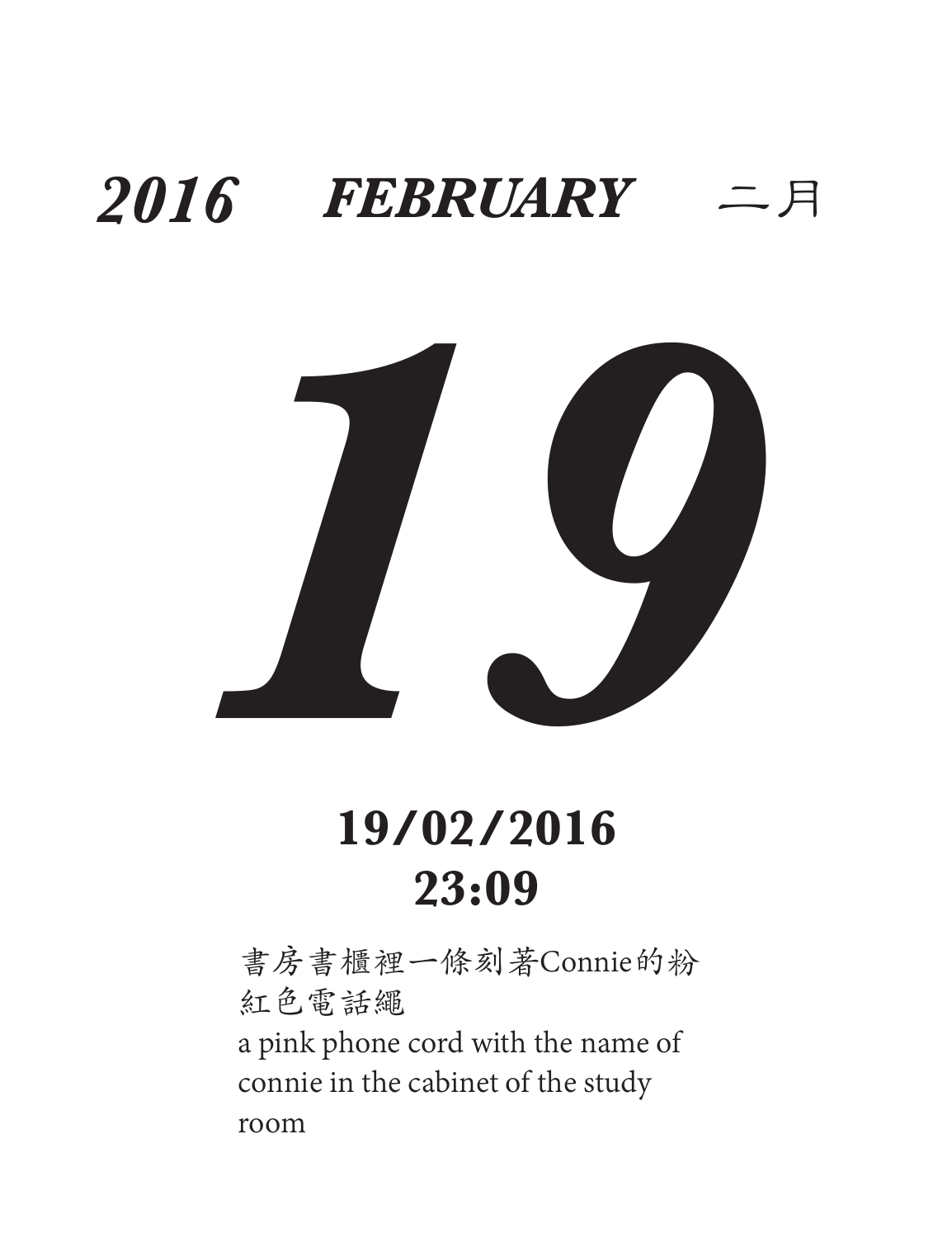

#### **20/02/2016 22:25**

茶桌櫃裡一支用過的毛筆 a chinese brush on the tea table of the living room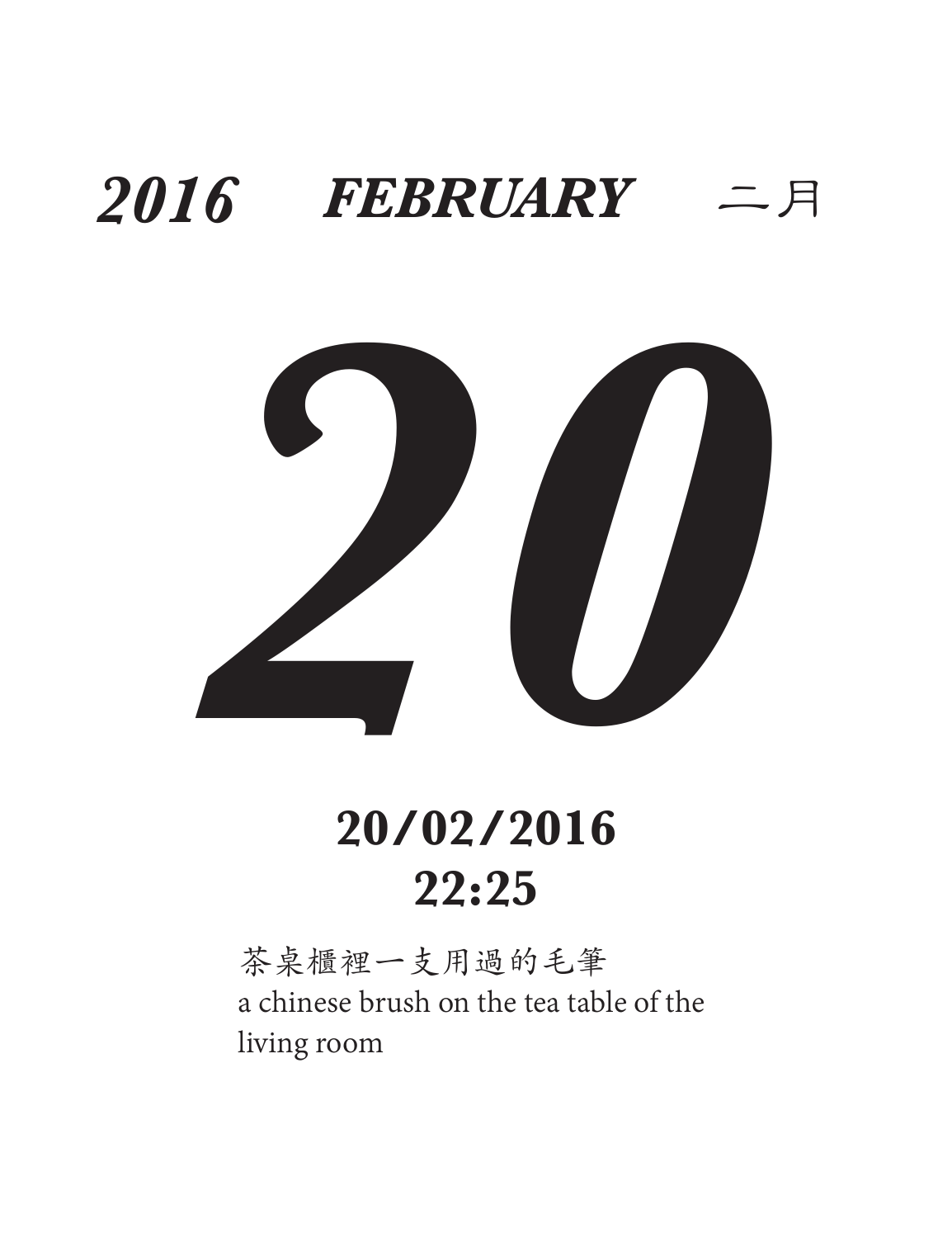

#### **21/02/2016 19:54**

廚房玻璃櫃裡兩包麥當勞茄汁 two mcdonald's ketchup packet inside the glass cabinet of the kitchen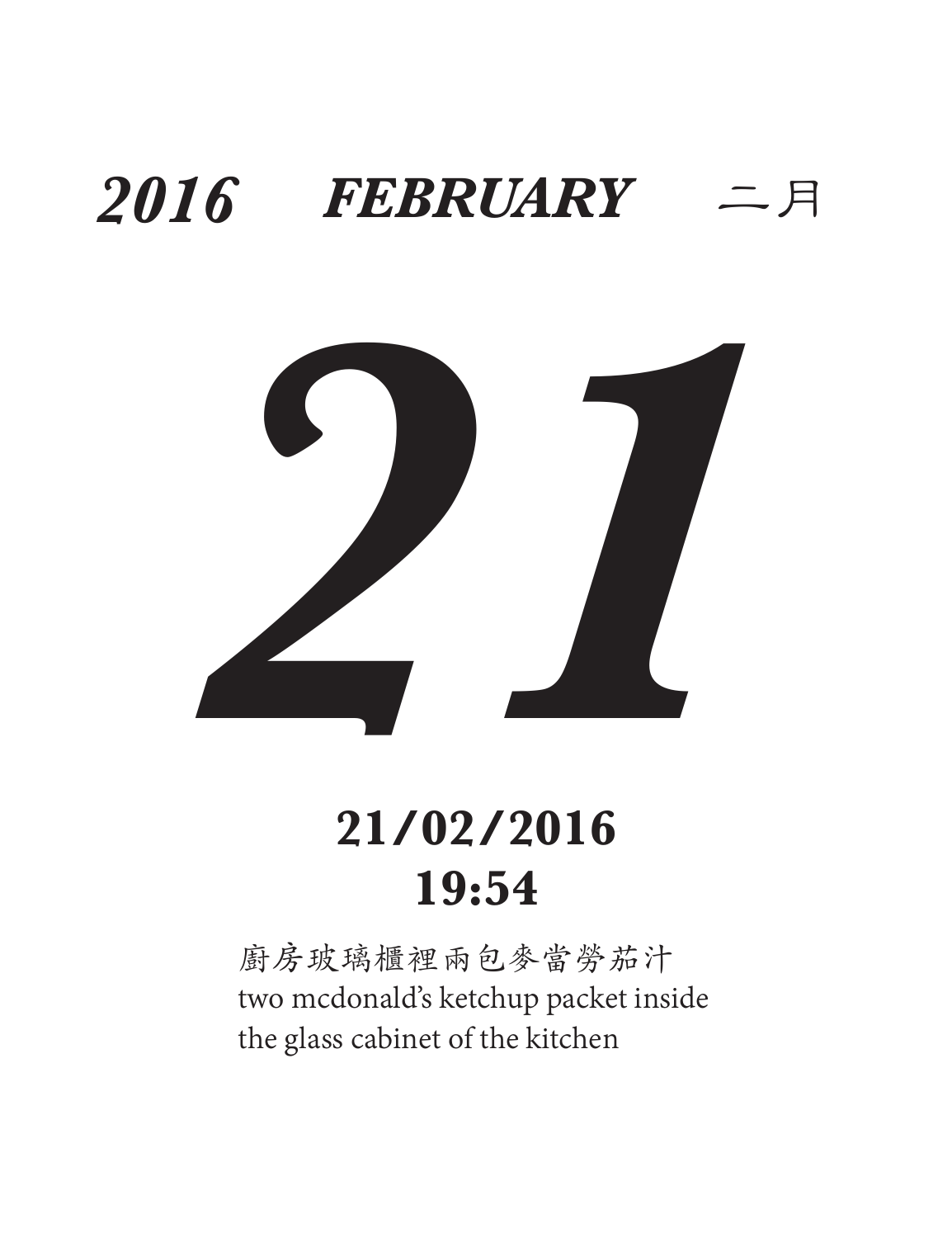

#### **22/02/2016 21:27**

廚房玻璃櫃裡一支屈臣氏水 a watson glass of water inside the glass cabinet of the kitchen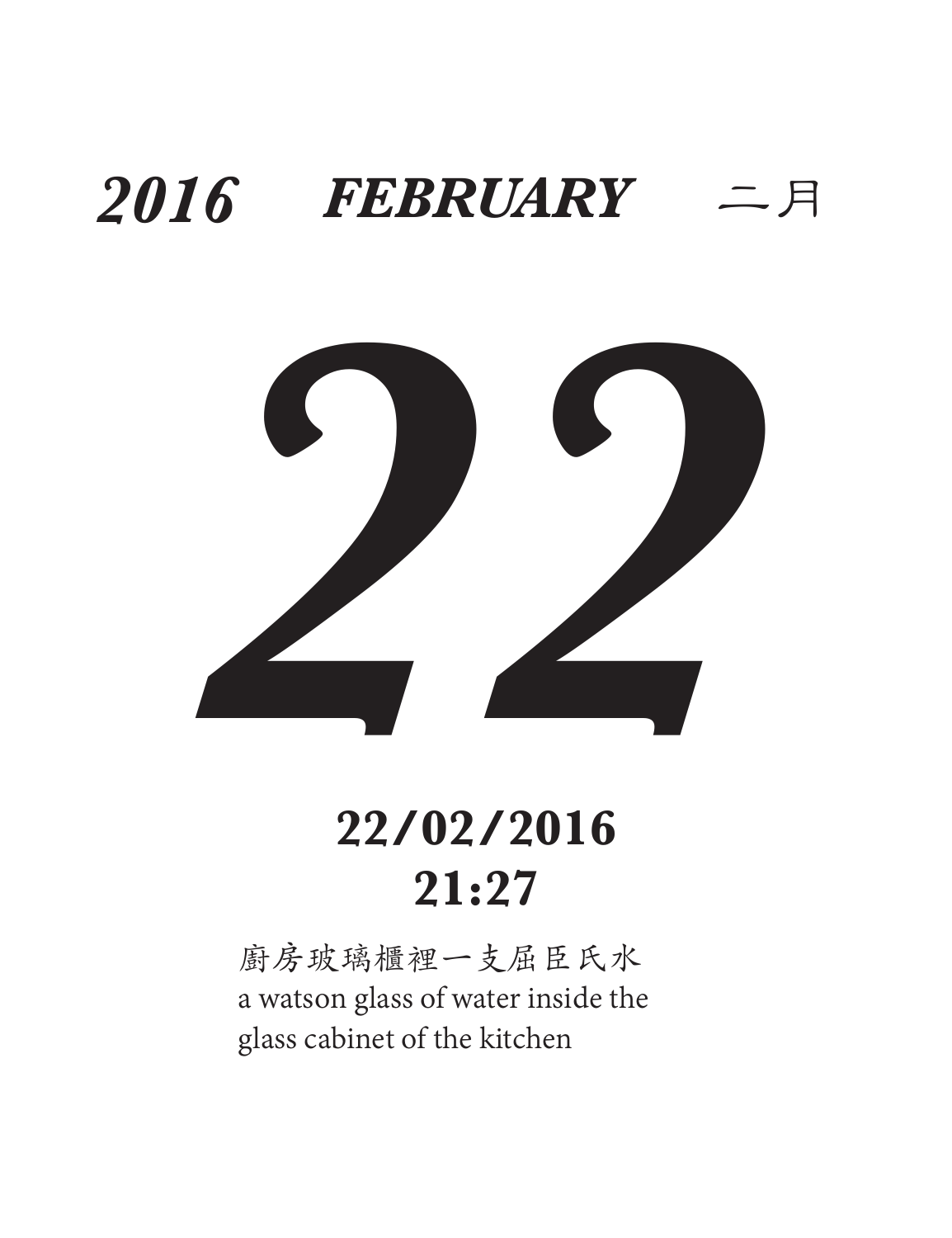

#### **23/02/2016 21:27**

廳裡一個木櫃內的一對手指頭發 光玩具

a pair of finger-emitting toys inside the wooden cabinet of the living room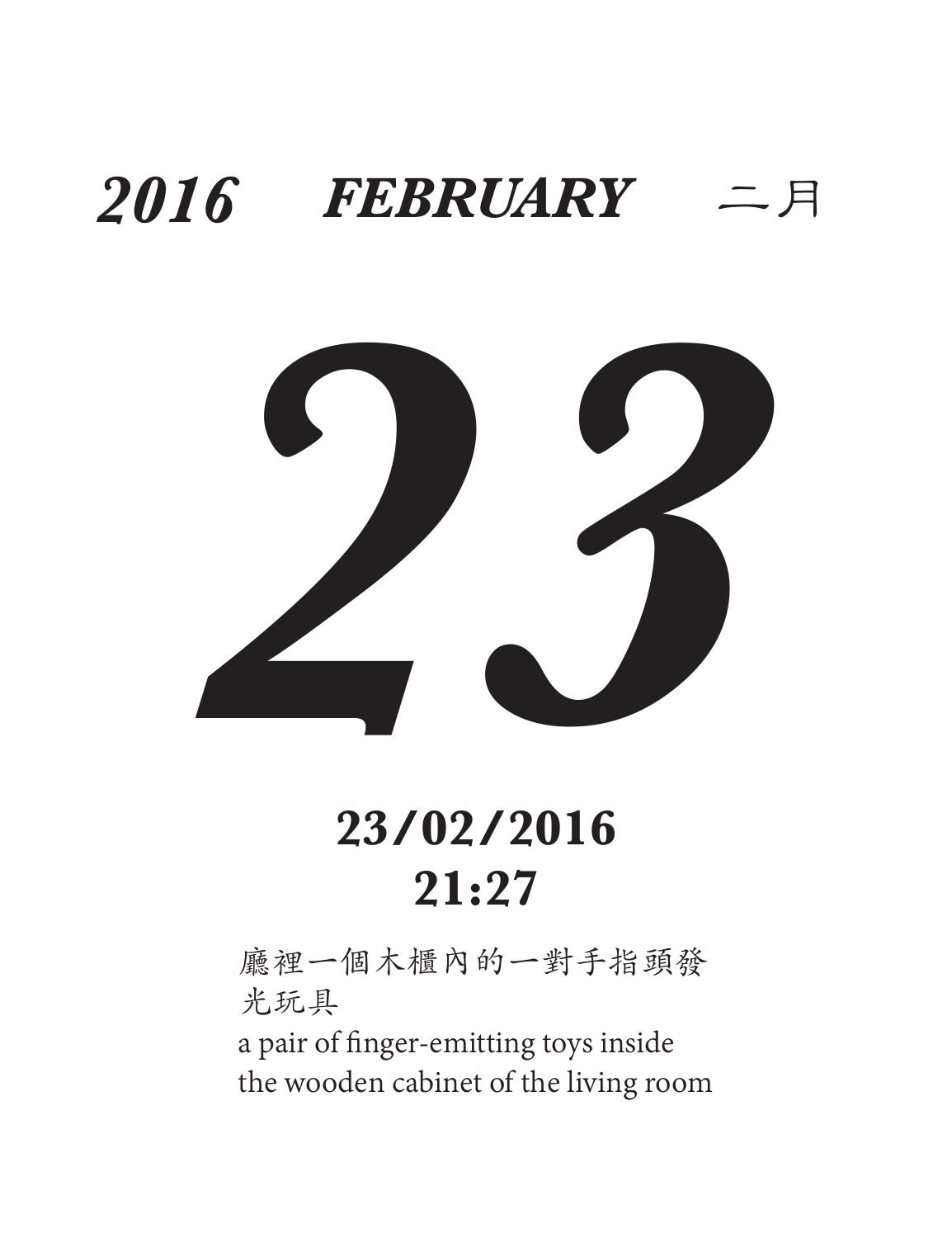

#### **24/02/2016 21:53**

飯桌頂尖兩頂深藍色棒球帽 two dark blue caps on the top of the table from the living room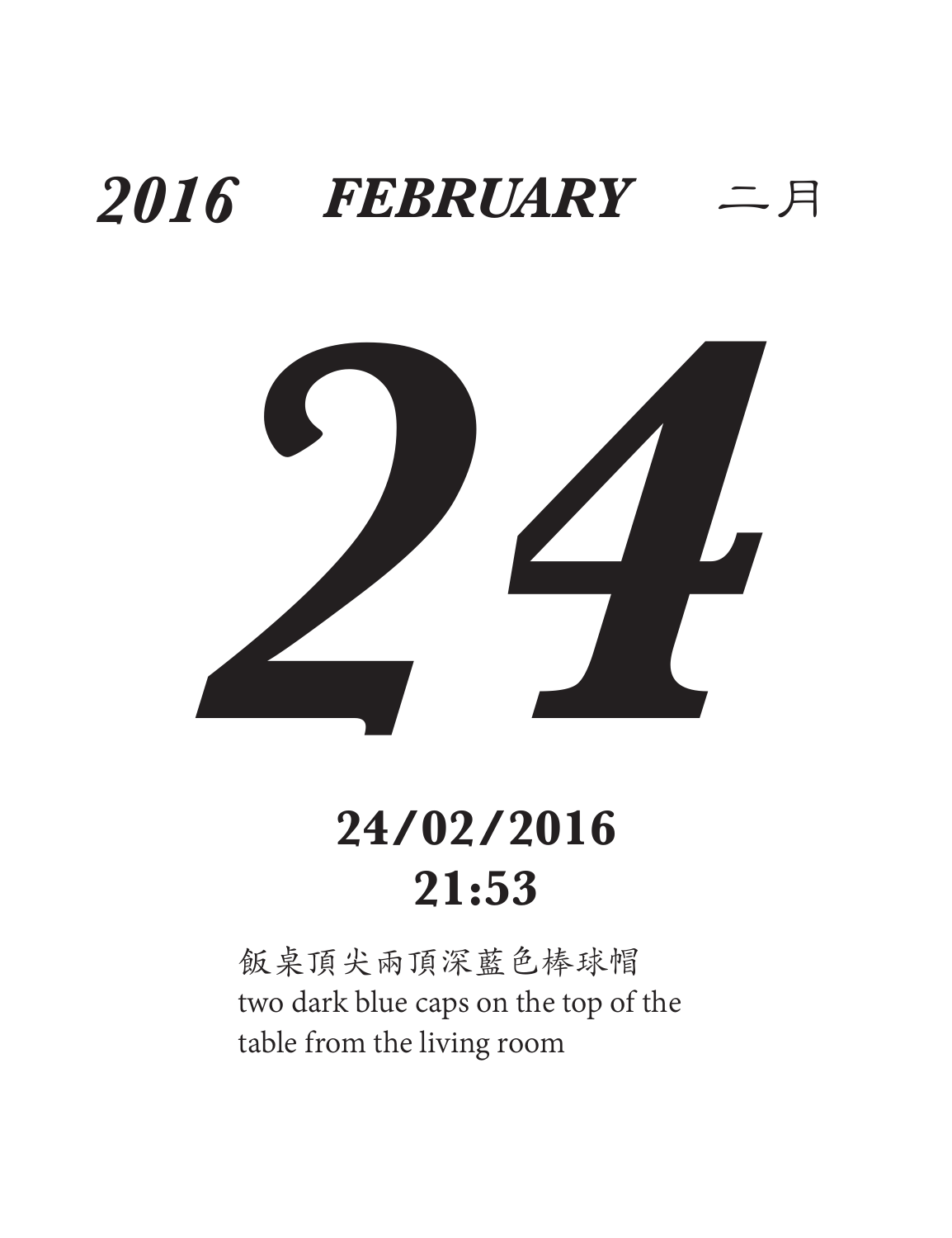

#### **25/02/2016 19:42**

書房櫃裡一小袋媽媽沒有去對換 的美、加幣

a pouch on the exchange of the united states, Canadian Dollars that mum kept in the cabinet of the study room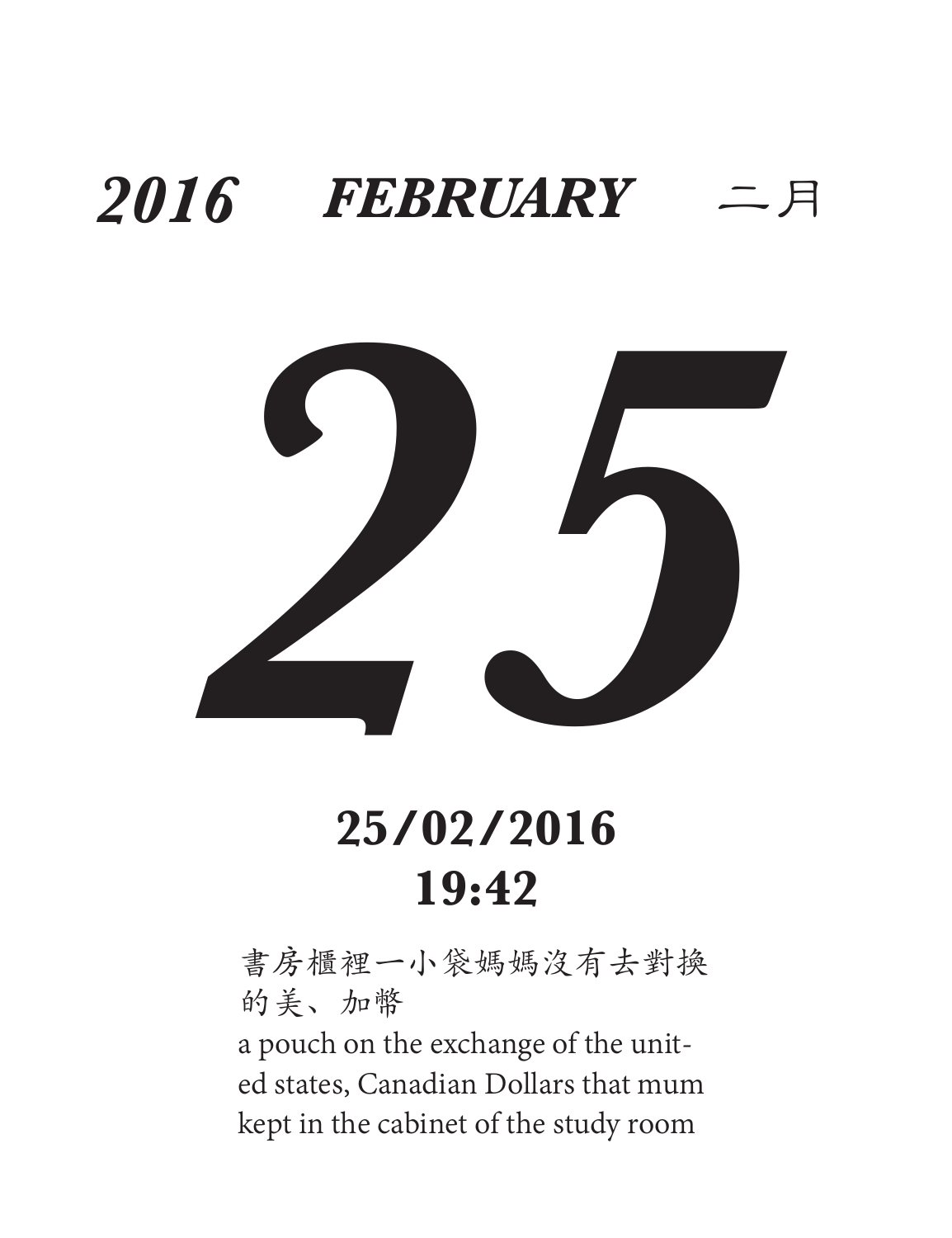

#### **26/02/2016 23:51**

廳裡雜物堆中一個透明小膠兜 a small transparent plastic pocket in the deap of debris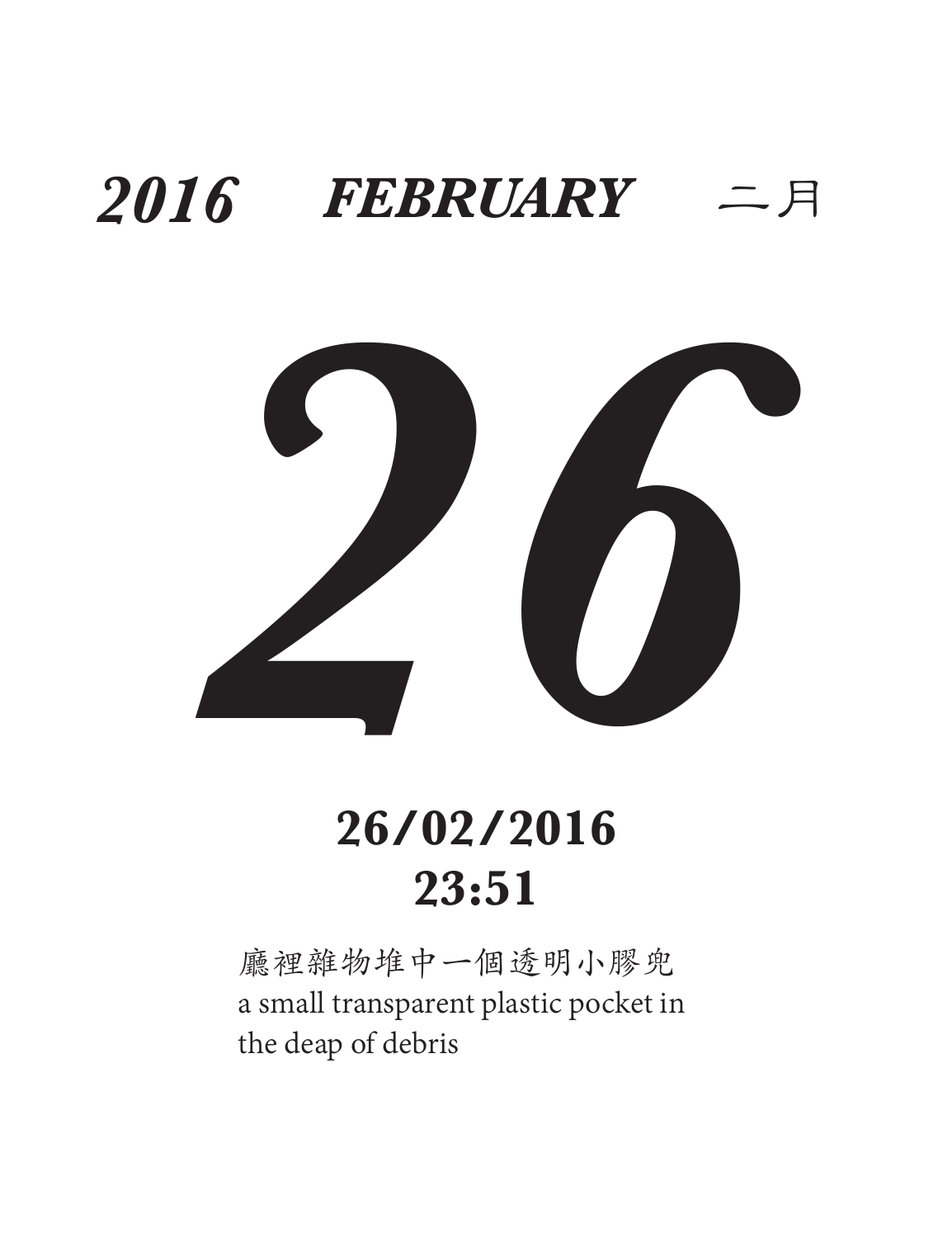

#### **27/02/2016 11:10**

廳裡雜物堆內兩小本彩色太興月 曆

two colorful calendars from taihang in the deap of debris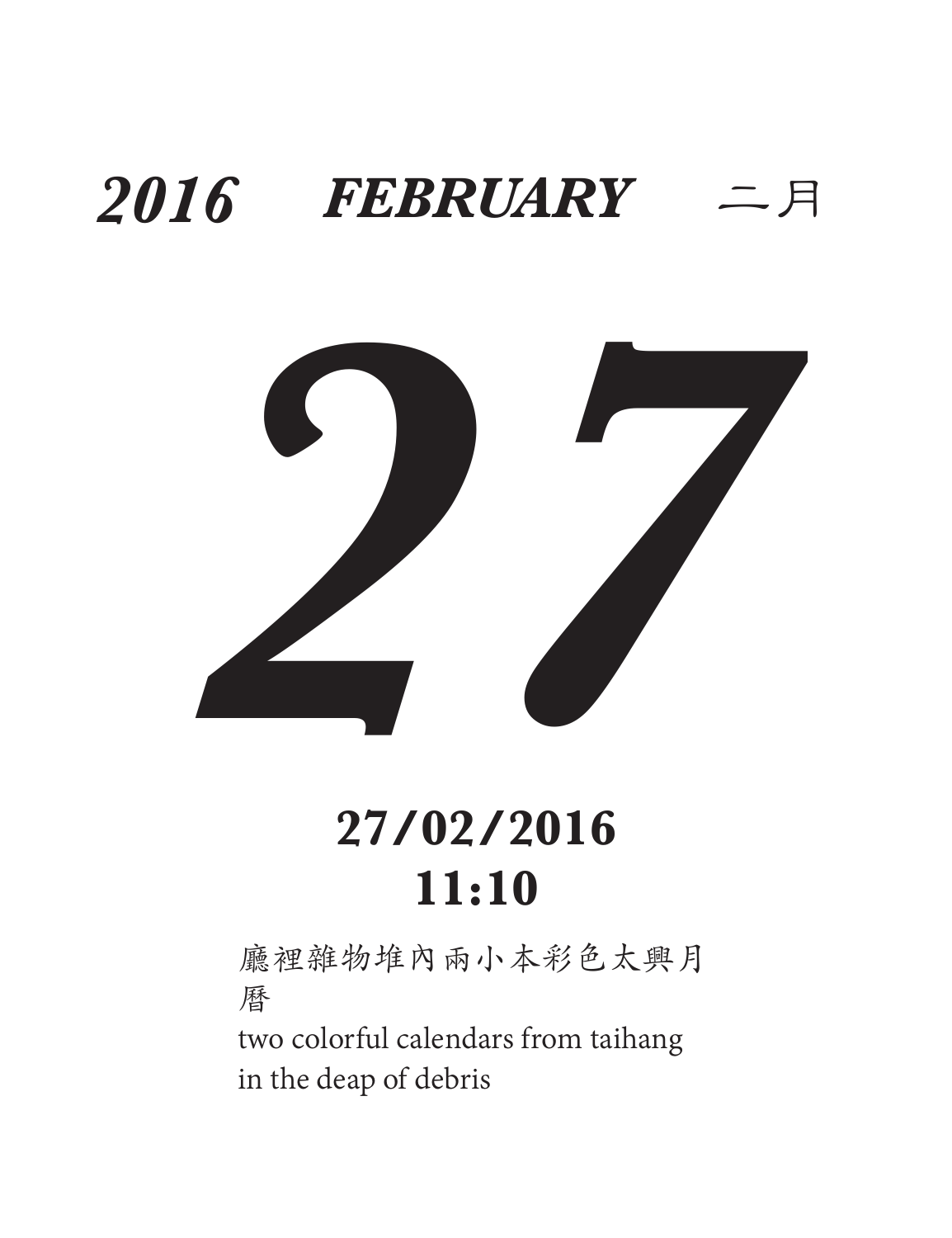

#### **28/02/2016 09:38**

廚房橫櫃裡一套Muffy和Hello Kitty餐具(未用) two sets of unused muffy and hello kitty tableware from the cross-cabinet in the kitchen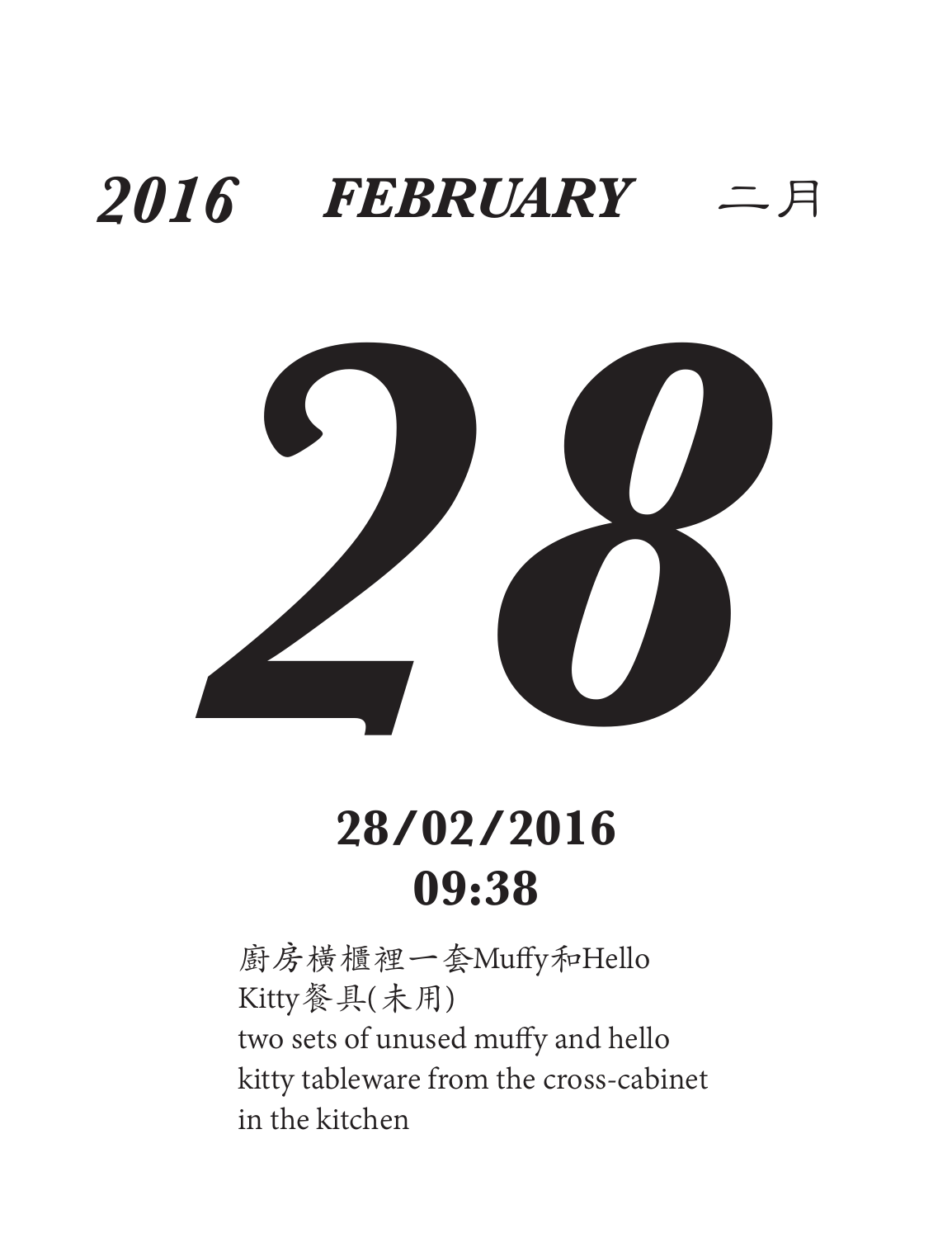

#### **29/02/2016 21:28**

廳裡地上放著的一堆我中學時數 學的試題

a pile of my high school mathematics exercises on the ground of the living room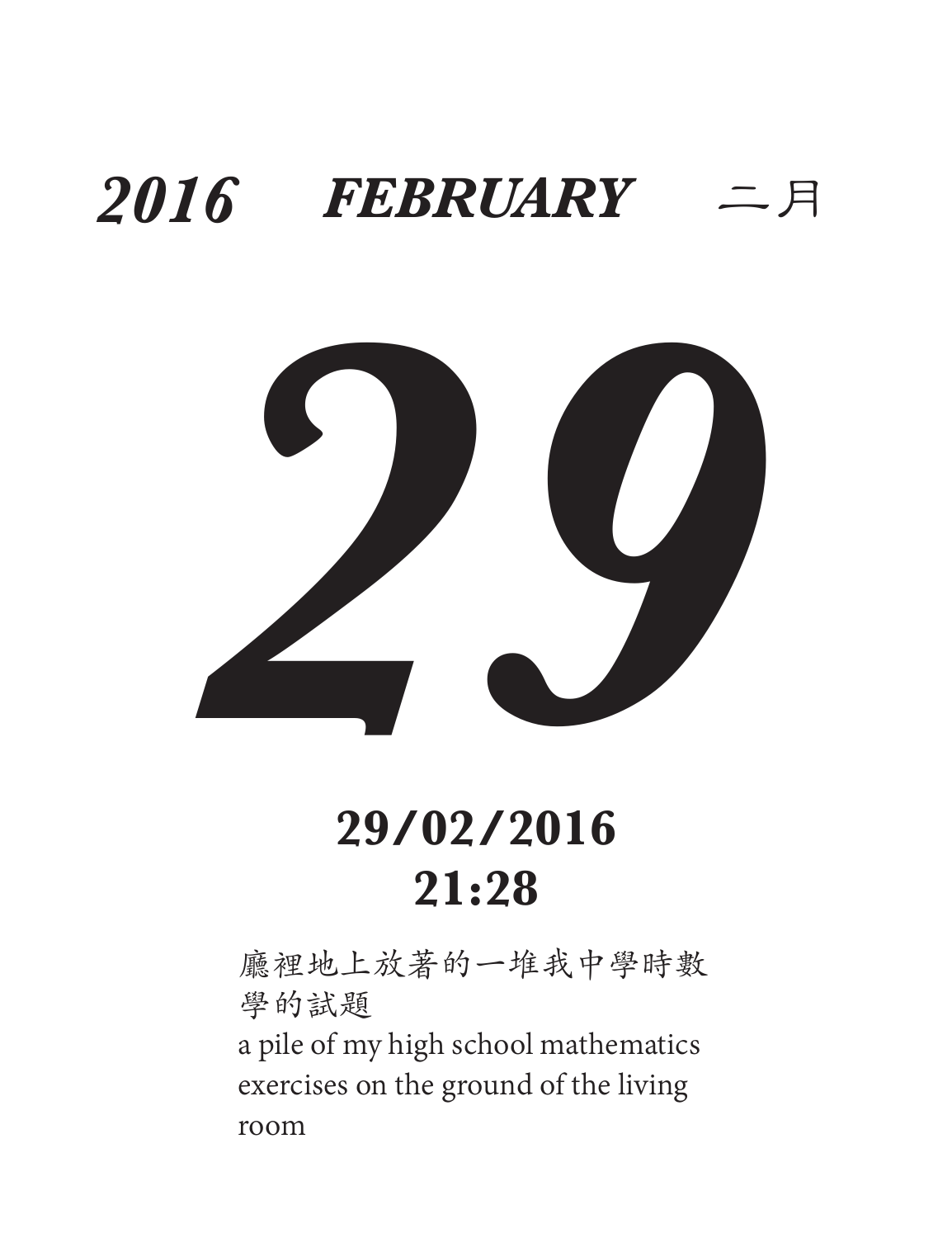



#### **01/03/2016**

休息日 resting day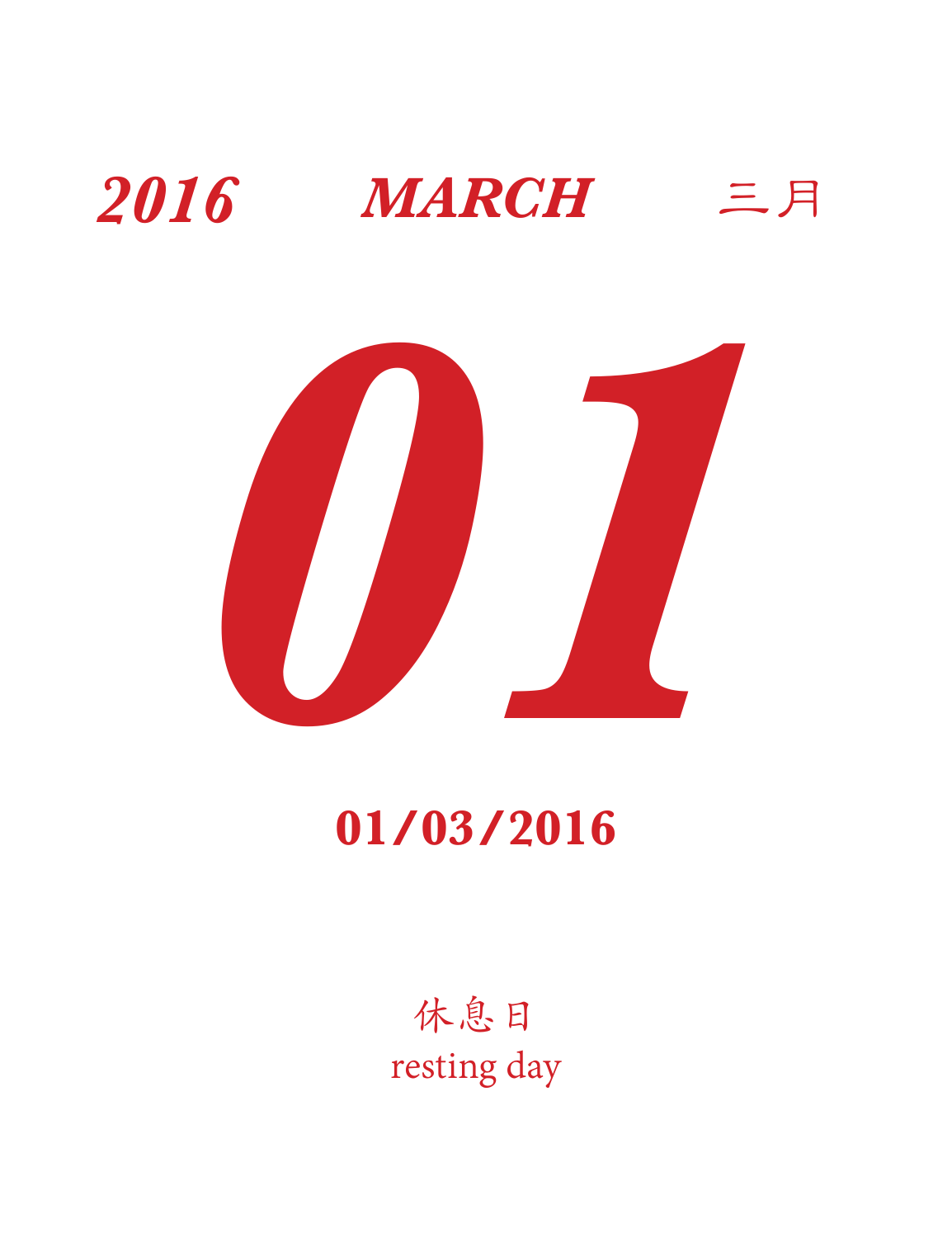

### **02/03/2016 11:15**

廳裡一個大紙盒,內有一些膠刀 和膠袋

a large tray with some plastic knives and bags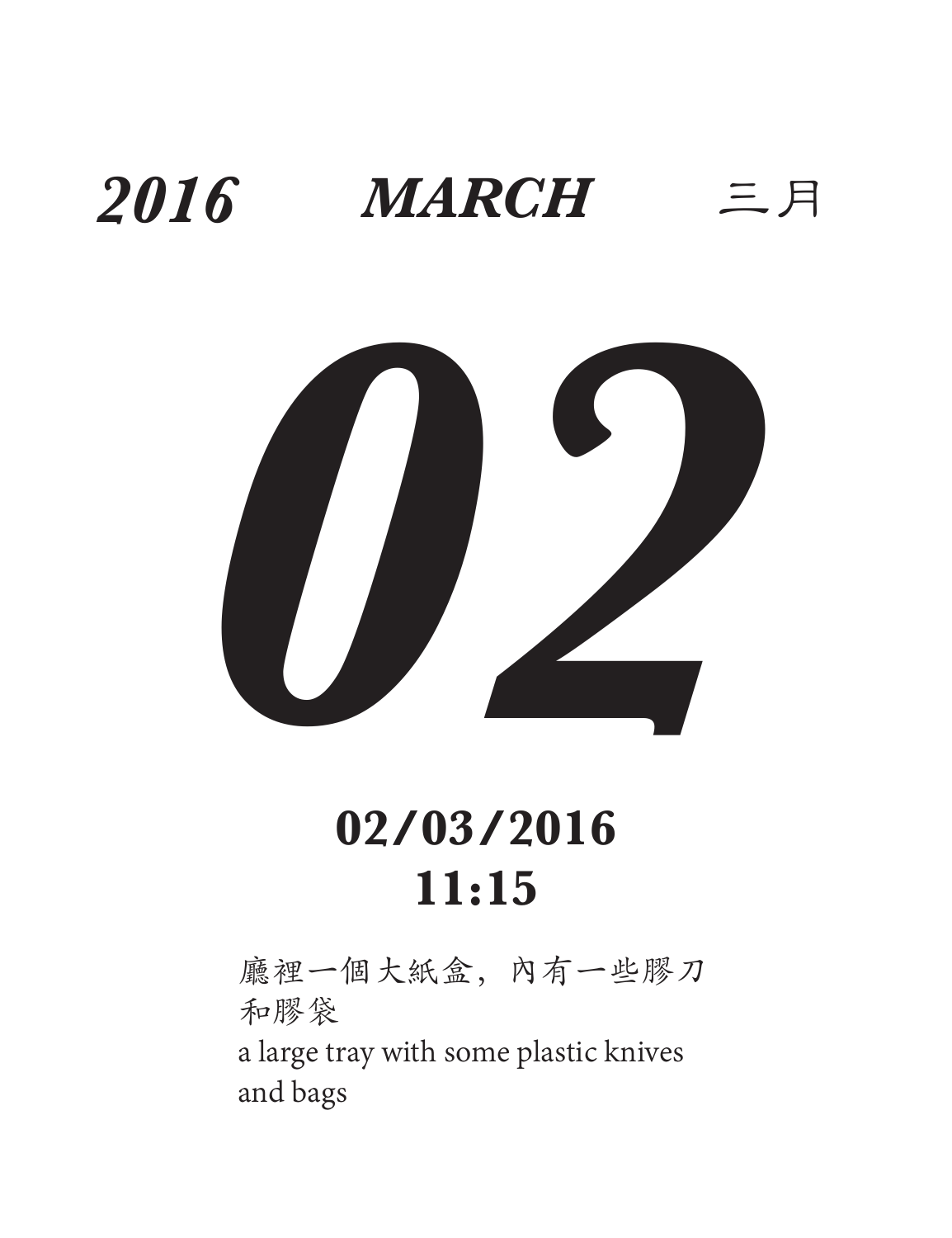

### **03/03/2016 22:18**

電視櫃裡一塊全新的浴簾 a new shower curtain inside the TV cabinet in the living room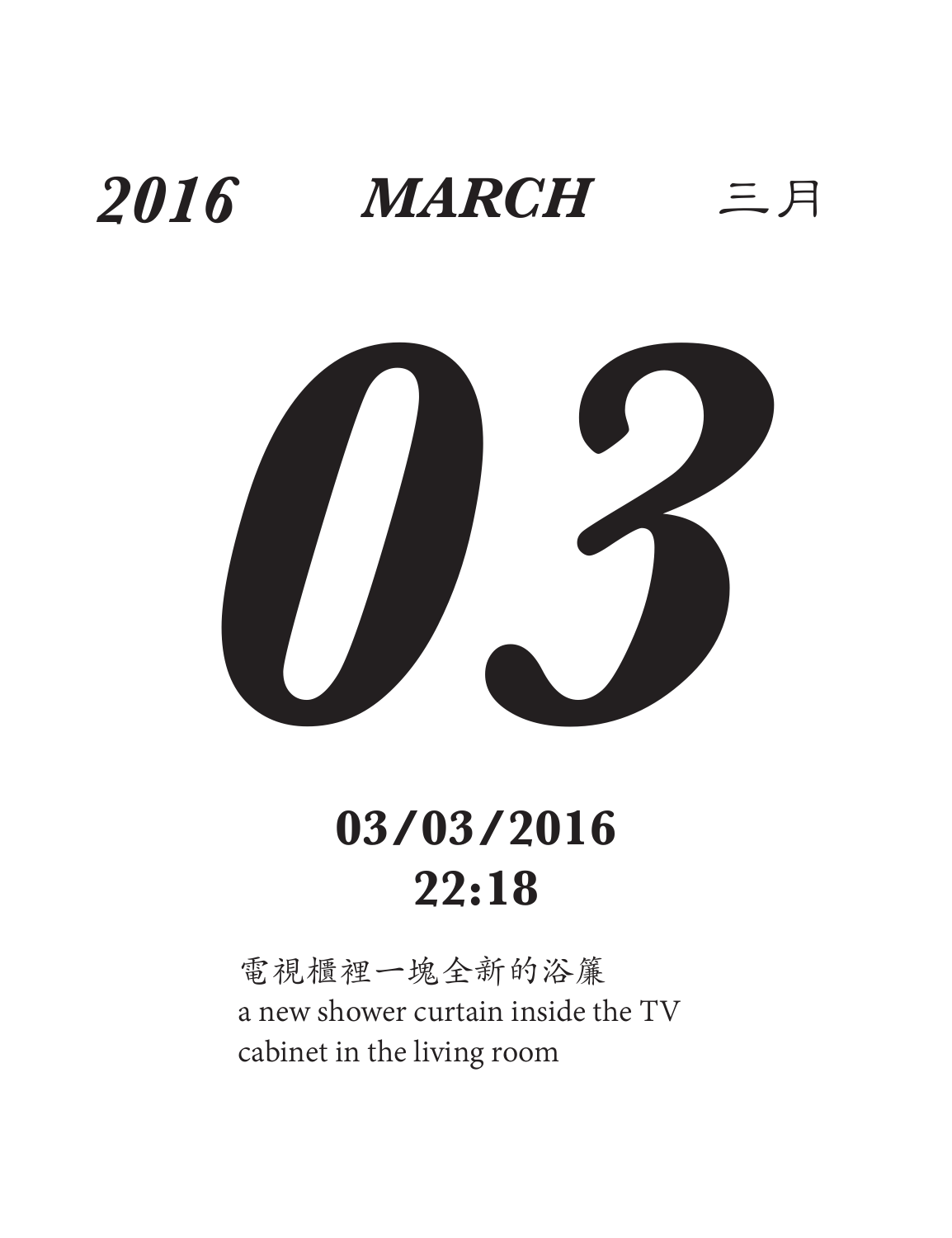

### **04/03/2016 09:30**

廳裡雜物堆面一塊淺啡色皺紋紙 a light brown crepe paper in the top of heap of debris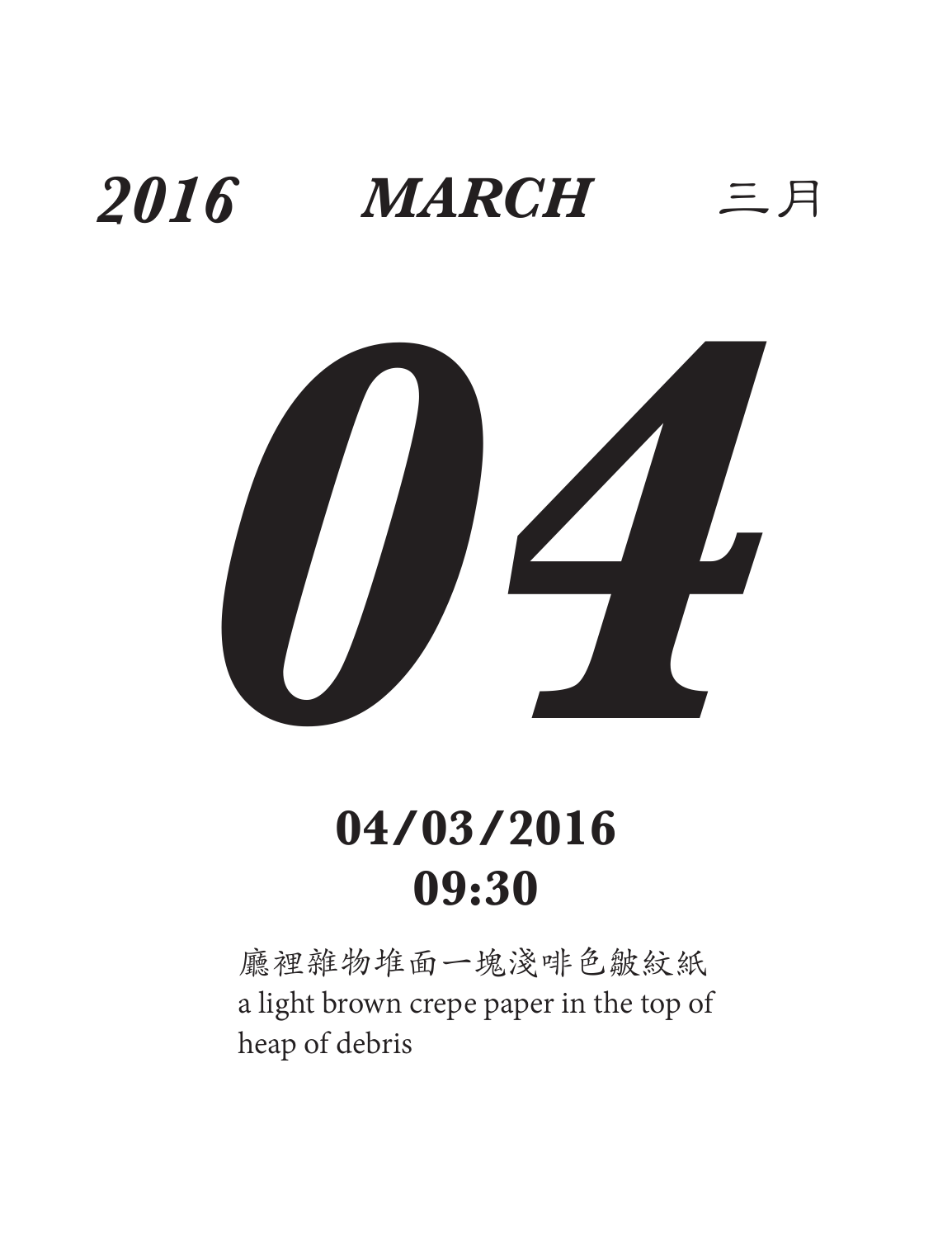

### **05/03/2016 22:38**

廳裡工具櫃的兩塊白色保護膠 two white protective plastic tool in the tool cabinet of the living room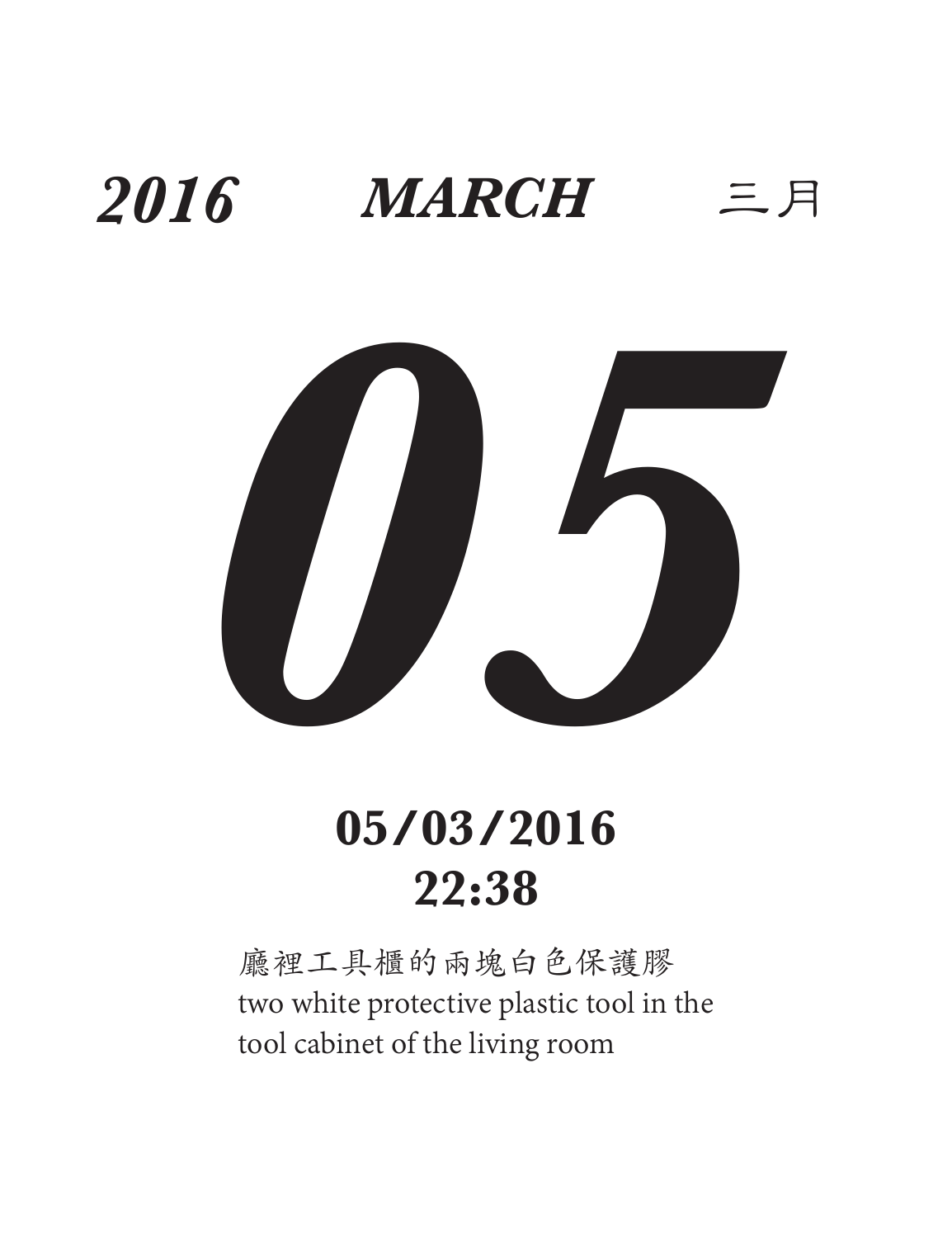

#### **06/03/2016 23:38**

電視櫃裡一個大白色的紙袋 a large white paper bag inside the TV cabinet of the living room